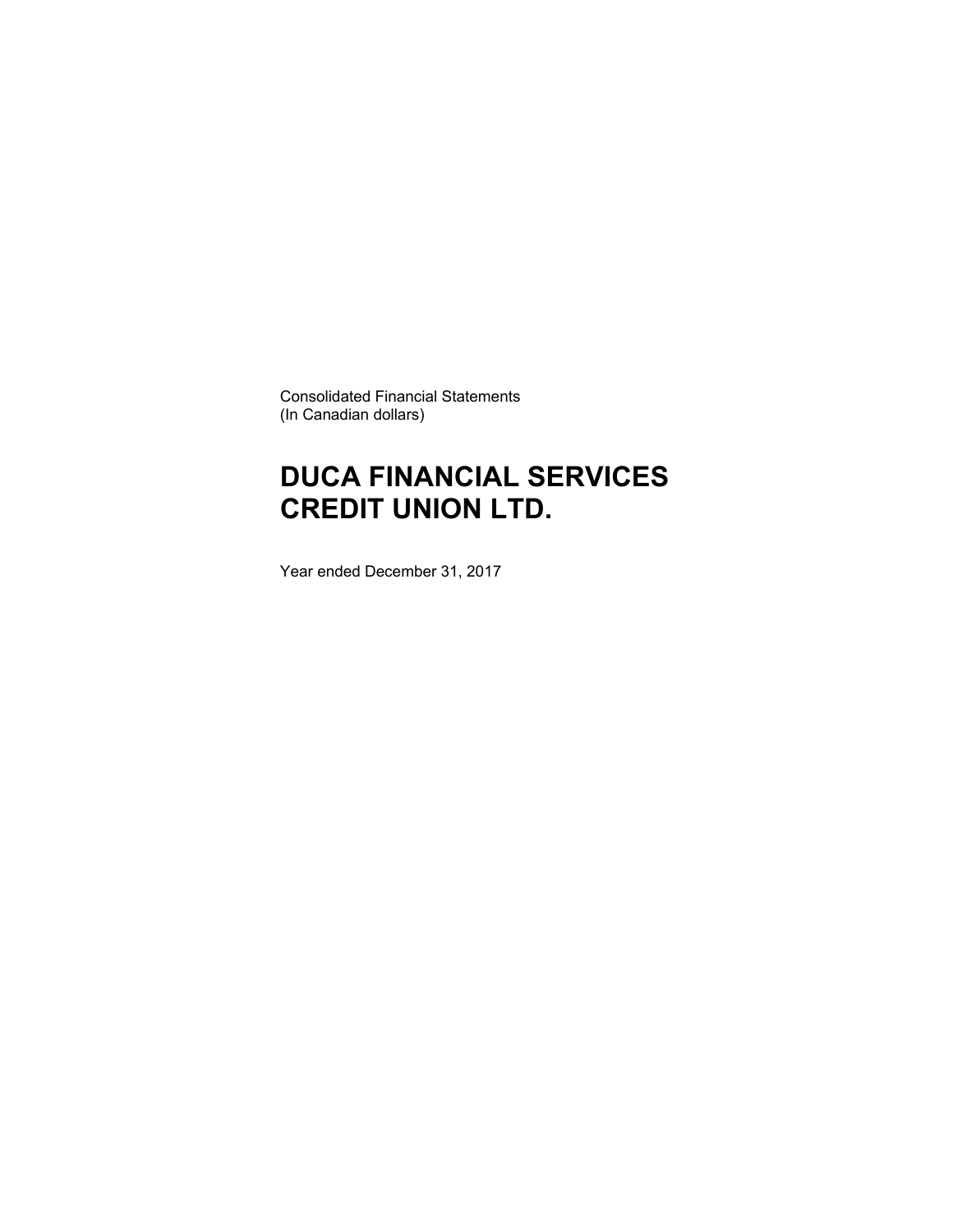

KPMG LLP Bay Adelaide Centre 333 Bay Street, Suite 4600 Toronto ON M5H 2S5 Canada Tel 416-777-8500 Fax 416-777-8818

### **INDEPENDENT AUDITORS' REPORT**

To the Members of DUCA Financial Services Credit Union Ltd.

We have audited the accompanying consolidated financial statements of DUCA Financial Services Credit Union Ltd., which comprise the consolidated statement of financial position as at December 31, 2017, the consolidated statements of comprehensive income, changes in equity and cash flows for the year then ended and notes, comprising a summary of significant accounting policies and other explanatory information.

#### *Management's Responsibility for the Consolidated Financial Statements*

Management is responsible for the preparation and fair presentation of these consolidated financial statements in accordance with International Financial Reporting Standards, and for such internal control as management determines is necessary to enable the preparation of consolidated financial statements that are free from material misstatement, whether due to fraud or error.

#### *Auditors' Responsibility*

Our responsibility is to express an opinion on these consolidated financial statements based on our audit. We conducted our audit in accordance with Canadian generally accepted auditing standards. Those standards require that we comply with ethical requirements and plan and perform the audit to obtain reasonable assurance about whether the consolidated financial statements are free from material misstatement.

An audit involves performing procedures to obtain audit evidence about the amounts and disclosures in the consolidated financial statements. The procedures selected depend on our judgment, including the assessment of the risks of material misstatement of the consolidated financial statements, whether due to fraud or error. In making those risk assessments, we consider internal control relevant to the entity's preparation and fair presentation of the consolidated financial statements in order to design audit procedures that are appropriate in the circumstances, but not for the purpose of expressing an opinion on the effectiveness of the entity's internal control. An audit also includes evaluating the appropriateness of accounting policies used and the reasonableness of accounting estimates made by management, as well as evaluating the overall presentation of the consolidated financial statements.

We believe that the audit evidence we have obtained is sufficient and appropriate to provide a basis for our audit opinion.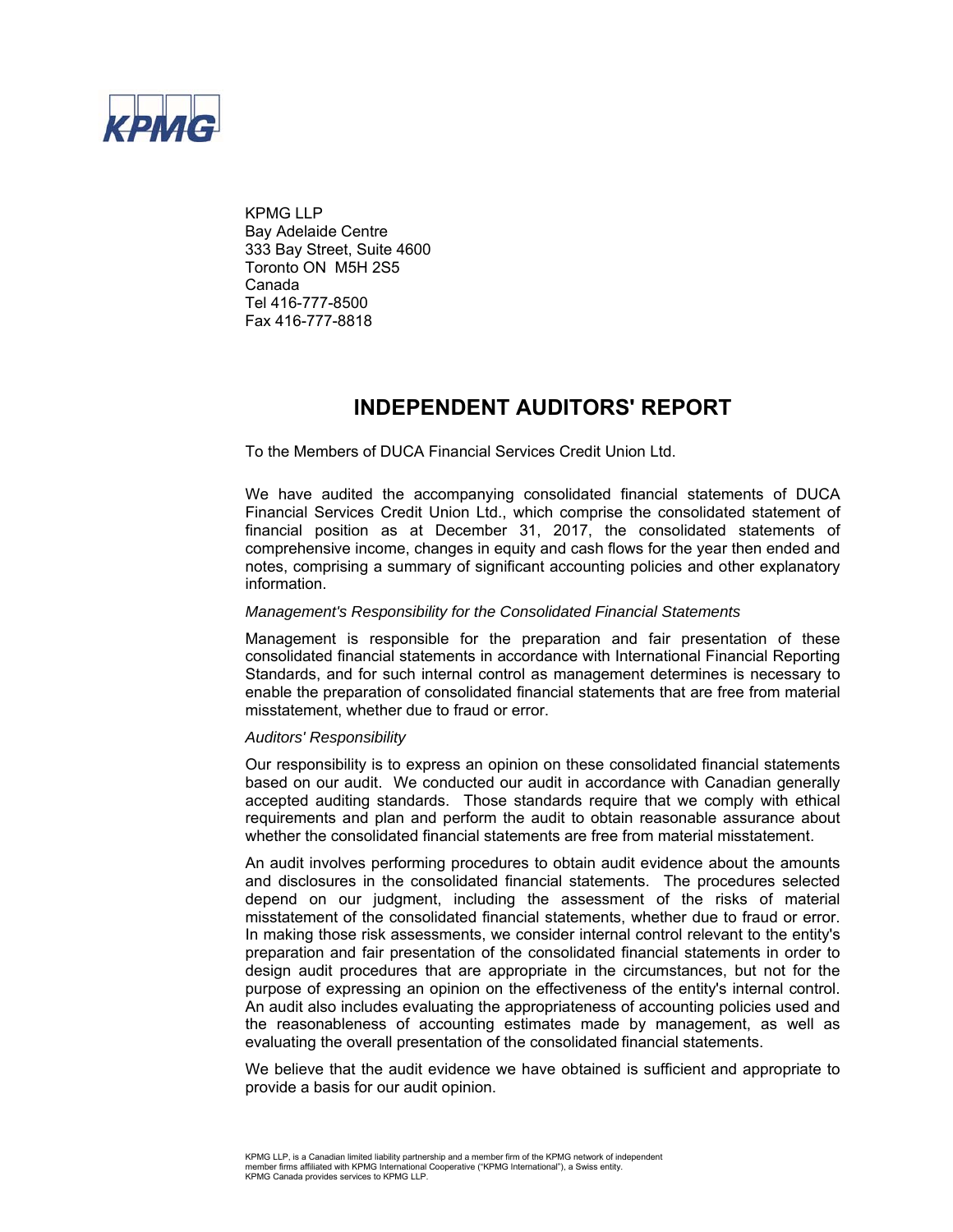

Page 2

### *Opinion*

In our opinion, the consolidated financial statements present fairly, in all material respects, the consolidated financial position of DUCA Financial Services Credit Union Ltd. as at December 31, 2017, and its consolidated financial performance and its consolidated cash flows for the year then ended in accordance with International Financial Reporting Standards.

 $KPMG$  14P

Chartered Professional Accountants, Licensed Public Accountants

February 28, 2018 Toronto, Canada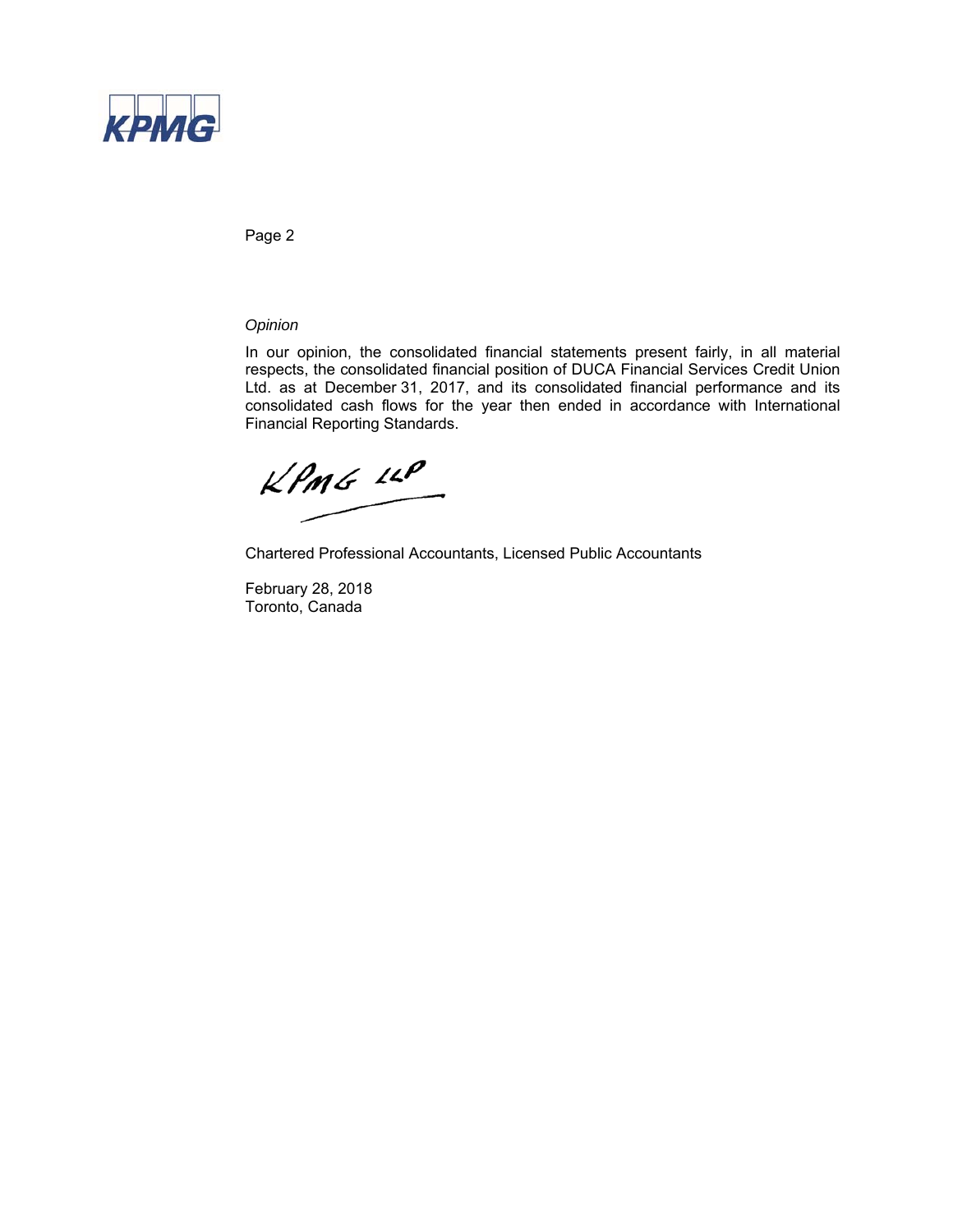**Consolidated Statement of Financial Position**

|                                                    |                  | As at           |
|----------------------------------------------------|------------------|-----------------|
|                                                    | December 31,     | December 31,    |
| thousands of Canadian dollars                      | 2017             | 2016            |
| <b>Assets</b>                                      |                  |                 |
| Cash and cash equivalents (Note 4)                 | \$<br>86,743     | \$<br>135,222   |
| Investments (Note 5)                               | 247,378          | 255,458         |
| Member Ioans (Notes 6, 7 and 8)                    | 2,425,612        | 2,064,405       |
| Other assets (Note 9)                              | 2,800            | 1,362           |
| Property and equipment (Note 11)                   | 11,168           | 12,437          |
| Deferred tax asset (Note 14)                       | 2,475            | 5,772           |
| Goodwill (Note 25)                                 | 1,678            | 1,678           |
|                                                    | \$ 2.777,854     | 2.476.334       |
| Liabilities and Members' Equity                    |                  |                 |
| <b>Liabilities</b>                                 |                  |                 |
| Member deposits (Note 12)                          | 2,027,463<br>\$. | 1,868,667<br>\$ |
| Securitization liabilities - mortgage-backed       |                  |                 |
| security liabilities (Note 8)                      | 535,709          | 434,559         |
| Borrowings (Note 24)                               | 34,500           |                 |
| Accounts payable and accrued liabilities (Note 13) | 8,052            | 6,756           |
| Income taxes payable (Note 14)                     | 417              | 1,849           |
| Patronage return and dividend payable (Note 16)    | 1,179            | 2,021           |
| Deferred revenue                                   | 2,276            | 3,522           |
| Members' shares (Note 17)                          | 1,222            | 1,407           |
|                                                    | 2,610,818        | 2,318,781       |
| <b>Members' Equity</b>                             |                  |                 |
| Members' shares (Note 17)                          | 82,023           | 84,256          |
| Retained earnings                                  | 85,013           | 73,297          |
|                                                    | 167,036          | 157,553         |
|                                                    | 2.777.854<br>\$  | 2.476,334<br>\$ |

The accompanying notes are an integral part of these consolidated financial statements.

Approved by the Board:

Director Director 11. Komband Director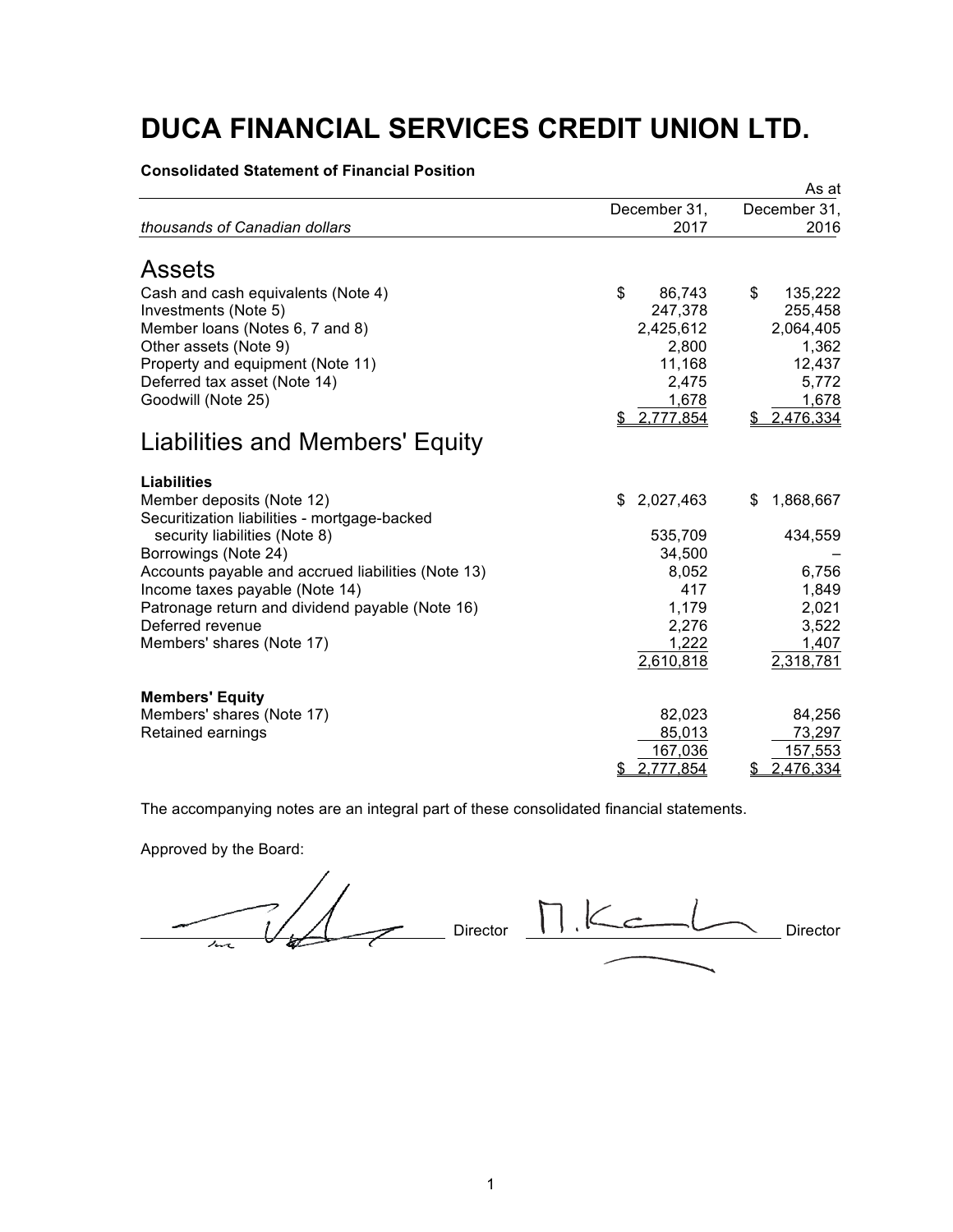|                                                                                                                                                                                                                                                                                                 | For the year ended |                                                                    |                                                                             |  |  |  |
|-------------------------------------------------------------------------------------------------------------------------------------------------------------------------------------------------------------------------------------------------------------------------------------------------|--------------------|--------------------------------------------------------------------|-----------------------------------------------------------------------------|--|--|--|
|                                                                                                                                                                                                                                                                                                 |                    | December 31,                                                       | December 31,                                                                |  |  |  |
| thousands of Canadian dollars                                                                                                                                                                                                                                                                   |                    | 2017                                                               | 2016                                                                        |  |  |  |
| Interest income:<br>Interest on Member loans<br>Other interest                                                                                                                                                                                                                                  | \$                 | 89,613<br>3,978<br>93,591                                          | \$83,757<br>3,194<br>86,951                                                 |  |  |  |
| Interest expenses:<br>Interest on Member deposits<br>Borrowings and securitizations                                                                                                                                                                                                             |                    | 36,745<br>8,786<br>45,531                                          | 35,424<br>7,149<br>42,573                                                   |  |  |  |
| Net interest income                                                                                                                                                                                                                                                                             |                    | 48,060                                                             | 44,378                                                                      |  |  |  |
| <b>Other income (Note 18)</b>                                                                                                                                                                                                                                                                   |                    | 8,650                                                              | 7,386                                                                       |  |  |  |
| Net interest and other income                                                                                                                                                                                                                                                                   |                    | 56,710                                                             | 51,764                                                                      |  |  |  |
| Provision (recovery) for credit losses (Note 7)                                                                                                                                                                                                                                                 |                    | (417)                                                              | 2,363                                                                       |  |  |  |
| Net interest and other income after provision for credit losses                                                                                                                                                                                                                                 |                    | 57,127                                                             | <u>49,401</u>                                                               |  |  |  |
| <b>Operating expenses:</b><br>Salaries and benefits<br>Occupancy<br>Depreciation and amortization (Note 11)<br>Deposit insurance<br>Directors and committees<br>Loss (gain) on derivative instruments<br>Zenbanx Canada Inc. (Note 26)<br>Other operating and administrative expenses (Note 19) |                    | 18,150<br>2,815<br>1,359<br>1,755<br>410<br>69<br>14,338<br>38,896 | 16,231<br>2,817<br>2,694<br>1,382<br>391<br>(8)<br>4,305<br>9,172<br>36,984 |  |  |  |
| Income before patronage return, and income taxes and<br>non-controlling interest                                                                                                                                                                                                                |                    | 18,231                                                             | 12,417                                                                      |  |  |  |
| Patronage return (Note 17)                                                                                                                                                                                                                                                                      |                    | 1,179                                                              | 1,164                                                                       |  |  |  |
| Income before income taxes and non-controlling interest                                                                                                                                                                                                                                         |                    | 17,052                                                             | 11,253                                                                      |  |  |  |
| Income taxes (recovery) (Note 14)                                                                                                                                                                                                                                                               |                    | 4,079                                                              | (815)                                                                       |  |  |  |
| <b>Comprehensive income</b>                                                                                                                                                                                                                                                                     |                    | 12,973                                                             | 12,068                                                                      |  |  |  |
| Net income attributable to non-controlling interest<br>Zenbanx Canada Inc. (Note 26)                                                                                                                                                                                                            |                    |                                                                    | <u>(1,659)</u>                                                              |  |  |  |
| Net income attributable to Members                                                                                                                                                                                                                                                              | \$                 | 12,973                                                             | 13,727                                                                      |  |  |  |

The accompanying notes are an integral part of these consolidated financial statements.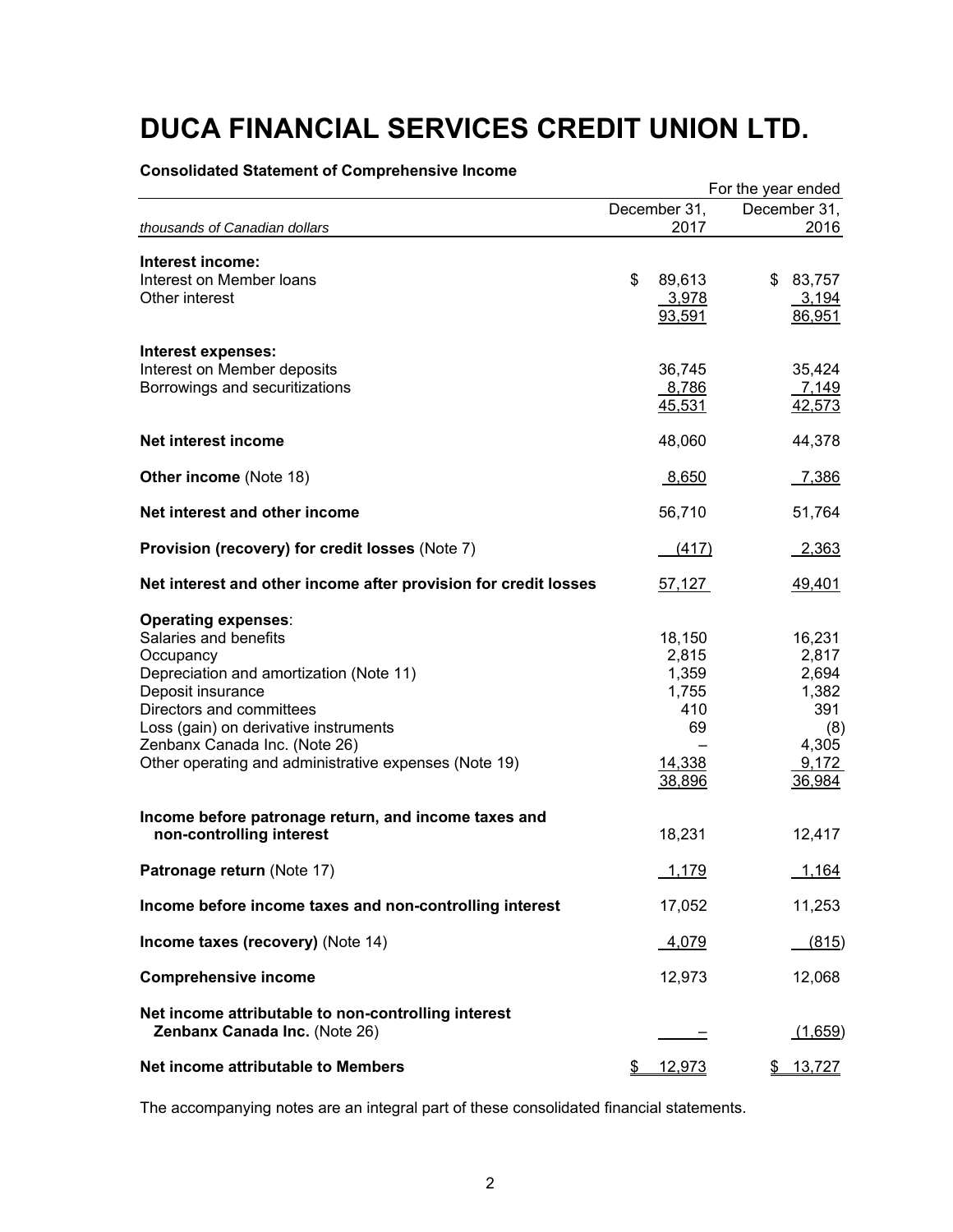### **Consolidated Statement of Changes in Equity**

|                                                                                                                                 |                                 |                             |                                 |                 |                 |                             |                                                | Non-               |    |                                                   |
|---------------------------------------------------------------------------------------------------------------------------------|---------------------------------|-----------------------------|---------------------------------|-----------------|-----------------|-----------------------------|------------------------------------------------|--------------------|----|---------------------------------------------------|
| thousands of Canadian dollars                                                                                                   | <b>Class A</b><br><b>Shares</b> |                             | <b>Class B</b><br><b>Shares</b> |                 | <b>Earnings</b> |                             | <b>Retained controlling</b><br><b>Interest</b> |                    |    | Total<br><b>Equity</b>                            |
| Balance, December 31, 2015<br>Comprehensive income<br>Dividends to Members (Note 17)<br>Issue of shares                         | S                               | 44,850<br>1,743             | \$                              | 41,337          | S               | 60,427<br>13,727<br>(857)   | \$                                             | (2,669)<br>(1,659) | S  | 143,945<br>12,068<br>(857)<br>1,743               |
| Redemption of shares<br>Capital contributed                                                                                     |                                 | (3,600)                     |                                 | (74)            |                 |                             |                                                | 4.328              |    | (3,674)<br>4,328                                  |
| Balance, December 31, 2016<br>Comprehensive income<br>Dividends to Members (Note 17)<br>Issue of shares<br>Redemption of shares | S                               | 42,993<br>1,712<br>(3, 347) | \$                              | 41,263<br>(598) | S               | 73,297<br>12,973<br>(1,257) | \$                                             |                    | \$ | 157,553<br>12,973<br>(1, 257)<br>1,712<br>(3,945) |
| Balance, December 31, 2017                                                                                                      |                                 | 41,358                      | \$.                             | 40,665          | \$.             | 85,013                      | \$                                             |                    | \$ | 167,036                                           |

The accompanying notes are an integral part of these consolidated financial statements.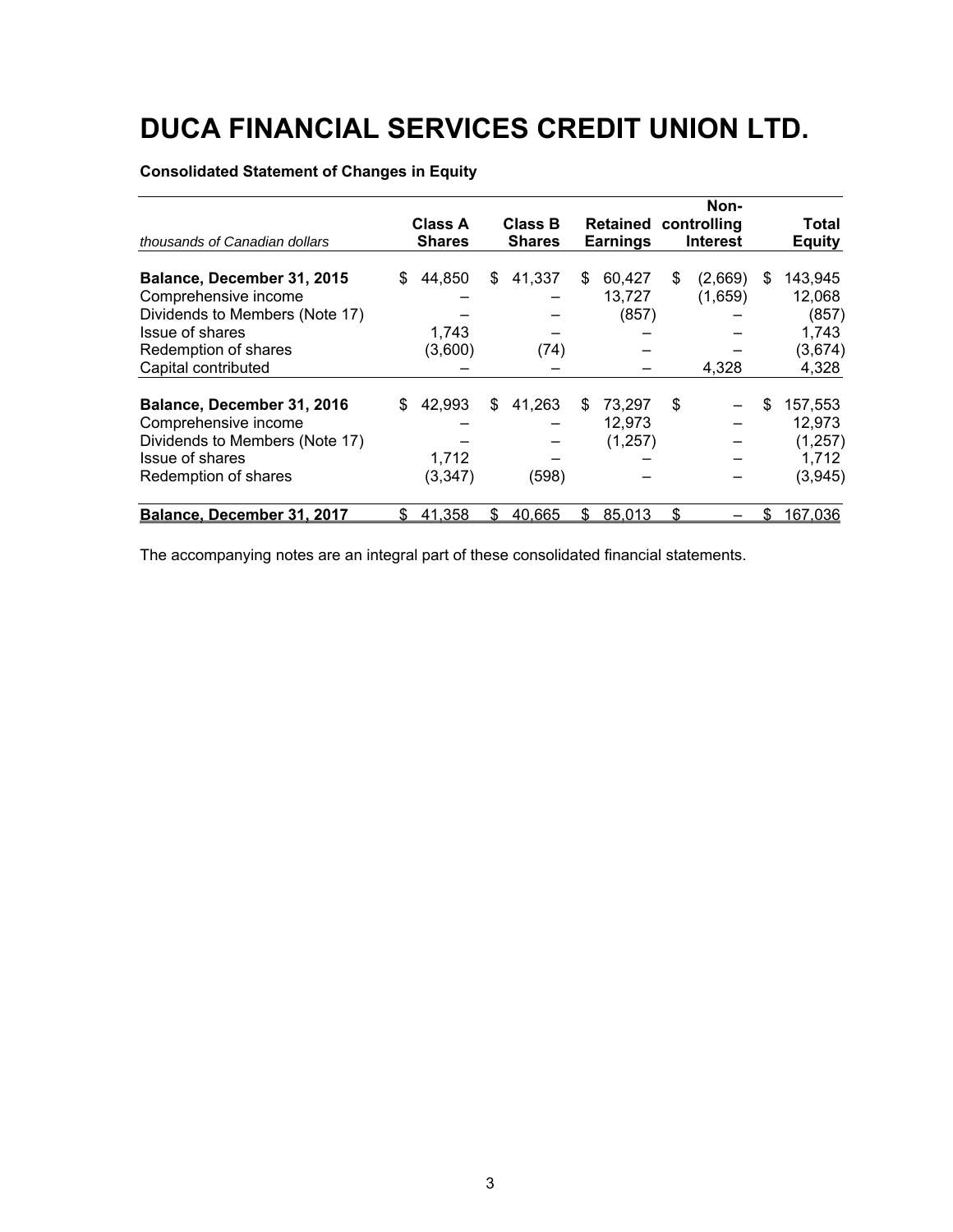### **Consolidated Statement of Cash Flows**

|                                                                                         | For the year ended |              |  |  |  |  |
|-----------------------------------------------------------------------------------------|--------------------|--------------|--|--|--|--|
|                                                                                         | December 31,       | December 31, |  |  |  |  |
| thousands of Canadian dollars                                                           | 2017               | 2016         |  |  |  |  |
| Cash flows from operating activities:                                                   |                    |              |  |  |  |  |
| Comprehensive income                                                                    | \$<br>12,973       | \$<br>12,068 |  |  |  |  |
| Adjustments for:                                                                        |                    |              |  |  |  |  |
| Net interest income                                                                     | (48,060)           | (44, 378)    |  |  |  |  |
| Depreciation and amortization                                                           | 1,359              | 2,694        |  |  |  |  |
| Provision for current income taxes                                                      | 782                | 5,547        |  |  |  |  |
| Provision (recovery) for deferred income taxes                                          | 3,297              | (6, 352)     |  |  |  |  |
| Provision (recovery) for credit losses on Member loans                                  | (417)              | 2,363        |  |  |  |  |
| Patronage distribution                                                                  | 1,179              | 1,164        |  |  |  |  |
| Change in other assets, accounts payable and                                            |                    |              |  |  |  |  |
| accrued liabilities and deferred revenue                                                | (1, 456)           | (1,609)      |  |  |  |  |
| Market value adjustment on derivative financial instruments                             | 69                 | (146)        |  |  |  |  |
|                                                                                         |                    |              |  |  |  |  |
|                                                                                         | (30, 274)          | (28, 649)    |  |  |  |  |
| Loans, net of securitization                                                            | (359, 223)         | (82, 533)    |  |  |  |  |
| Deposits                                                                                | 159,344            | 77,365       |  |  |  |  |
| Securitization liability                                                                | 101,150            | 105,445      |  |  |  |  |
|                                                                                         | (98, 729)          | 100,277      |  |  |  |  |
| Cash flows related to:                                                                  |                    |              |  |  |  |  |
| Interest received on Member loans                                                       | 92,025             | 86,583       |  |  |  |  |
| Interest paid on Member deposit                                                         | (46,079)           | (42, 251)    |  |  |  |  |
| Income taxes paid                                                                       |                    |              |  |  |  |  |
|                                                                                         | (2,216)            | (5,964)      |  |  |  |  |
|                                                                                         | 43,730             | 38,368       |  |  |  |  |
| Net cash flows from (used by) operating activities                                      | (85, 273)          | 109,996      |  |  |  |  |
| <b>Cash flows from financing activities:</b>                                            |                    |              |  |  |  |  |
| Net change in borrowings                                                                | 34,500             |              |  |  |  |  |
| <b>Issuance of Class A Shares</b>                                                       | 1,712              | 1,743        |  |  |  |  |
| Redemption of Membership shares                                                         | (185)              | (212)        |  |  |  |  |
| Redemption of Class A Shares                                                            | (3, 347)           | (3,600)      |  |  |  |  |
| Redemption of Class B Shares                                                            | (598)              | (74)         |  |  |  |  |
| Patronage distribution paid                                                             | (2,022)            | (1,206)      |  |  |  |  |
|                                                                                         |                    |              |  |  |  |  |
| Cash contribution by non-controlling interest<br>Dividend on Class B and Class A shares |                    | 4,328        |  |  |  |  |
|                                                                                         | (1, 257)           | (857)        |  |  |  |  |
|                                                                                         | 28,803             | 122          |  |  |  |  |
| Cash flows from investing activities:                                                   |                    |              |  |  |  |  |
| Net change in investments                                                               | 8,081              | (66, 498)    |  |  |  |  |
| Purchase of property and equipment                                                      | (90)               | (1,501)      |  |  |  |  |
|                                                                                         | 7,991              | (67, 999)    |  |  |  |  |
|                                                                                         |                    |              |  |  |  |  |
| Net change in Cash and Cash Equivalents                                                 | (48, 479)          | 42,119       |  |  |  |  |
| Cash and Cash Equivalents, beginning of year                                            | 135,222            | 93,103       |  |  |  |  |
| Cash and Cash Equivalents, end of year                                                  | 86,743<br>\$       | \$135,222    |  |  |  |  |

The accompanying notes are an integral part of these consolidated financial statements.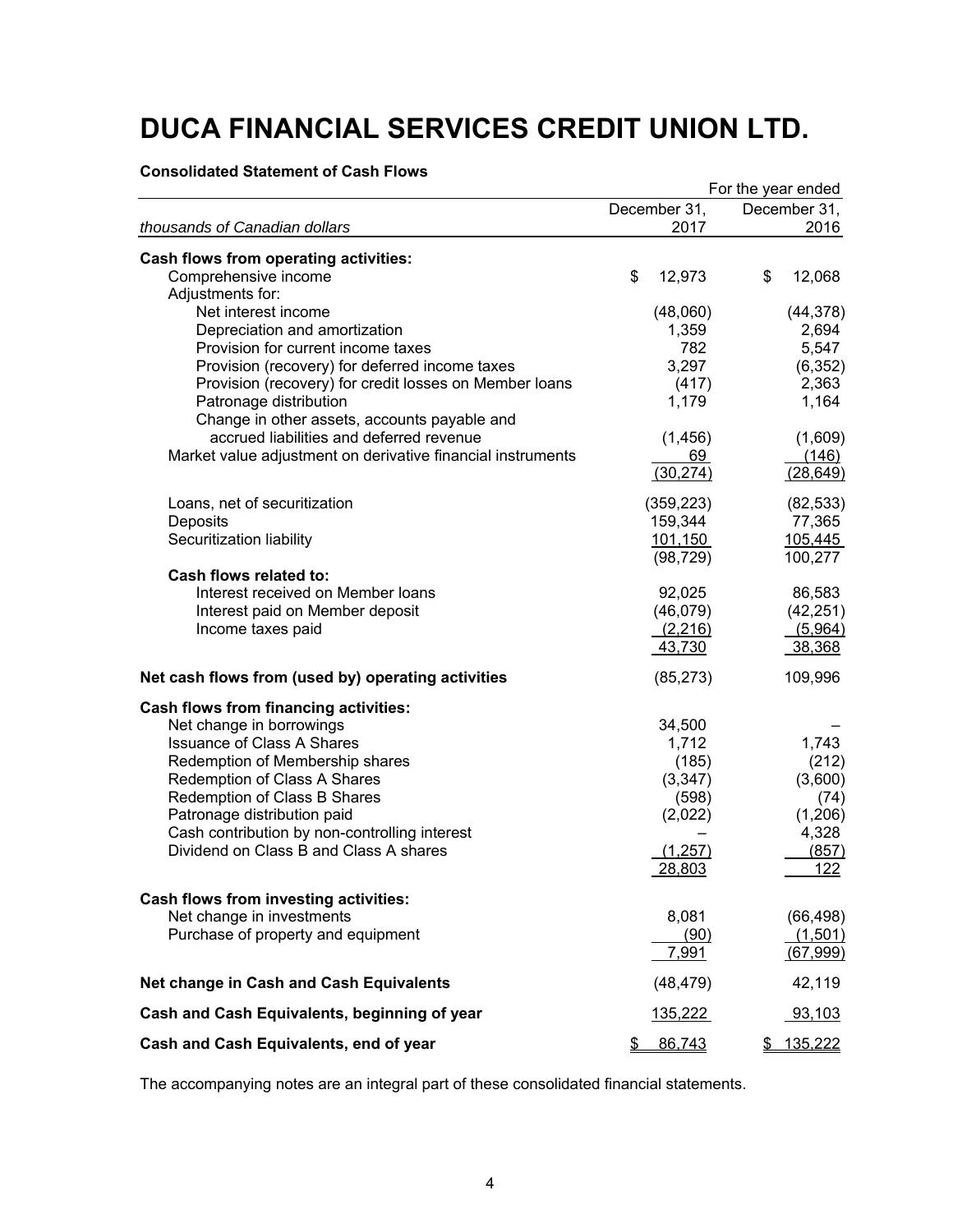Notes to Consolidated Financial Statements (In thousands of Canadian dollars)

Year ended December 31, 2017

### **1. Corporate Information:**

DUCA Financial Services Credit Union Ltd. (the "Credit Union" or "DUCA") is incorporated under the *Credit Unions and Caisses Populaires Act*, 1994 (the "Act") of Ontario and is a Member of the Deposit Insurance Corporation of Ontario ("DICO") and Central 1 Credit Union ("Central 1").

The Credit Union offers a full range of retail and commercial financial services to its Members/Owners. The activities of the Credit Union are regulated by DICO.

The Credit Union's subsidiary Zenbanx Canada Inc. ("ZBC") was created in June 2014 and wound up on December 31, 2016. ZBC was 60% owned by the Credit Union and 40% owned by Zenbanx Holdings Ltd. ("ZBH") until December 31, 2016 when the Credit Union acquired 100% ownership of ZBC. ZBC has been fully consolidated in the December 31, 2016 consolidated financial statements. ZBH continued to support the Zenbanx Canada Deposit Accounts until June 30, 2017, at which time all Zenbanx selected Deposit Accounts were closed.

### **2. Basis of Presentation:**

(a) Statement of compliance:

These consolidated financial statements have been prepared by management in accordance with International Financial Reporting Standards ("IFRS"), as issued by the International Accounting Standards Board ("IASB").

These consolidated financial statements have been authorized for issue by the Board of Directors on February 28, 2018.

(b) Use of judgment and estimates:

Management has exercised judgment in the process of applying the Credit Union's accounting policies.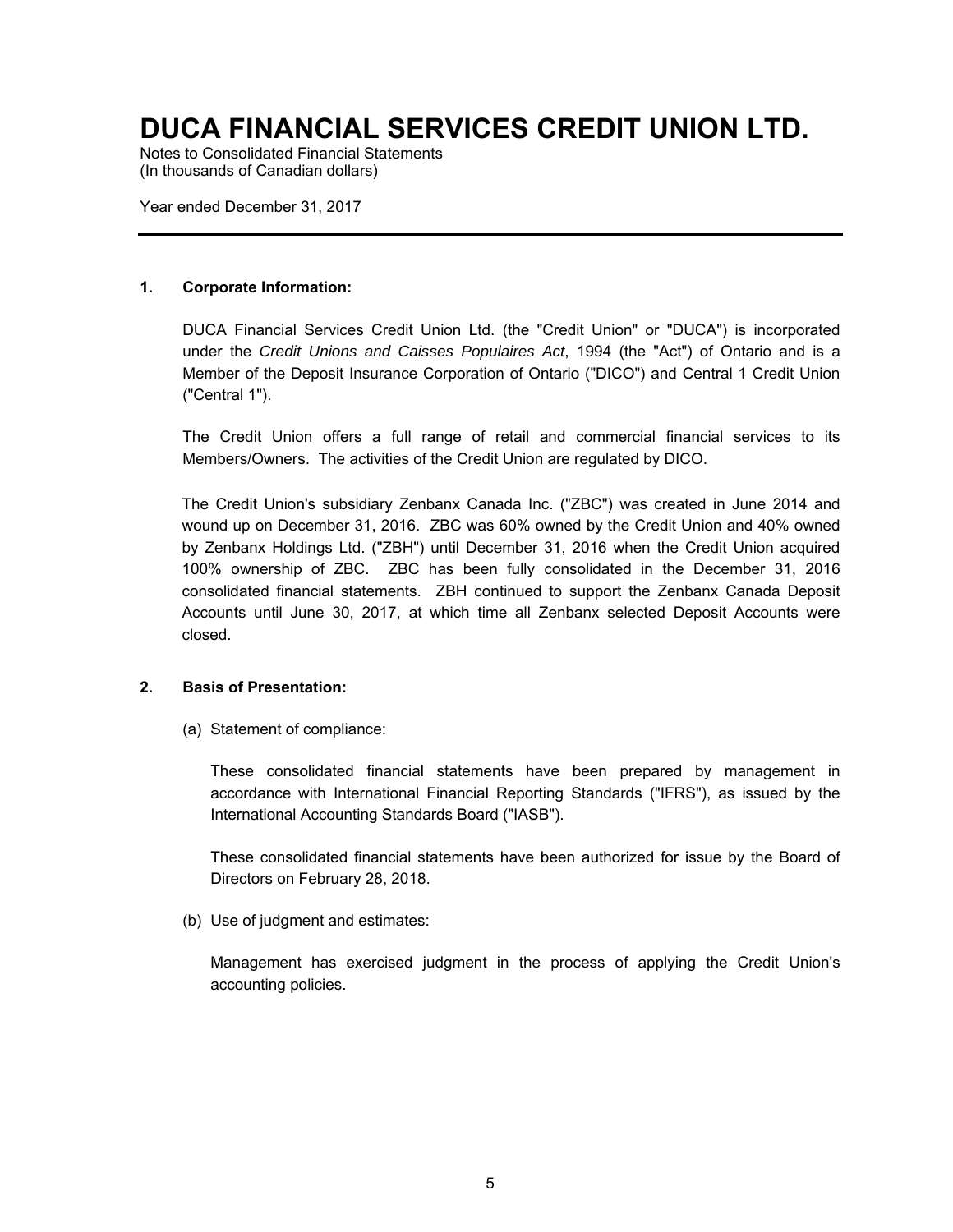Notes to Consolidated Financial Statements (continued) (In thousands of Canadian dollars)

Year ended December 31, 2017

### **2. Basis of Presentation (continued):**

The preparation of consolidated financial statements in accordance with IFRS requires management to make estimates and assumptions that affect the reported amounts of assets and liabilities and disclosure of contingent assets and liabilities at the consolidated statement of financial position date and the reported amounts of revenue and expenses during the year. Key areas where management has made estimates include allowance for credit losses, fair values and impairment of financial instruments, goodwill and intangible assets, income taxes, deferred income taxes and useful lives of property and equipment. Actual results could differ from those estimates. Management has applied judgments in the classification of financial instruments within the consolidated financial statements.

(c) Basis of measurement:

The consolidated financial statements have been prepared on the historical cost basis, except for the following items which are measured at fair value:

- Derivative financial instruments; and
- Financial instruments at fair value through profit or loss.
- (d) Functional and presentation currency:

These consolidated financial statements are presented in Canadian dollars, which is the Credit Union's functional currency. Financial information presented in Canadian dollars has been rounded to the nearest thousands, except when otherwise indicated.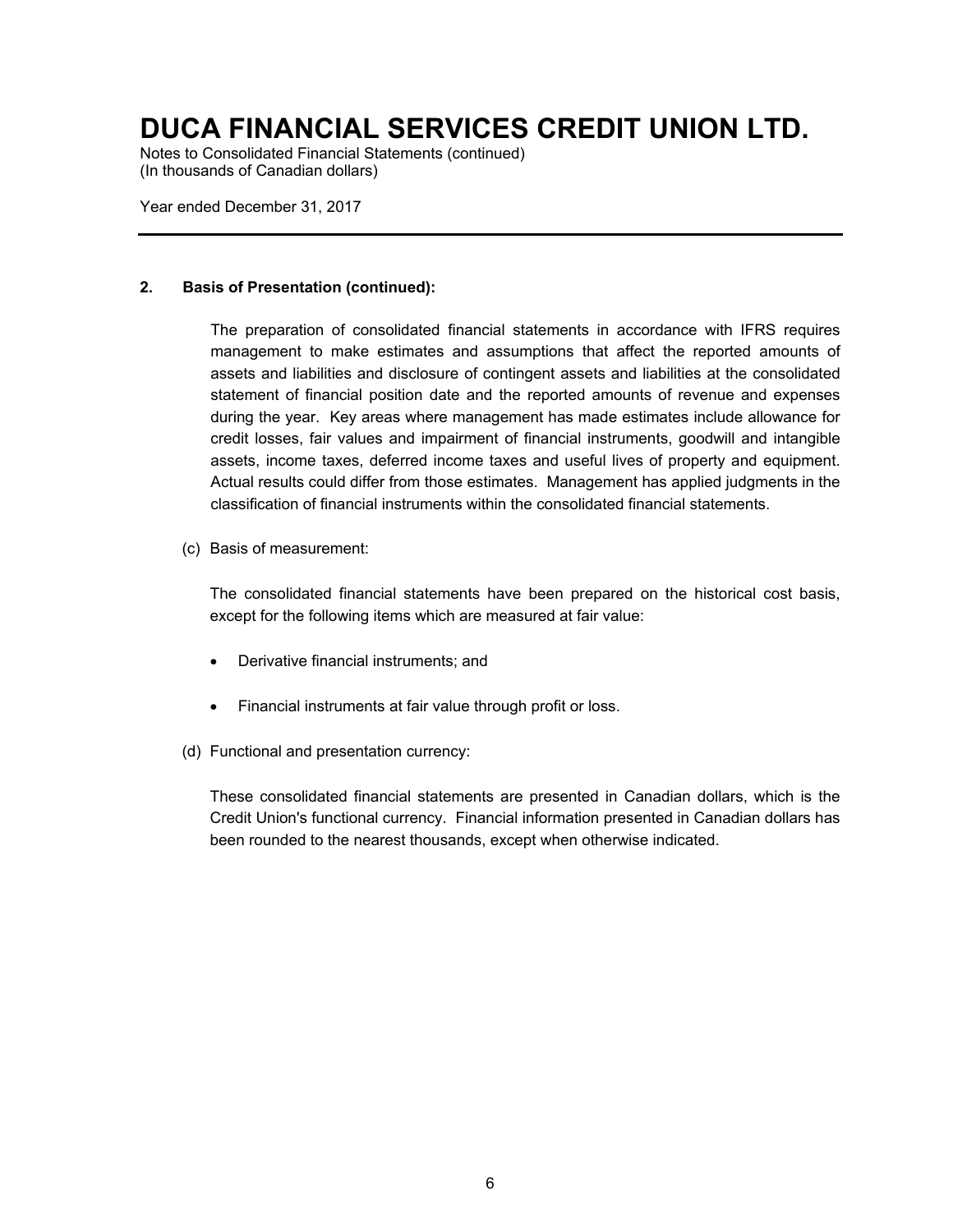Notes to Consolidated Financial Statements (continued) (In thousands of Canadian dollars)

Year ended December 31, 2017

### **2. Basis of Presentation (continued):**

(e) Changes in accounting policies:

New standards and interpretations not yet adopted:

The following are upcoming changes to IFRS that may impact the Credit Union:

IFRS 15, Revenue from Contracts with Customers ("IFRS 15"):

The standard contains a single model that applies to contracts with customers and two approaches to recognizing revenue: at a point in time or over time. The model features a contract-based five-step analysis of transactions to determine whether, how much and when revenue is recognized. New estimates and judgmental thresholds have been introduced, which may affect the amount and/or timing of revenue recognized. The new standard applies to contracts with customers. It does not apply to insurance contracts, financial instruments or lease contracts, which fall in the scope of other IFRSs. The Credit Union is required to adopt IFRS 15 in its consolidated financial statements for the annual period beginning on January 1, 2018. The Credit Union has assessed the impact of the changing standard on its operations and does not expect material changes to any of its revenue recognition treatment as a result of adopting the new standard.

IFRS 9, Financial Instruments ("IFRS 9"):

In July 2014, the IASB issued the final version of IFRS 9, which supersedes the current International Accounting Standards ("IAS") 39, Financial Instruments, Recognition and Measurement ("IAS 39") standard. IFRS 9 addresses: (1) classification and measurement of financial assets and liabilities; (2) impairment of financial assets, and (3) hedge accounting. The standard has a mandatory effective date for the Credit Union's annual period beginning on January 1, 2018. IFRS 9 will be applied retrospectively for the 2018 annual fiscal period, without restatement of prior period comparatives.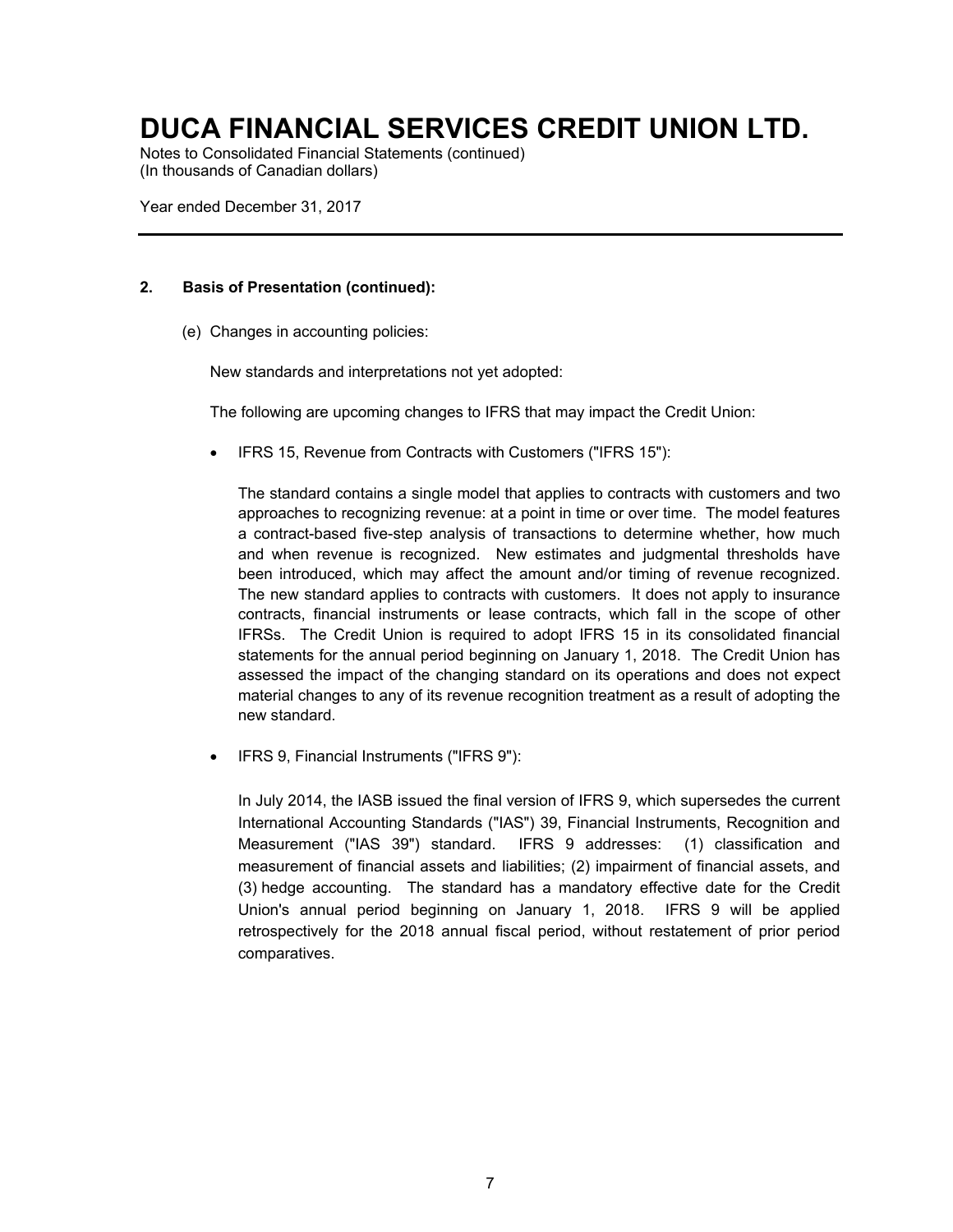Notes to Consolidated Financial Statements (continued) (In thousands of Canadian dollars)

Year ended December 31, 2017

### **2. Basis of Presentation (continued):**

#### Impairment:

The impairment model changes from an incurred loss model as the basis for measuring Impairment of financial assets to an expected credit loss ("ECL") model. This could result in the earlier recognition of losses, as a result of moving to an ECL model, and will impact the Credit Union's estimate of allowances on loans receivable. There is a significant amount of judgment involved in determining the ECL estimate and it is expected to be more volatile under IFRS 9 as a result of the movement of accounts between 12-month and lifetime ECL and the incorporation of forward-looking information. The Credit Union continues to complete its work over the calculation of the financial impact of this standard and related testing and validation of its ECL methodology, including criteria for a significant increase in credit risk and the incorporation of forward-looking information. Concurrently, internal controls, policies and information systems are being updated.

Classification and measurement:

Financial assets are classified and measured based on the business model under which they are managed and the contractual cash flow characteristics of the financial assets. The implementation of the new classification and measurement requirements is expected to result in the Credit Union's Member loans continuing to be classified at amortized cost. Applying the new classification and measurement requirements is not expected to have a significant impact on the Credit Union's Member's Equity.

IFRS 16, Leases ("IFRS 16"):

The standard introduces a single lessee accounting model and requires a lessee to recognize assets and liabilities for all leases with a term of more than 12 months, unless the underlying asset is of low value. A lessee is required to recognize a right-ofuse asset representing its right to use the underlying asset and a lease liability representing its obligation to make lease payments. The Credit Union intends to adopt IFRS 16 in its consolidated financial statements for the annual period beginning on January 1, 2019. The extent of the impact of adoption of the standard has not yet been determined.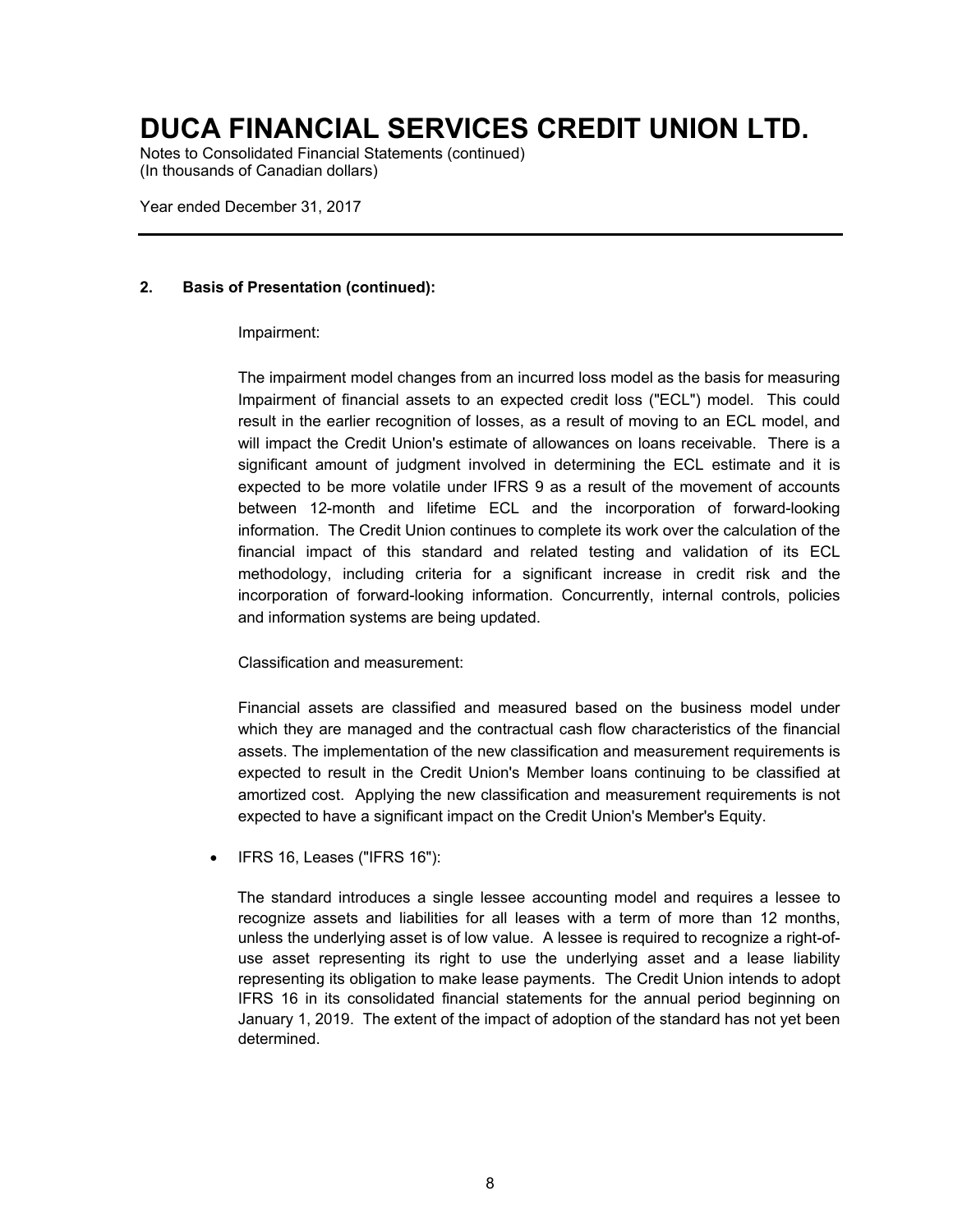Notes to Consolidated Financial Statements (continued) (In thousands of Canadian dollars)

Year ended December 31, 2017

### **3. Significant Accounting Policies:**

(a) Cash and cash equivalents:

Cash and cash equivalents include cash on hand, deposits with banks, other short-term highly liquid investments with original maturities of three months or less; and for the purpose of the consolidated statement of cash flows, bank overdrafts that are repayable on demand.

- (b) Financial instruments:
	- (i) Recognition and measurement:

The Credit Union initially recognizes loans and receivables, deposits and borrowings on the date at which they are originated. Regular way purchases and sales of financial assets are recognized on the trade date at which the Credit Union commits to purchase or sell the asset. All other financial assets and liabilities (including assets and liabilities designated at fair value through profit or loss) are initially recognized on the trade date at which the Credit Union becomes a party to the contractual provisions of the instrument.

A financial asset or financial liability is measured initially at fair value plus, for an item not at fair value through profit or loss, transaction costs that are directly attributable to its acquisition or issue.

The Credit Union's financial assets and liabilities are carried at amortized cost less impairment, if any, except for trading securities, available-for-sale securities, derivatives and certain financial liabilities.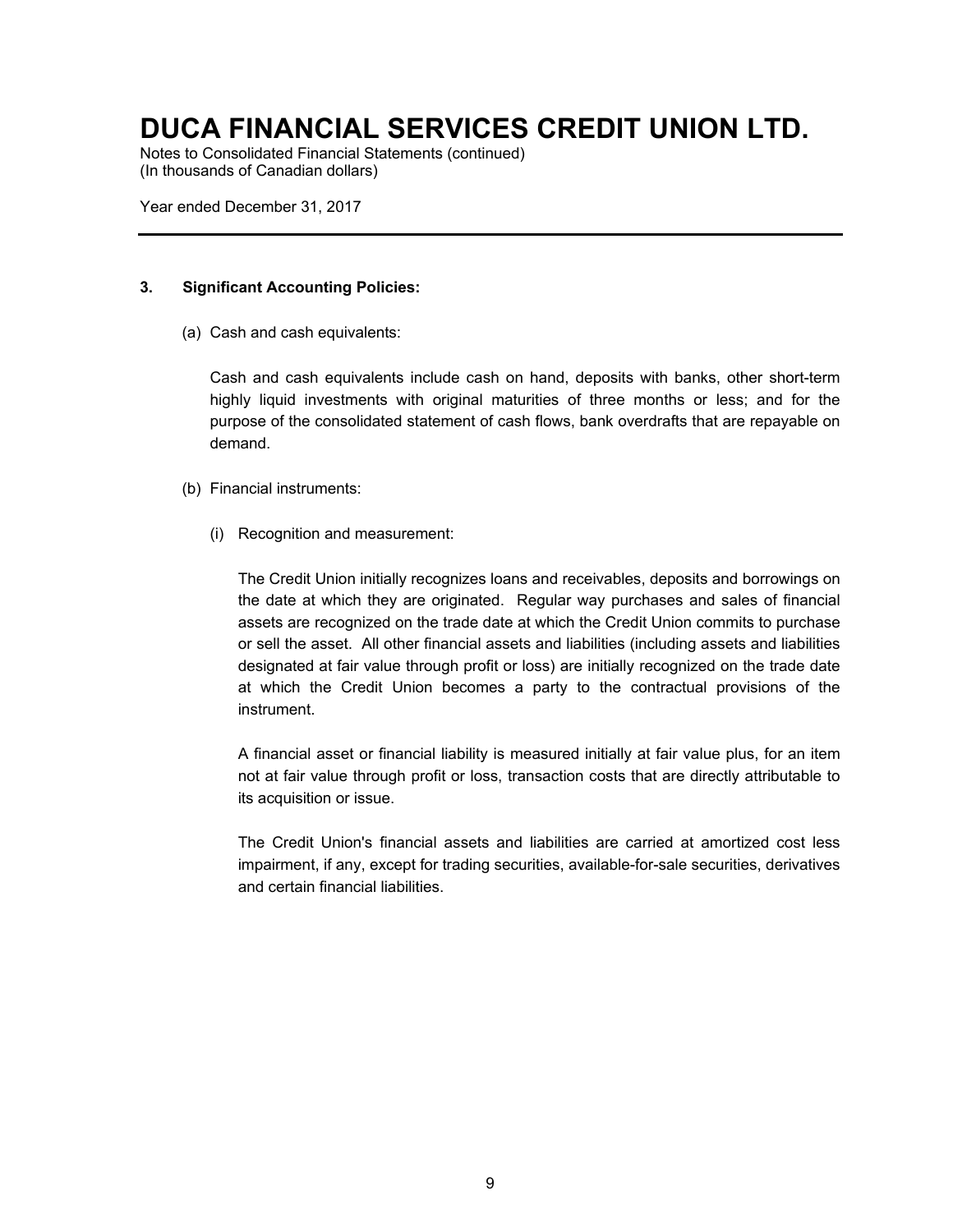Notes to Consolidated Financial Statements (continued) (In thousands of Canadian dollars)

Year ended December 31, 2017

### **3. Significant Accounting Policies (continued):**

(ii) Classification:

At inception, a financial asset is classified in one of the following categories:

- Loans and receivables;
- Held-to-maturity;
- Available-for-sale; or
- At fair value through profit or loss and within the category as:
	- Held-for-trading; or
	- Designated at fair value through profit or loss.

The Credit Union classifies its financial liabilities as measured at amortized cost or at fair value through profit or loss.

(iii) Derecognition:

The Credit Union derecognizes a financial asset when the contractual rights to the cash flows from the financial asset expire, or when it transfers the financial asset in a transaction in which substantially all the risks and rewards of ownership of the financial asset are transferred or in which the Credit Union neither transfers nor retains substantially all the risks and rewards of ownership and it does not retain control of the financial asset.

The Credit Union derecognizes a financial liability when its contractual obligations are discharged, cancelled or expired.

(iv) Offsetting:

Financial assets and liabilities are offset and the net amount presented in the consolidated statement of financial position when, and only when, the Credit Union has a legal right to set off the recognized amounts and it intends either to settle on a net basis or to realize the asset and settle the liability simultaneously.

Income and expenses are presented on a net basis only when permitted under IFRS, or for gains and losses arising from a group of similar transactions.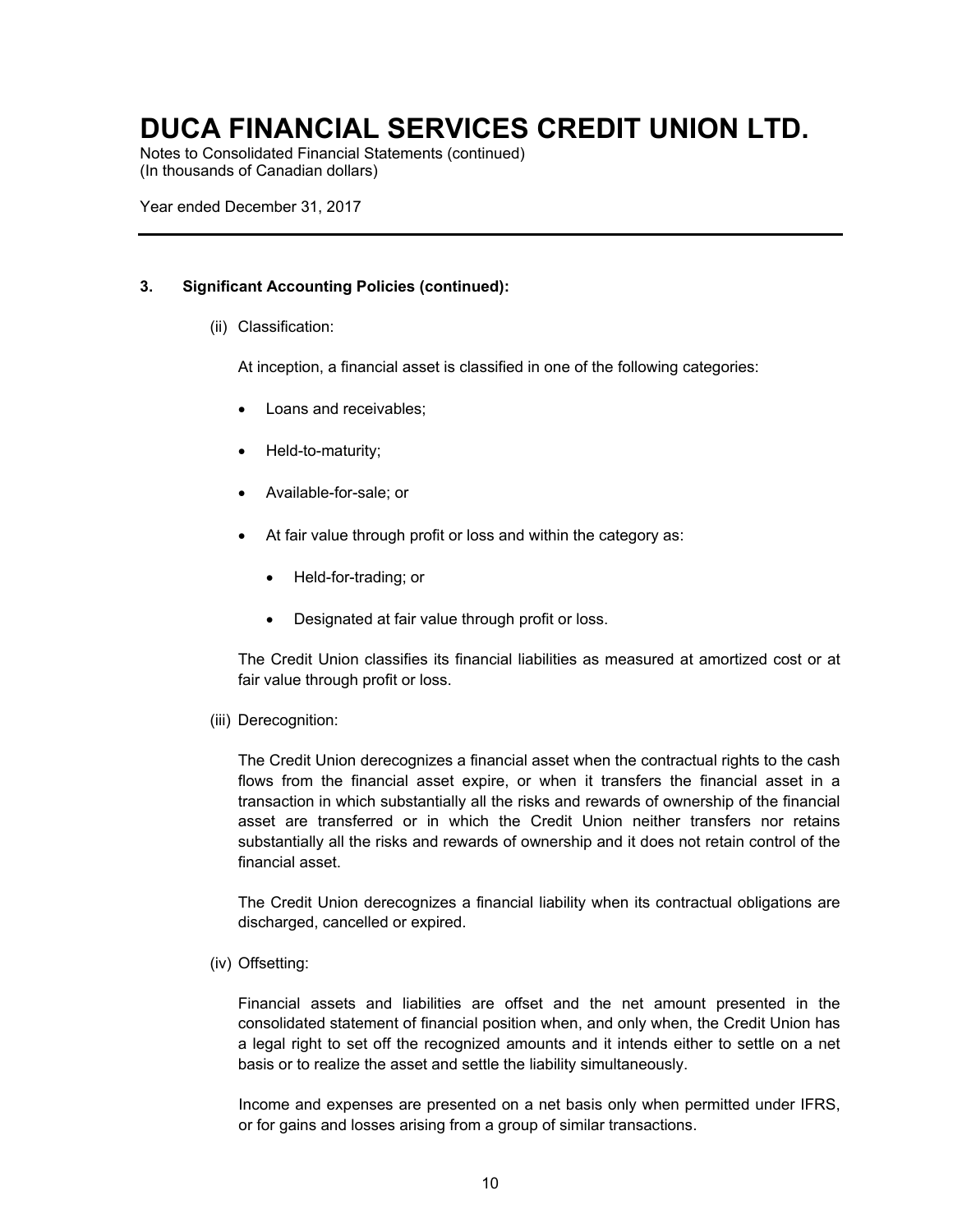Notes to Consolidated Financial Statements (continued) (In thousands of Canadian dollars)

Year ended December 31, 2017

### **3. Significant Accounting Policies (continued):**

(v) Amortized cost measurement:

The amortized cost of a financial asset or liability is the amount at which the financial asset or liability is measured at initial recognition, minus principal repayments, plus or minus the cumulative amortization using the effective interest method of any difference between the initial amount recognized and the maturity amount, minus any reduction for impairment.

#### (vi) Fair value measurement:

Fair value is the price that would be received to sell an asset or paid to transfer a liability in an orderly transaction between market participants at the measurement date in the principal, or in its absence, the most advantageous market to which the Credit Union has access at that date. The fair value of a liability reflects its non-performance risk. For assets and liabilities carried at fair value, the Credit Union measures such value using the procedures set out below, irrespective of whether these assets and liabilities are carried at fair value as a result of an election.

When available, the Credit Union uses quoted market prices to determine fair value and classifies such items as Level 1. In some cases where a market price is not available, the Credit Union uses quoted prices for similar instruments in active markets; quoted prices for identical or similar instruments in markets that are not active and model-derived valuations in which all significant inputs and significant value drivers are observable in active markets to calculate fair value, in which case, the items are classified as Level 2.

If quoted market prices are not available, fair value is based upon internally developed valuation techniques that use, where possible, current market-based or independently sourced market parameters, such as interest rates, currency rates, option volatilities, etc. Items valued using such internally generated valuation techniques are classified as Level 2 or Level 3 depending on the observability of significant inputs to the model.

Treasury bills, bank deposits, bankers' acceptances, government bonds, Central 1 deposits, other bonds and deposit notes are classified as held-to-maturity and are initially measured at fair value plus transaction costs that are directly attributable to their acquisition. Subsequently, they are carried at amortized cost using the effective interest method less any provision for impairment.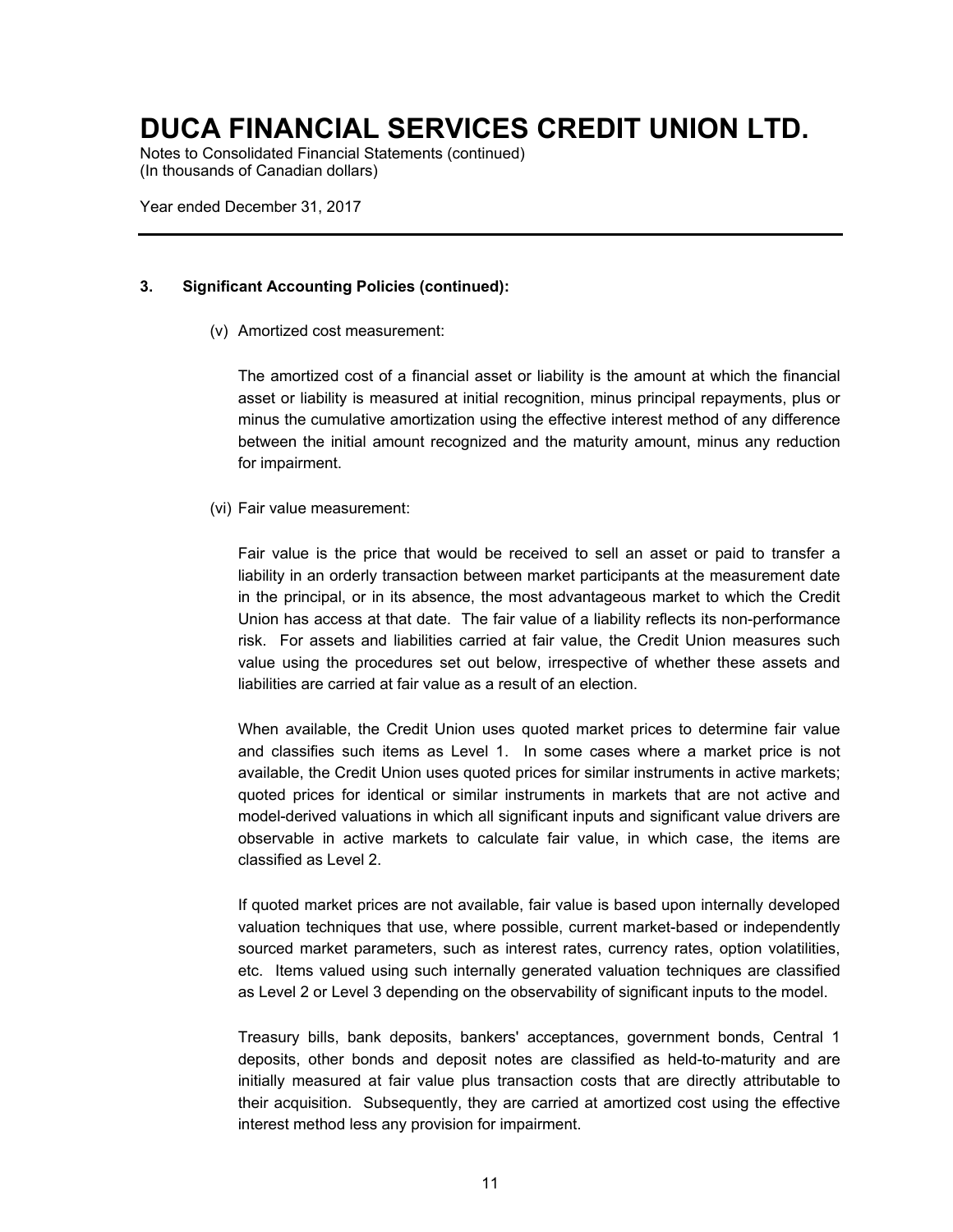Notes to Consolidated Financial Statements (continued) (In thousands of Canadian dollars)

Year ended December 31, 2017

### **3. Significant Accounting Policies (continued):**

Equity instruments and certain bonds are designated at fair value though profit or loss and are recognized at fair value at their acquisition. Subsequently, they are carried at fair value, unless they do not have a quoted market price in an active market and fair value is not reliably measured, in which case, they are carried at cost. Transaction costs that are directly attributable to their acquisition are expensed through net income.

Purchases and sales of equity instruments are recognized on the settlement date with any change in fair value between trade date and settlement date being recognized in net income.

The Credit Union manages interest rate risk through interest rate swaps. These derivatives are carried at fair value and are reported as assets where they have a positive fair value and as liabilities where they have a negative fair value, in both cases shown on the consolidated statement of financial position. The Credit Union has designated its interest rate swap agreements as fair value through profit and loss and hence, changes in fair value of the interest rate swaps is reflected immediately in net income.

As part of its interest rate risk management process, the Credit Union utilized bond forwards to maintain its interest exposure on forecasted debt issuances associated with securitization activity. These hedging relationships are designated as cash flow hedges. Realized gains (losses) on these derivatives are deferred and amortized in accordance with the effective interest rate method along with the debt originated.

The Credit Union manages the risk of foreign currency fluctuation through the use of forward contracts. These derivatives are carried at fair value and are reported as assets where they have a positive fair value and as liabilities where they have a negative fair value, in both cases, shown on the consolidated statement of financial position. The Credit Union has designated its forward rate agreements as fair value through profit or loss and hence, changes in fair value of the interest rate swaps is reflected immediately in net income.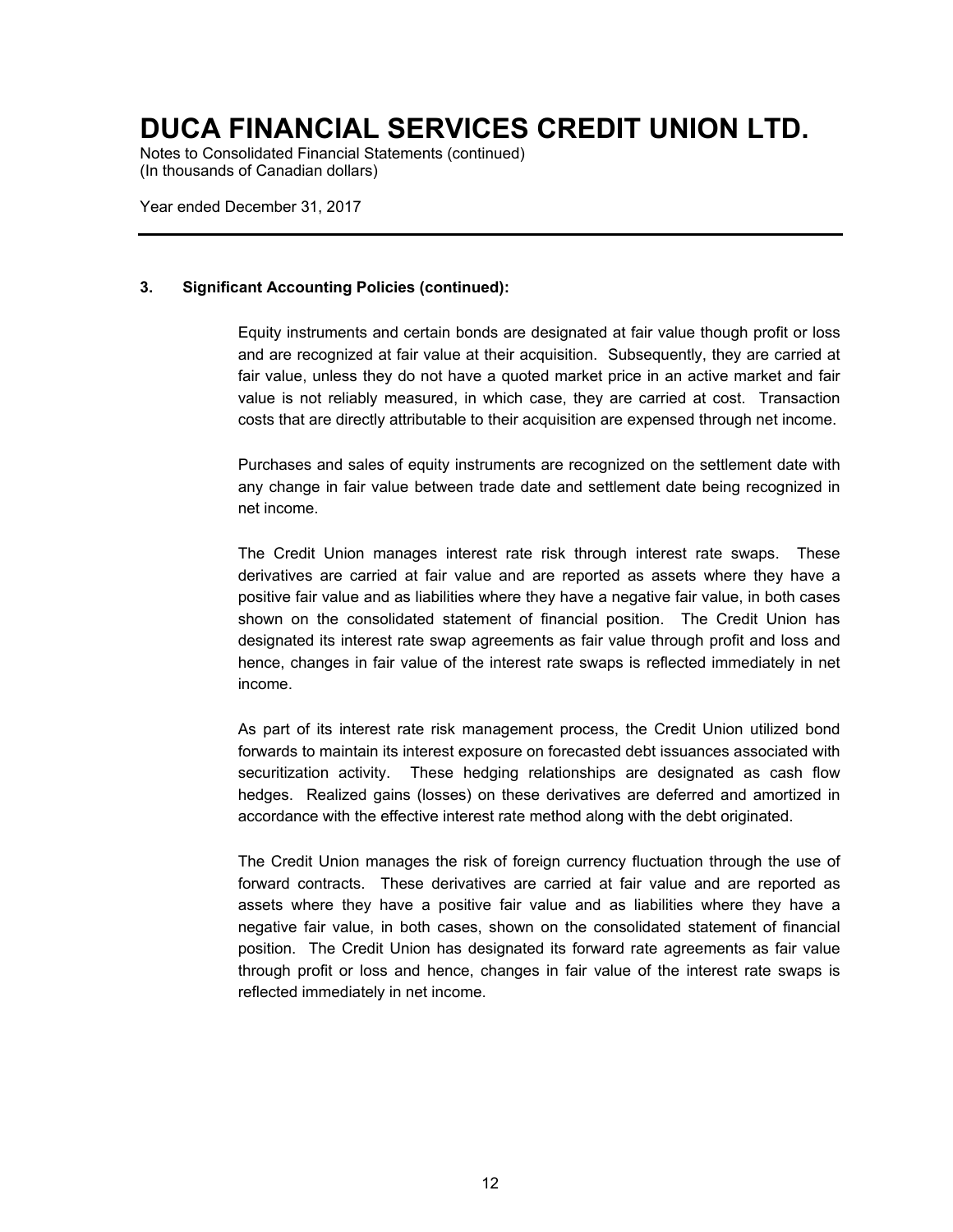Notes to Consolidated Financial Statements (continued) (In thousands of Canadian dollars)

Year ended December 31, 2017

### **3. Significant Accounting Policies (continued):**

(vii) Identification and measurement of impairment:

At each reporting date, the Credit Union assesses whether there is objective evidence that financial assets not carried at fair value through profit or loss are impaired. A financial asset is impaired when objective evidence demonstrates that a loss event has occurred after the initial recognition of the asset(s), and that the loss event has an impact on the future cash flows of the asset(s) that can be estimated reliably.

Objective evidence that financial assets are impaired can include significant financial difficulty of the borrower or issuer, default or delinquency by a borrower, restructuring of a loan by the Credit Union on terms that the Credit Union would not otherwise consider, indications that a borrower or issuer will enter bankruptcy, the disappearance of an active market for a security, or other observable data relating to a group of assets, such as adverse changes in the payment status of borrowers or issuers in the group, or economic conditions that correlate with defaults in the group. In addition, for an investment in an equity security, a significant or prolonged decline in its fair value below its cost is objective evidence of impairment.

A loan is classified as impaired when, in management's opinion, there has been a deterioration in credit quality to the extent that there is no longer reasonable assurance as to the timely collection of the full amount of principal and interest. Loans where interest or principal is contractually past due for greater than 90 days are automatically recognized as impaired, unless management determines that the loan is fully secured, in the process of collection and the collection efforts are reasonably expected to result in either repayment of the loan or restoring it to a current state within 90 days.

The Credit Union considers evidence of impairment for loans at both an individual asset and collective level. All individually significant loans are assessed for specific impairment. All individually significant loans found not to be specifically impaired are then collectively assessed for any impairment that has been incurred but not yet identified. Loans that are not individually significant are collectively assessed for impairment by grouping together loans with similar risk characteristics.

In assessing collective impairment, the Credit Union uses historical trends, adjusted for management's judgment as to whether current economic and credit conditions are such that the actual losses are likely to be greater or less than suggested by historical modelling.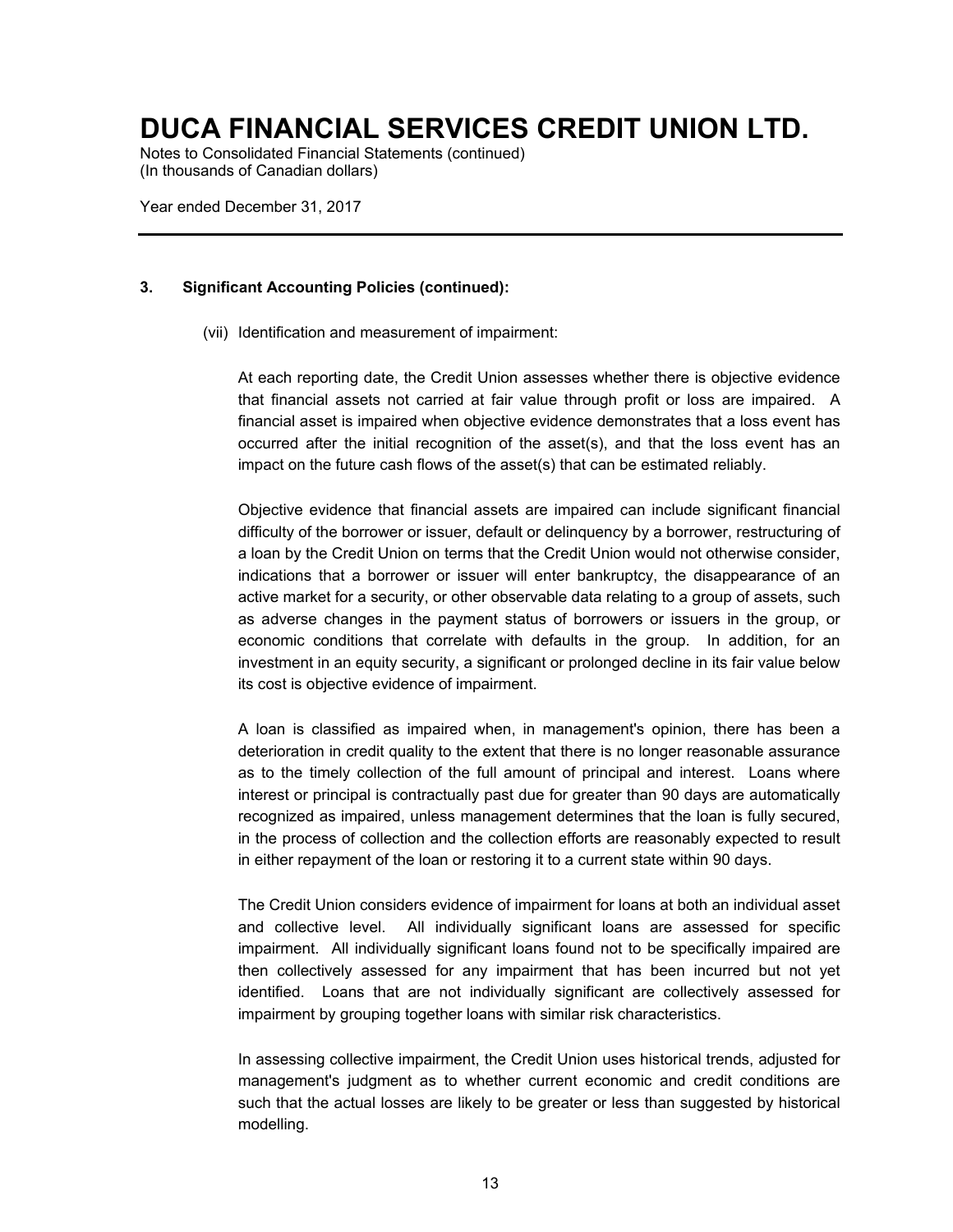Notes to Consolidated Financial Statements (continued) (In thousands of Canadian dollars)

Year ended December 31, 2017

### **3. Significant Accounting Policies (continued):**

Impairment losses on assets carried at amortized cost are measured as the difference between the carrying amount of the financial asset and the present value of estimated future cash flows discounted at the asset's original effective interest rate inherent in the financial asset at the date of impairment. Impairment losses are recognized in profit or loss and reflected in an allowance account against related financial assets. When a subsequent event causes the amount of impairment loss to decrease, the decrease in impairment loss is reversed through profit or loss.

(c) Principles of consolidation:

The consolidated financial statements include the assets, liabilities and results of operations of the Credit Union and its subsidiary after the elimination of intercompany transactions and balances.

Subsidiaries are entities the Credit Union controls. The Credit Union has control when it has power over the entity and has the ability to use its power over the entity to affect returns. The subsidiary included in the consolidated financial statements is ZBC, which was 100% owned by the Credit Union at December 31, 2016 and has been wound up in 2017.

(d) Derivatives held for risk management:

Derivatives held for risk management purposes are measured at fair value in the consolidated statement of financial position and reported as assets where they have a positive fair value and as liabilities where they have a negative fair value.

Derivatives held for risk management purposes are designated as either cash flow hedges, fair value hedges or economic hedges that do not qualify for hedge accounting. The Credit Union has employed only cash flow hedges or economic hedges. Cash flow hedges are utilized to hedge the variability in cash flows associated with floating rate debt liabilities by converting them to fixed rate debt liabilities.

The Credit Union enters into economic hedges to hedge its own exposure. Changes in fair value of economic hedge derivatives are recognized in net income. Management did not employ hedge accounting during the year or the previous year.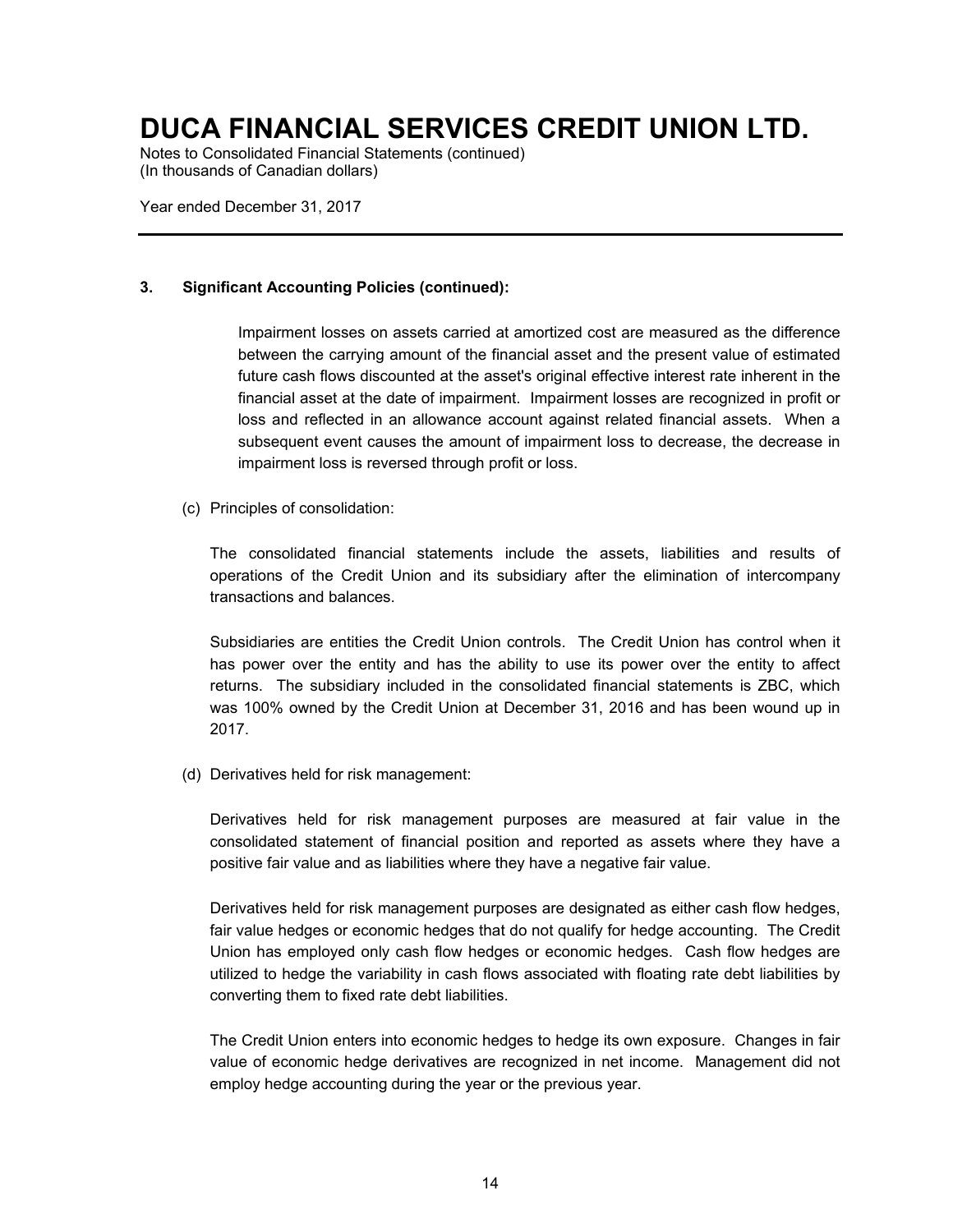Notes to Consolidated Financial Statements (continued) (In thousands of Canadian dollars)

Year ended December 31, 2017

### **3. Significant Accounting Policies (continued):**

(e) Member loans:

All Member loans are non-derivative financial assets with fixed or determinable payments that are not quoted in an active market and have been classified as loans and receivables.

Member loans are initially measured at fair value, net of loan origination fees and inclusive of transaction costs incurred and subsequently measured at amortized cost, using the effective interest method (net of an allowance for credit losses).

(f) Securitized loans and securitization liabilities:

The Credit Union periodically securitizes mortgages and sells the securities to Canada Mortgage and Housing Corporation's ("CMHC") sponsored entities. Mortgage loan securitization is part of the Credit Union's liquidity and funding strategy. In the absence of sales of retained interests (see below), most transfers of pools of mortgages under the current programs do not result in derecognition of the mortgages from the Credit Union's consolidated statement of financial position. As such, these transactions result in the recognition of securitization liabilities when cash is received from the securitization entities. Such mortgages are recognized as securitized residential mortgages and continue to be accounted for as loans, as described above.

The securitization liabilities are recorded at amortized cost using the effective interest rate method. Interest expense is allocated over the expected term of the borrowing by applying the effective interest rate to the carrying amount of the liability. The effective interest rate is the rate that exactly discounts estimated future cash outflows over the expected life of the liability. Transaction costs and premiums or discounts are applied to the carrying amount of the liability.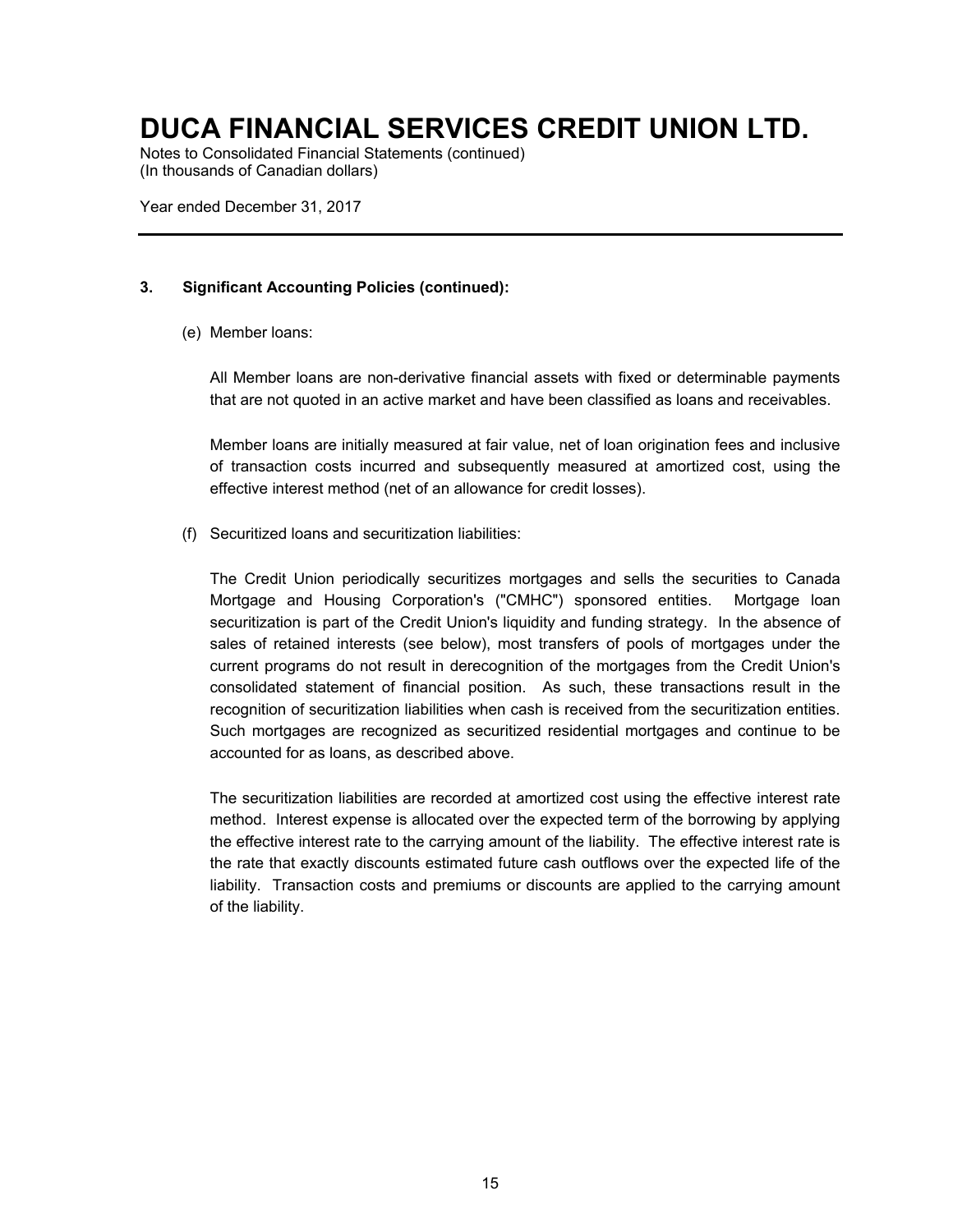Notes to Consolidated Financial Statements (continued) (In thousands of Canadian dollars)

Year ended December 31, 2017

### **3. Significant Accounting Policies (continued):**

(g) Property and equipment:

Property and equipment are initially recorded at cost and subsequently measured at cost less accumulated depreciation and amortization and any accumulated impairment (losses), with the exception of land, which is not depreciated.

| Asset                          | <b>Basis</b>  | Rate          |
|--------------------------------|---------------|---------------|
| <b>Buildings</b>               | Straight line | 20 years      |
| Computer hardware and software | Straight line | 5 years       |
| Furniture and fixtures         | Straight line | 5 years       |
| Leasehold improvements         | Straight line | Term of lease |

Depreciation methods, useful lives and residual values are reviewed annually and adjusted, if necessary.

(h) Impairment of non-financial assets:

Non-financial assets are subject to impairment tests whenever events or changes in circumstances indicate that their carrying amount may not be recoverable. Where the carrying value of an asset exceeds its recoverable amount, which is the higher of value in use and fair value less costs to sell, the asset is written down accordingly.

Where it is not possible to estimate the recoverable amount of an individual asset, the impairment test is carried out on the asset's cash-generating unit ("CGU"), which is the lowest group of assets in which the asset belongs for which there are separately identifiable cash flows. The Credit Union has one CGU for which impairment testing is performed.

(i) Income taxes:

Income tax expense comprises current and deferred taxes. Current tax and deferred tax are recognized in net income, except to the extent that it relates to a business combination, or items recognized directly in equity.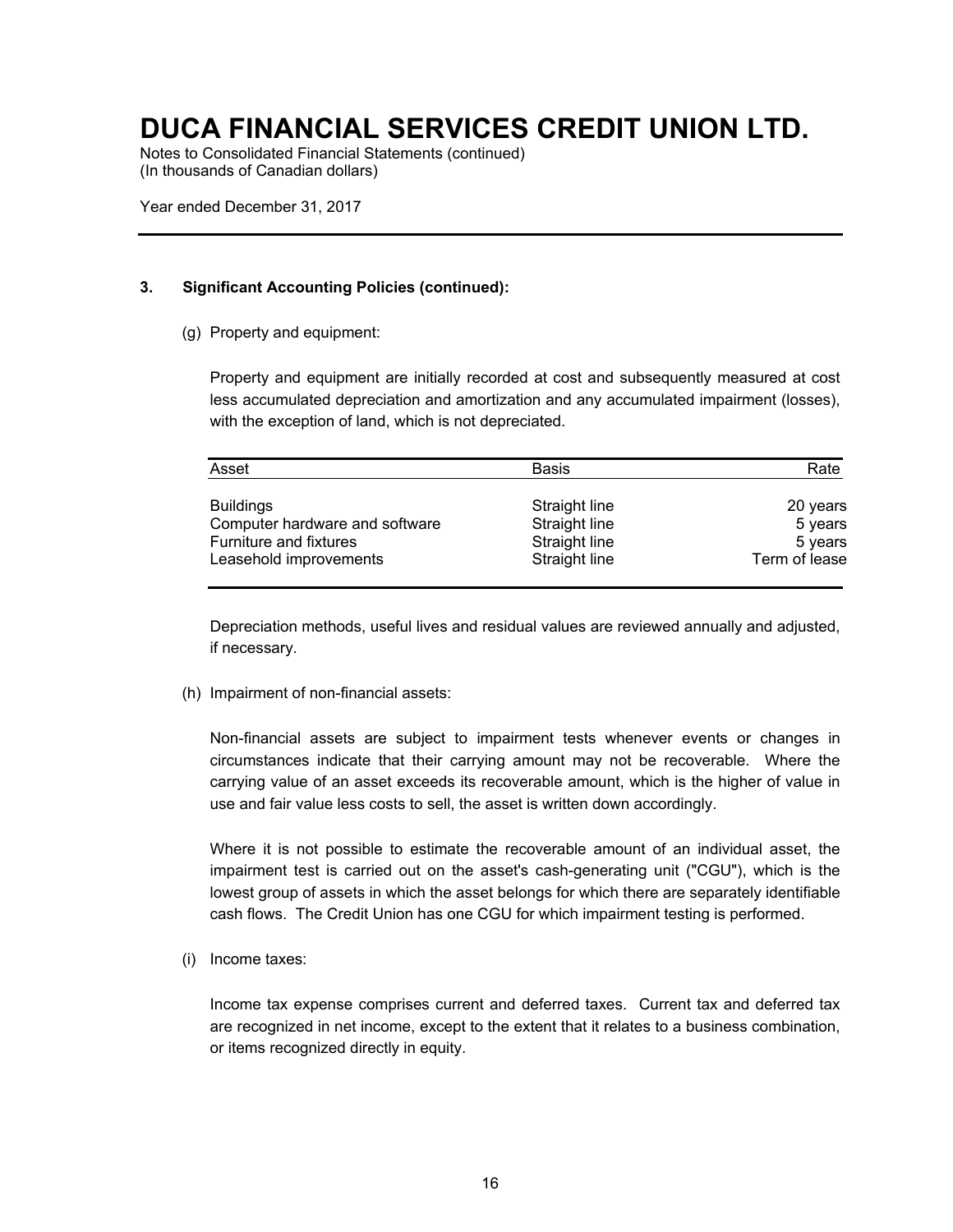Notes to Consolidated Financial Statements (continued) (In thousands of Canadian dollars)

Year ended December 31, 2017

### **3. Significant Accounting Policies (continued):**

Current income taxes are recognized for the estimated income taxes payable or receivable on taxable income or loss for the current year and any adjustment to income taxes payable in respect of previous years. Current income taxes are measured at the amount expected to be recovered from or paid to the taxation authorities. This amount is determined using tax rates and tax laws that have been enacted or substantively enacted by the year-end date.

Deferred tax assets and liabilities are recognized where the carrying amount of an asset or liability differs from its tax base, except for taxable temporary differences arising on the initial recognition of goodwill and temporary differences arising on the initial recognition of an asset or liability in a transaction which is not a business combination and at the time of the transaction affects neither accounting nor taxable profit or loss.

Recognition of deferred tax assets for unused tax losses, tax credits and deductible temporary differences is restricted to those instances where it is probable that future taxable profit will be available which allow the deferred tax asset to be utilized. Deferred tax assets are reviewed at each reporting date and are reduced to the extent that it is no longer probable that the related tax benefit will be realized.

The amount of the deferred tax asset or liability is measured at the amount expected to be recovered from or paid to the taxation authorities. This amount is determined using tax rates and tax laws that have been enacted or substantively enacted by the year-end date and are expected to apply when the liabilities (assets) are settled (recovered).

(j) Member deposits:

All Member deposits are initially measured at fair value, net of any transaction costs directly attributable to the issuance of the instrument and have been classified as other financial liabilities.

Member deposits are subsequently measured at amortized cost, using the effective interest method.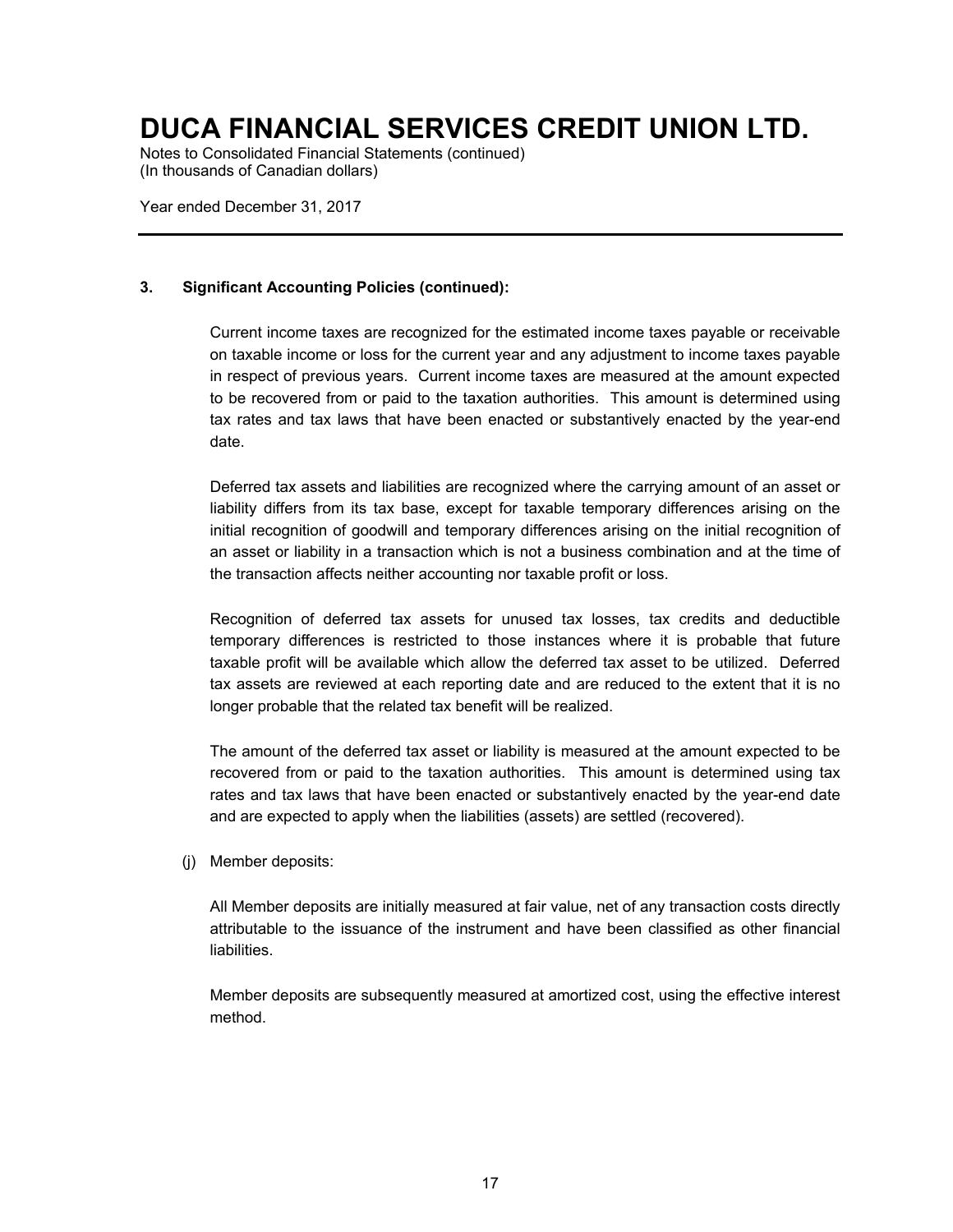Notes to Consolidated Financial Statements (continued) (In thousands of Canadian dollars)

Year ended December 31, 2017

### **3. Significant Accounting Policies (continued):**

(k) Pension plan:

The Credit Union accrues its obligations under the supplementary executive retirement plan ("SERP") and the related costs, net of plan assets and has adopted the following policies:

- (i) the cost of the SERP is valued using the projected benefit method based on service and management's best estimate of expected plan investment performance, salary escalation and retirement ages of employees; and
- (ii) for the purpose of calculating the expected return on plan assets, those assets are valued at fair value.

The Credit Union also has a defined contribution pension plan. Contributions to this plan are expensed as incurred.

(l) Provisions:

A provision is recognized if, as a result of a past event, the Credit Union has a present legal or constructive obligation that can be estimated reliably, and it is probable that an outflow of economic benefits will be required to settle the obligation. Provisions are determined by discounting the expected future cash flows at a pre-tax rate that reflects current market assessments of the time value of money and, where appropriate, the risks specific to the liability.

(m) Members' shares:

Members' shares issued by the Credit Union are classified as equity only to the extent that they do not meet the definition of a financial liability or financial asset.

Shares that contain redemption features subject to the Credit Union maintaining adequate regulatory capital are accounted for using the requirements of International Financial Reporting Interpretations Committee ("IFRIC") 2, Members' Shares in Cooperative Entities and Similar Instruments ("IFRIC 2").

(n) Patronage return:

Patronage returns are recognized in the consolidated statement of comprehensive income when declared payable by the Board of Directors.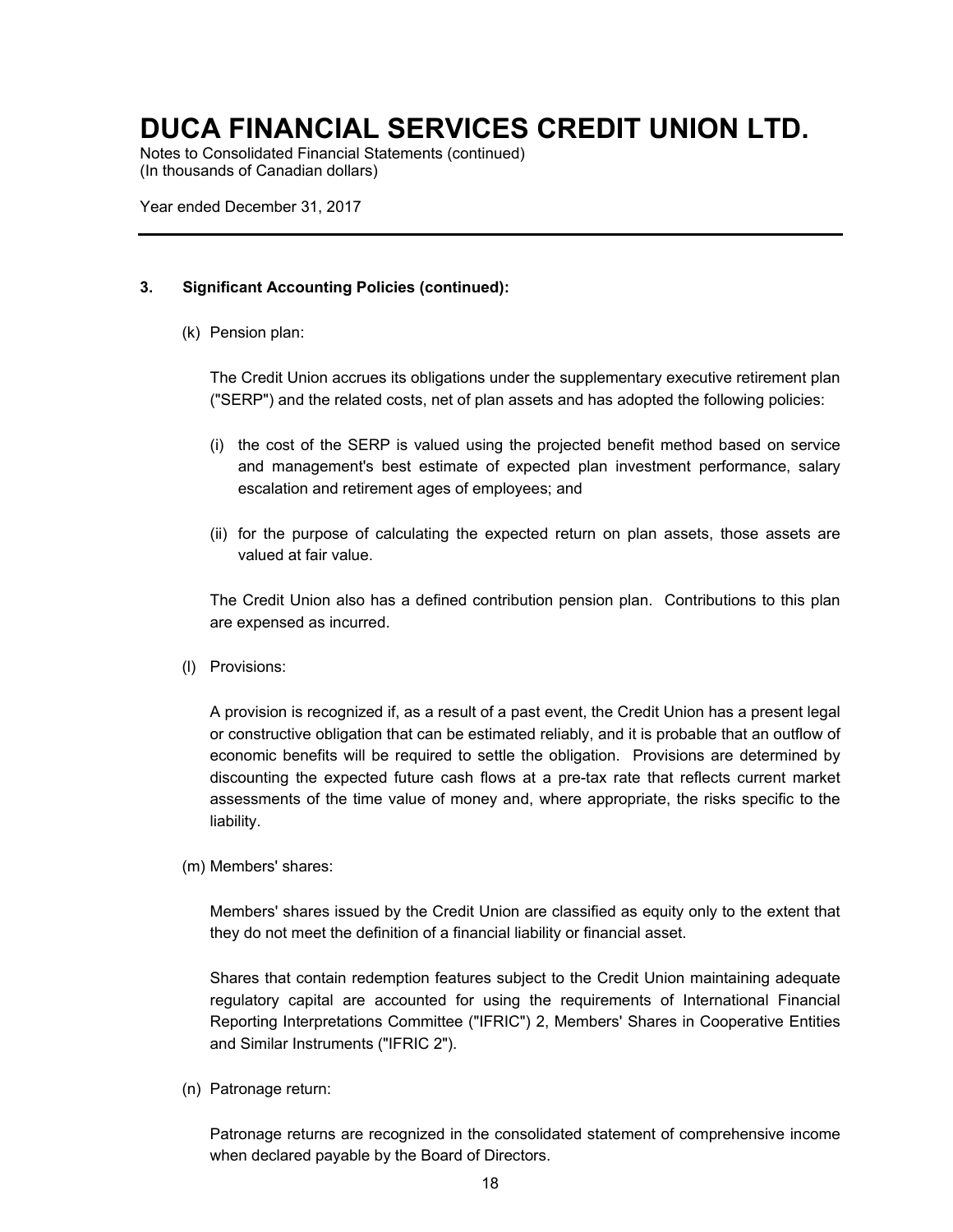Notes to Consolidated Financial Statements (continued) (In thousands of Canadian dollars)

Year ended December 31, 2017

### **3. Significant Accounting Policies (continued):**

(o) Deferred revenue:

Deferred revenue consists primarily of commitment fee revenue received on commercial loans and is recognized evenly over the remaining term of the related loan.

(p) Revenue recognition:

Revenue from the provision of services to Members is recognized when earned, specifically when amounts are fixed or can be determined and the ability to collect is reasonably assured.

(q) Goodwill:

Goodwill represents the excess of the cost of a business combination over the total acquisition date fair value of the identifiable assets, liabilities and contingent liabilities acquired.

The carrying amounts of the Credit Union's intangible assets are reviewed at each reporting date to determine whether there is any indication of impairment. If any such indication exists, then the asset's recoverable amount is estimated. For goodwill and intangible assets that have indefinite useful lives, the recoverable amount is estimated each year at the same time.

The recoverable amount of an asset or CGU is the greater of its value in use and its fair value less costs to sell. In assessing value in use, the estimated future cash flows are discounted to their present value using a pre-tax discount rate that reflects current market assessments of the time value of money and the risks specific to the asset.

An impairment loss is recognized if the carrying amount of an asset or a CGU exceeds its recoverable amount. Impairment losses are recognized in profit or loss. Impairment losses recognized in respect of the CGU are allocated first to reduce the carrying amount of any goodwill allocated to the CGU and then to reduce the carrying amount of the other assets in the unit (group of units) on a pro rata basis.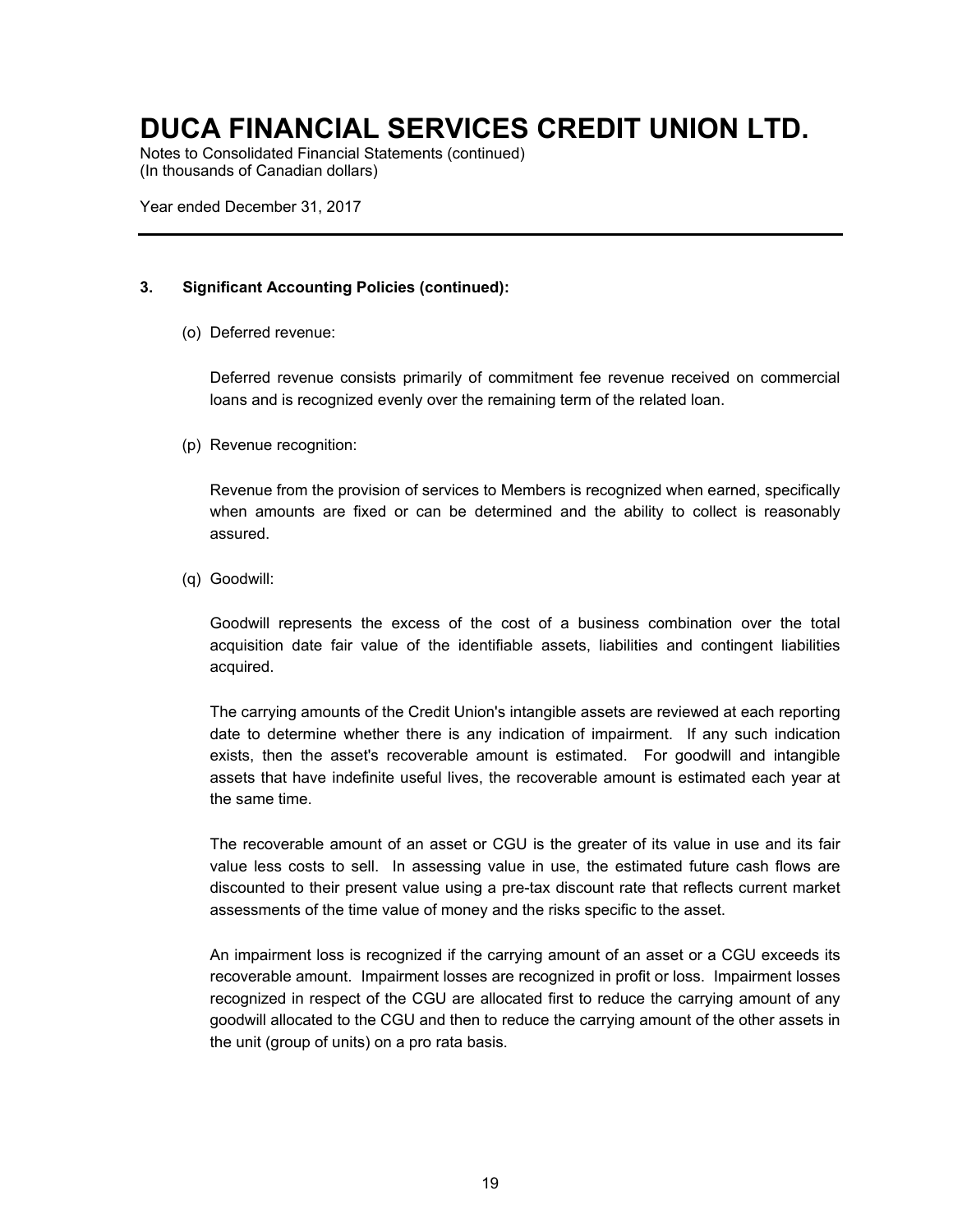Notes to Consolidated Financial Statements (continued) (In thousands of Canadian dollars)

Year ended December 31, 2017

### **3. Significant Accounting Policies (continued):**

An impairment loss in respect of goodwill is not reversed. In respect of other intangible assets, impairment losses recognized in prior periods are assessed at each reporting date for any indications that the loss has decreased or no longer exists. An impairment loss is reversed if there has been a change in the estimates used to determine the recoverable amount. An impairment loss is reversed only to the extent that the asset's carrying amount does not exceed the carrying amount that would have been determined, net of depreciation or amortization, if no impairment loss had been recognized.

(r) Foreign currency translation:

Foreign currency accounts are translated into Canadian dollars as follows:

At the transaction date, each asset, liability, revenue and expense denominated in a foreign currency is translated into Canadian dollars by the use of the exchange rate in effect at that date. At the year-end date, monetary assets and liabilities are translated into Canadian dollars by using the exchange rate in effect at the year-end date and the related translation differences are recognized in net income. Non-monetary assets and liabilities that are measured at historical cost are translated into Canadian dollars by using the exchange rate in effect at the date of the initial transaction and are not subsequently restated. Nonmonetary assets and liabilities that are measured at fair value or a revalued amount are translated into Canadian dollars by using the exchange rate in effect at the date the value is determined and the related translation differences are recognized in net income.

|                                                                                                | 2017         |    | 2016    |
|------------------------------------------------------------------------------------------------|--------------|----|---------|
| Cash                                                                                           | \$<br>42,237 | \$ | 27,963  |
| Cash resources where maturities are within three months:<br>Deposits and bankers' acceptances: |              |    |         |
| Schedule 1 banks                                                                               | 17,420       |    | 35,003  |
| Central 1                                                                                      | 27,086       |    | 72,256  |
|                                                                                                | 44,506       |    | 107,259 |
|                                                                                                | 86,743       | S  | 135,222 |

### **4. Cash and Cash Equivalents:**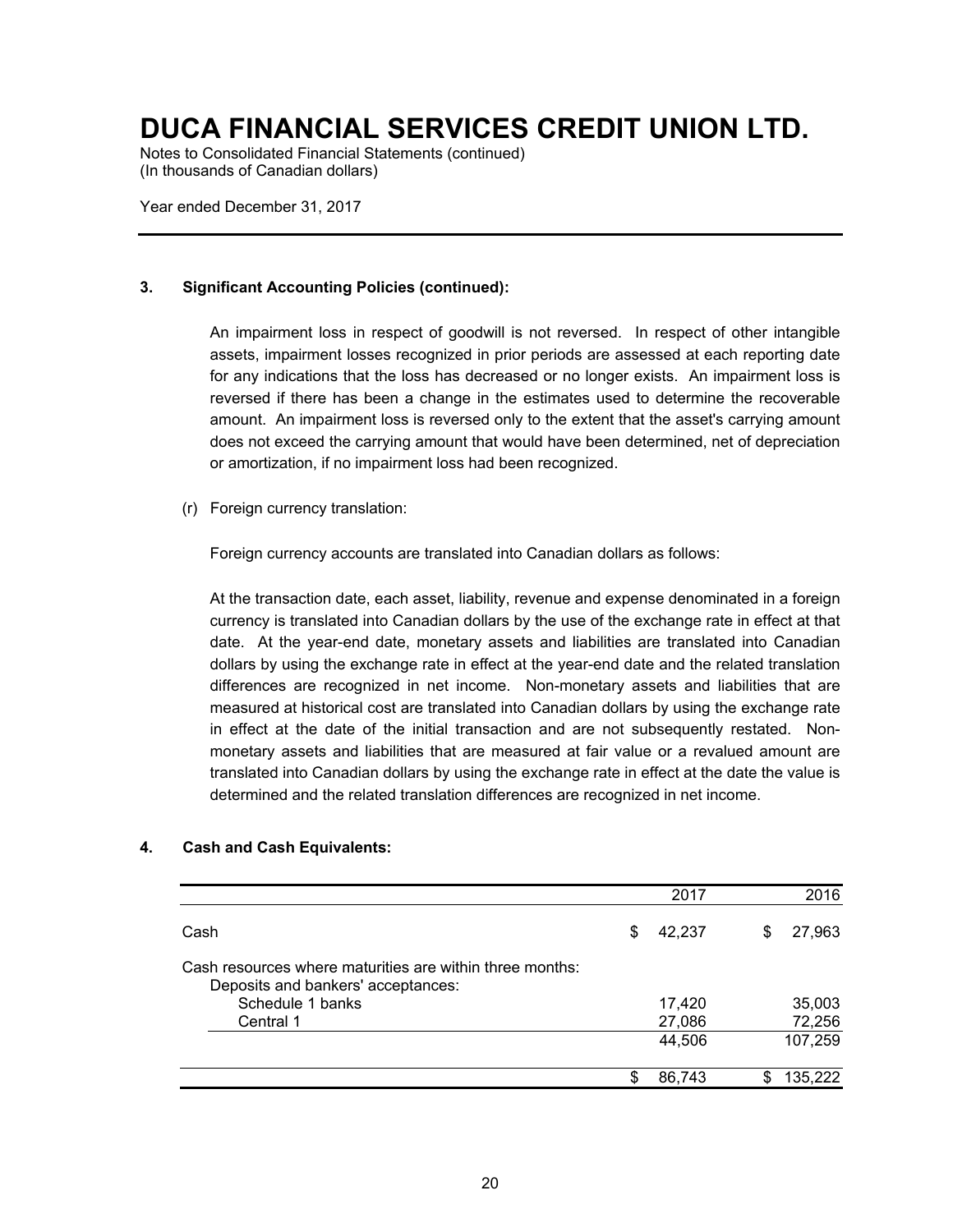Notes to Consolidated Financial Statements (continued) (In thousands of Canadian dollars)

Year ended December 31, 2017

### **4. Cash and Cash Equivalents (continued):**

The Credit Union has pledged \$3,500 of deposits and bankers' acceptances to secure its comprehensive credit facility.

Interest rates on deposits and bankers' acceptances range from 0.64% to 1.65% (2016 - 0.60% to 1.75%).

### **5. Investments:**

The following table provides information on the investments by type of security and issuer. The maximum exposure to credit risk would be the fair value as detailed below:

|                                               |               | 2017    |               | 2016    |  |  |
|-----------------------------------------------|---------------|---------|---------------|---------|--|--|
|                                               | Amount        | Yield   | Amount        | Yield   |  |  |
| Held-to-maturity:<br>Central 1 Liquidity      |               |         |               |         |  |  |
| Reserve Deposit                               |               |         |               |         |  |  |
| (Note 22)                                     | \$<br>153,917 | $1.4\%$ | 141,913<br>\$ | $1.0\%$ |  |  |
| Treasury bills, bank<br>deposits and bankers' |               |         |               |         |  |  |
| acceptances                                   | 9,565         | 1.3%    | 76,795        | $1.1\%$ |  |  |
| Central 1 discount                            |               |         |               |         |  |  |
| deposits                                      | 23,040        | 1.8%    | 24,052        | $1.2\%$ |  |  |
| Mortgage-backed securities                    | 41,631        | 2.6%    |               |         |  |  |
|                                               | 228,153       |         | 242,760       |         |  |  |
| Fair value through profit or                  |               |         |               |         |  |  |
| loss:                                         |               |         |               |         |  |  |
| Shares of ZBH (Note 26)                       |               | N/A     | 2,695         | N/A     |  |  |
| <b>Shares of Social Finance</b>               |               |         |               |         |  |  |
| Inc. ("SoFi") (Note 26)                       | 2,100         | N/A     |               |         |  |  |
| <b>Preferred shares</b>                       | 8,050         | N/A     |               |         |  |  |
| Central 1 shares                              | 9,048         | N/A     | 8,974         | N/A     |  |  |
| Other                                         | 27            | N/A     | 1,029         | N/A     |  |  |
|                                               | 19,225        |         | 12,698        |         |  |  |
| <b>Total Investments</b>                      | 247,378<br>\$ |         | \$<br>255,458 |         |  |  |

The Credit Union has pledged \$6,500 of bank deposit notes to secure its comprehensive credit facility.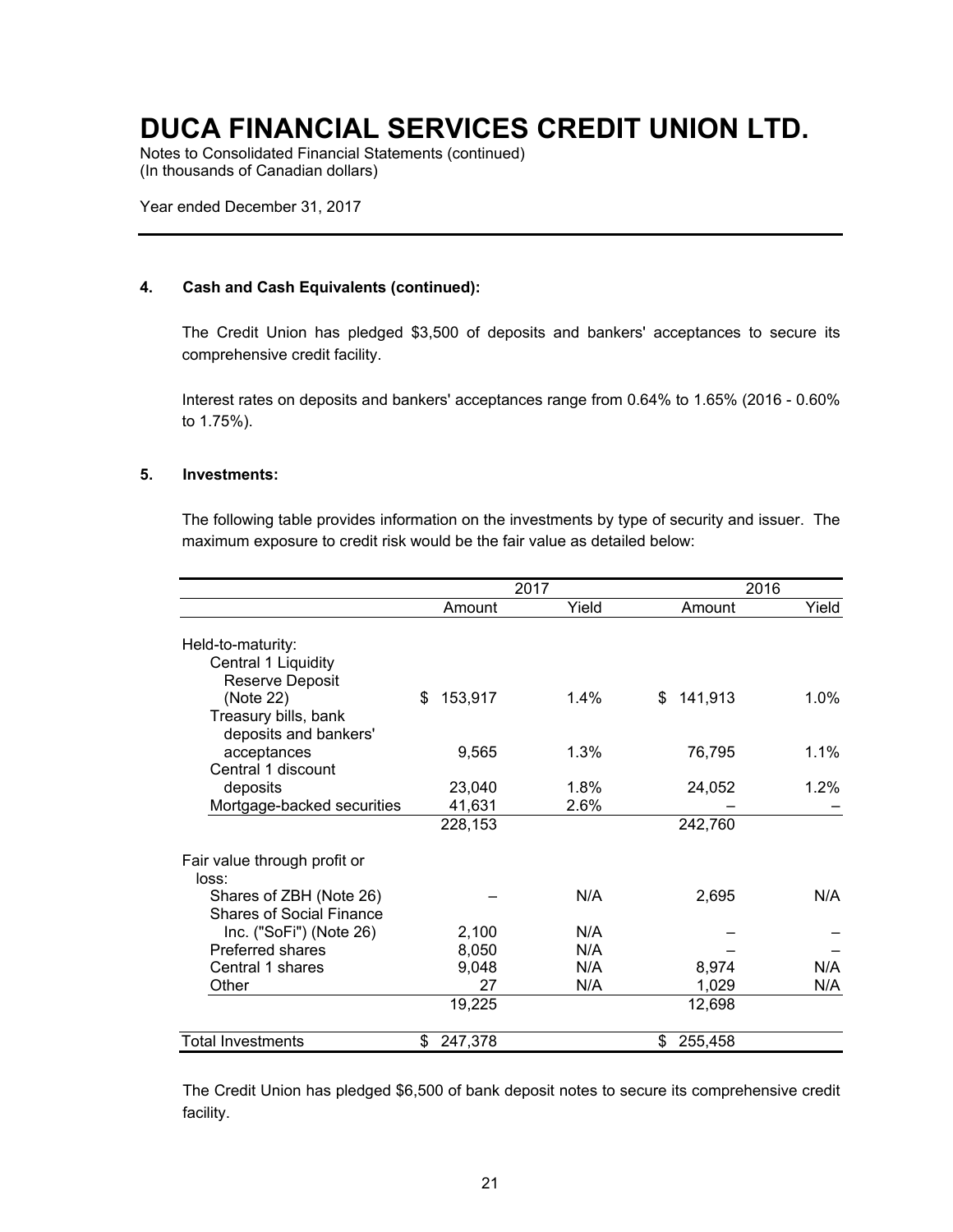Notes to Consolidated Financial Statements (continued) (In thousands of Canadian dollars)

Year ended December 31, 2017

### **6. Member Loans:**

|                                              |     | 2017      |    | 2016      |
|----------------------------------------------|-----|-----------|----|-----------|
| Residential mortgages:                       |     |           |    |           |
| Uninsured                                    | \$  | 824.944   | \$ | 583,593   |
| Insured by CMHC                              |     | 72,662    |    | 46.194    |
| Insured by Genworth or Canada Guaranty Corp. |     | 537,986   |    | 499,606   |
|                                              |     | 1,435,592 |    | 1,129,393 |
| Personal loans                               |     | 13,576    |    | 13,779    |
| Commercial loans                             |     | 972,901   |    | 923,676   |
|                                              |     | 2,422,069 |    | 2,066,848 |
| Unamortized mortgage fees                    |     | 8,085     |    | 4,406     |
| Accrued interest receivable                  |     | 4.648     |    | 3,080     |
| Allowance for credit losses                  |     | (9, 190)  |    | (9,929)   |
| Net loans to members                         | \$. | 2,425,612 | S  | 2.064.405 |

Certain comparative figures have been reclassified to conform with current year's presentation.

During the year, the Credit Union purchased nil of residential mortgages from another credit union (2016 - \$37,641).

(a) Terms and conditions:

Member loans can have either a variable or fixed rate of interest and they generally mature within five years.

Variable rate loans are based on a prime rate formula, ranging from prime minus 0.25% to prime plus 5.25%. The rate is determined by the type of security offered and the Member's creditworthiness. The Credit Union's prime rate at December 31, 2017 was 3.20%.

The interest rate offered on fixed rate loans being advanced at December 31, 2017 ranges from 3.49% to 18%. The rate offered to a Member varies with the type of security offered and the Member's creditworthiness.

Residential mortgages are loans and lines of credit secured by residential property and are generally repayable monthly with either blended payments of principal and interest or interest only.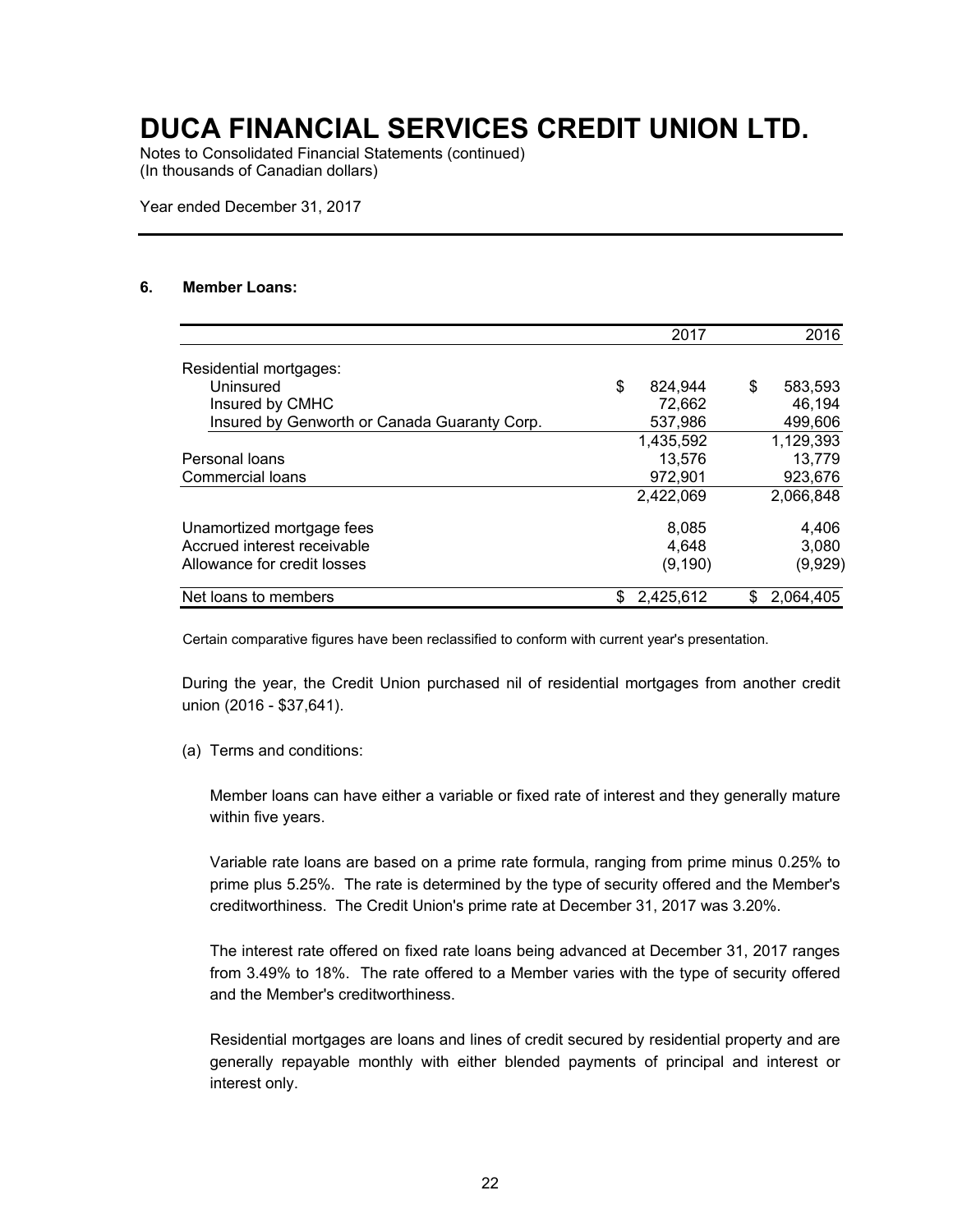Notes to Consolidated Financial Statements (continued) (In thousands of Canadian dollars)

Year ended December 31, 2017

### **6. Member Loans (continued):**

Personal loans consist of term loans and lines of credit that are not secured by real estate and, as such, have various repayment terms. Some of the personal loans are secured by wage assignments and personal property or investments.

Commercial loans consist of term loans, operating lines of credit, co-ops and non-owner occupied mortgages to individuals, partnerships and corporations, and have various repayment terms. They are secured by various types of collateral, including mortgages on real property, general security agreements, and charges on specific equipment, investments and personal guarantees.

(b) Average yields to maturity:

Loans bear interest at both variable and fixed rates with the following yields at December 31:

|                                                     |               | 2016             |                 |                  |
|-----------------------------------------------------|---------------|------------------|-----------------|------------------|
|                                                     | Principal     | Average<br>yield | Principal       | Average<br>yield |
| Variable rate<br>Fixed rate due                     | \$<br>651,313 | 5.27%            | \$<br>645,142   | 4.83%            |
| less than 1 year<br>Fixed rate due<br>between 1 and | 225,134       | 6.04%            | 165,194         | 5.76%            |
| 5 years                                             | 1,545,622     | 3.14%            | 1,256,512       | 3.35%            |
|                                                     | 2,422,069     |                  | \$<br>2,066,848 |                  |

#### (c) Concentration of risk:

The Credit Union has no exposure to groupings of individual loans, which concentrate risk and create exposure as no individual or related groups of Member loans exceed 10% of Member loans outstanding. All Member loans are with Members whose assets are located in Ontario.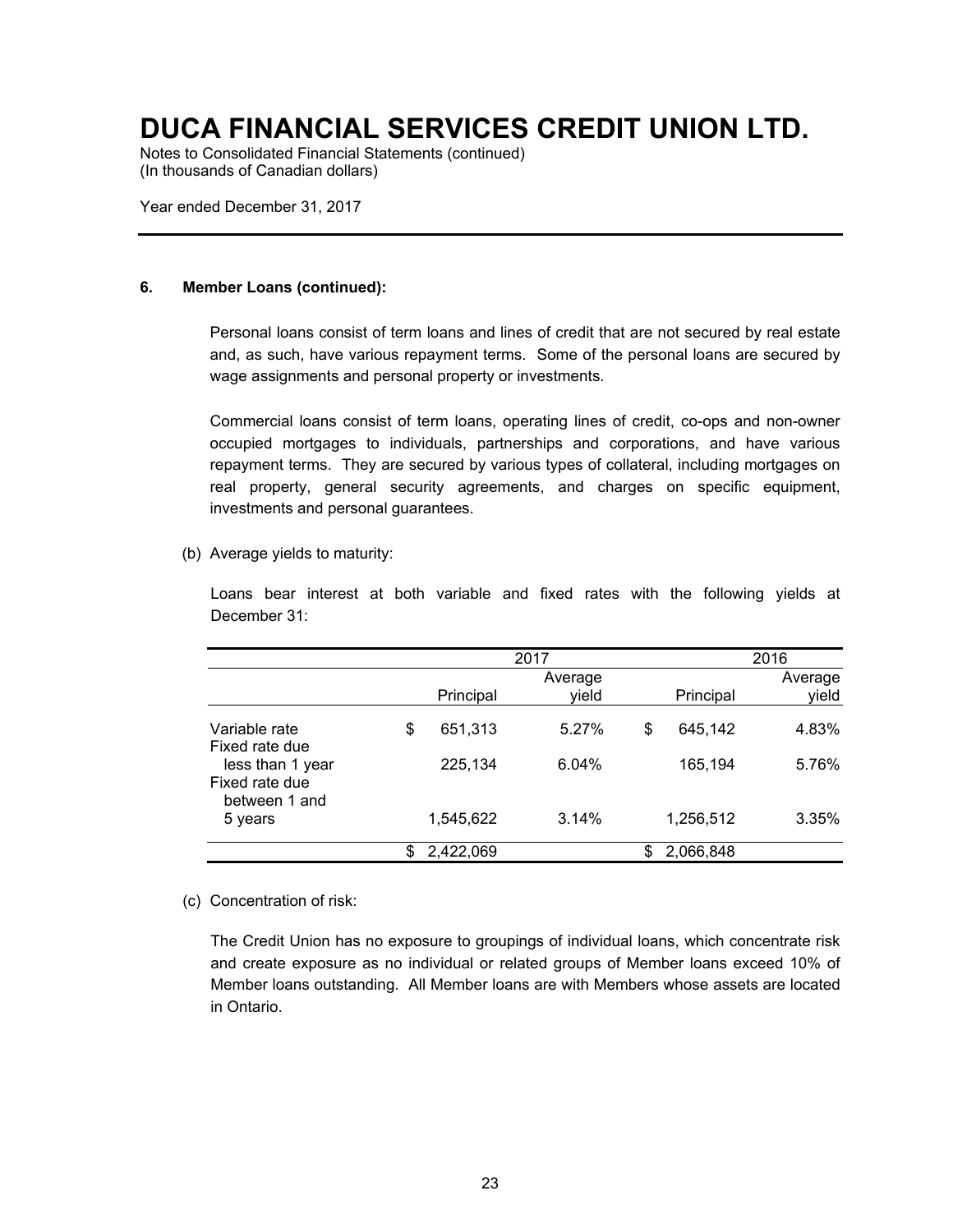Notes to Consolidated Financial Statements (continued) (In thousands of Canadian dollars)

Year ended December 31, 2017

### **6. Member Loans (continued):**

(d) Credit risk:

The Credit Union uses a risk rating model to measure and manage its exposure on its commercial loan portfolio. The 6 point rating scale ranges from low risk (1) to distressed (6).

As at December 31, 2017, 93% of outstanding loans are risk rated 3 or lower (2016 - 95%) based on the Credit Union's model.

### **7. Allowance for Credit Losses:**

Total allowance for credit losses comprises:

|                                            | 2017             | 2016           |
|--------------------------------------------|------------------|----------------|
| Collective allowance<br>Specific allowance | \$7.143<br>2.047 | 7,509<br>2,420 |
| Total allowance                            | 9.190            | 9.929          |

| 2017                                                                 | Residential<br>mortgages |    | Personal      |    | Commercial    |    | Total          |
|----------------------------------------------------------------------|--------------------------|----|---------------|----|---------------|----|----------------|
| Balance, January 1, 2017<br>Loans written off<br>Recoveries on loans | \$<br>316<br>(12)        | S  | -117<br>(250) | \$ | 9.496<br>(80) | S  | 9,929<br>(342) |
| previously written off<br>Provision for credit losses                | 5<br>188                 |    | 15<br>267     |    | (872)         |    | 20<br>(417)    |
| Balance, December 31, 2017                                           | \$<br>497                | \$ | 149           | \$ | 8,544         | \$ | 9,190          |
| Gross principal balance of<br>individually impaired<br>loans         | \$                       |    | 48            |    | 4.935         | \$ | 4,983          |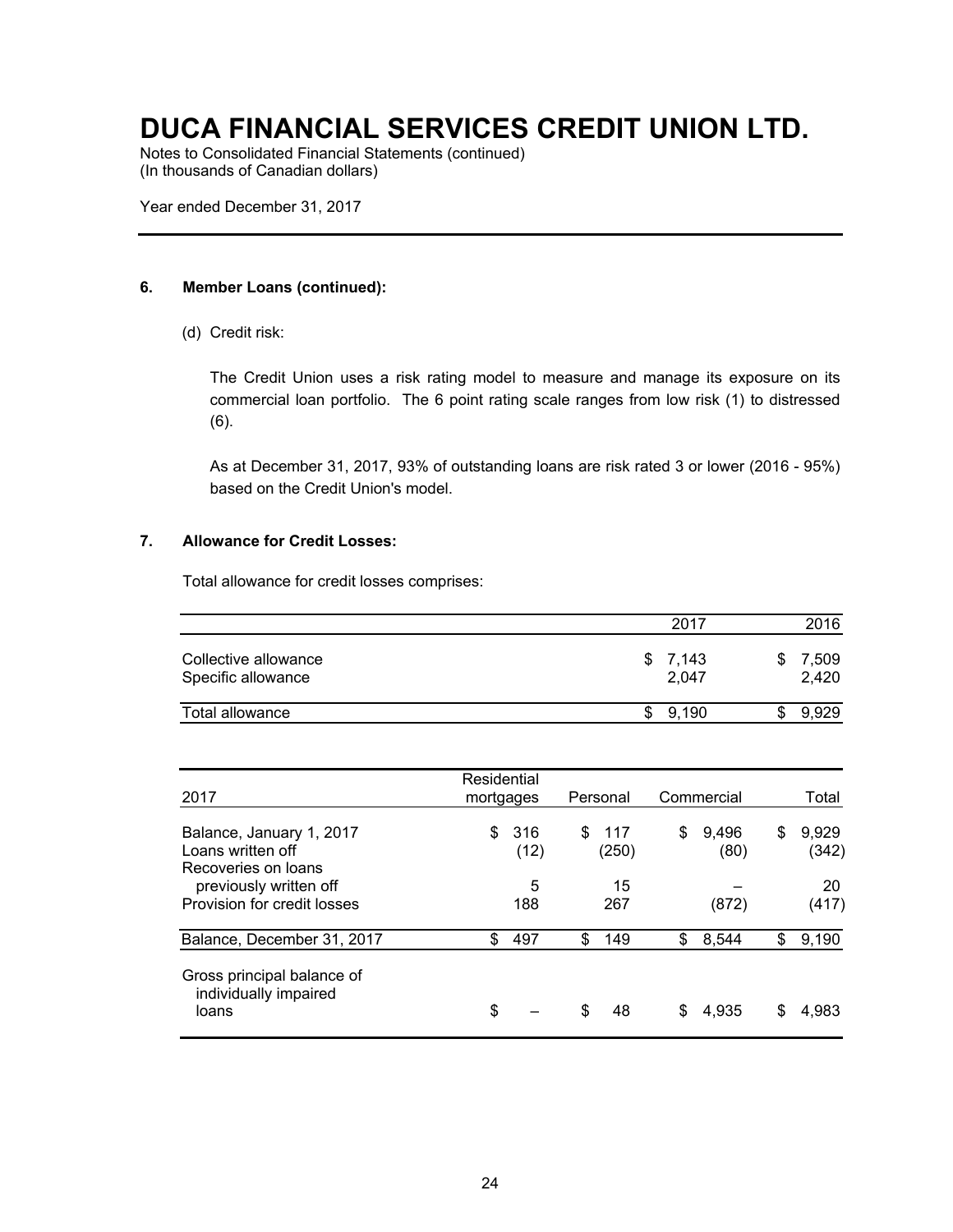Notes to Consolidated Financial Statements (continued) (In thousands of Canadian dollars)

Year ended December 31, 2017

### **7. Allowance for Credit Losses (continued):**

| 2016                                                                 | Residential<br>mortgages |            | Personal          |    | Commercial       |    | Total               |
|----------------------------------------------------------------------|--------------------------|------------|-------------------|----|------------------|----|---------------------|
| Balance, January 1, 2016<br>Loans written off<br>Recoveries on loans | \$                       | 131<br>(3) | \$<br>204<br>(25) | \$ | 8,112<br>(1,981) | S  | 8.447<br>(2,009)    |
| previously written off<br>Provision for credit losses<br>Other       |                          | 188        | (62)              |    | 940<br>2,425     |    | 940<br>2,363<br>188 |
| Balance, December 31, 2016                                           | \$.                      | 316        | \$<br>117         | \$ | 9,496            | \$ | 9,929               |
| Gross principal balance of<br>individually impaired<br>loans         | \$                       |            | \$<br>67          | S  | 5,668            | S  | 5,735               |

Analysis of individual loans that are past due based on age are shown below:

|                            | 2017         | 2016            |
|----------------------------|--------------|-----------------|
| Period of delinquency:     |              |                 |
| Less than 30 days          | \$<br>27,442 | \$<br>22,263    |
| 30 to 89 days              | 5.721        | 3,392           |
| 90 to 179 days             | 26,678       | 900             |
| 180 to 365 days            | 5,103        | 4,159           |
| Over 365 days              | 4,747        | 3,821           |
| Total loans in arrears     | 69,691       | 34,535          |
| Total loans not in arrears | 2,352,378    | 2,032,313       |
| Total loans                | 2,422,069    | 2,066,848<br>\$ |

As at December 31, 2017, total loans past due but not impaired was \$36,433 (2016 - \$28,800).

On January 17, 2018, a loan of \$24,000 that was 90-179 days past due and included in loans past due but not impaired was repaid in full.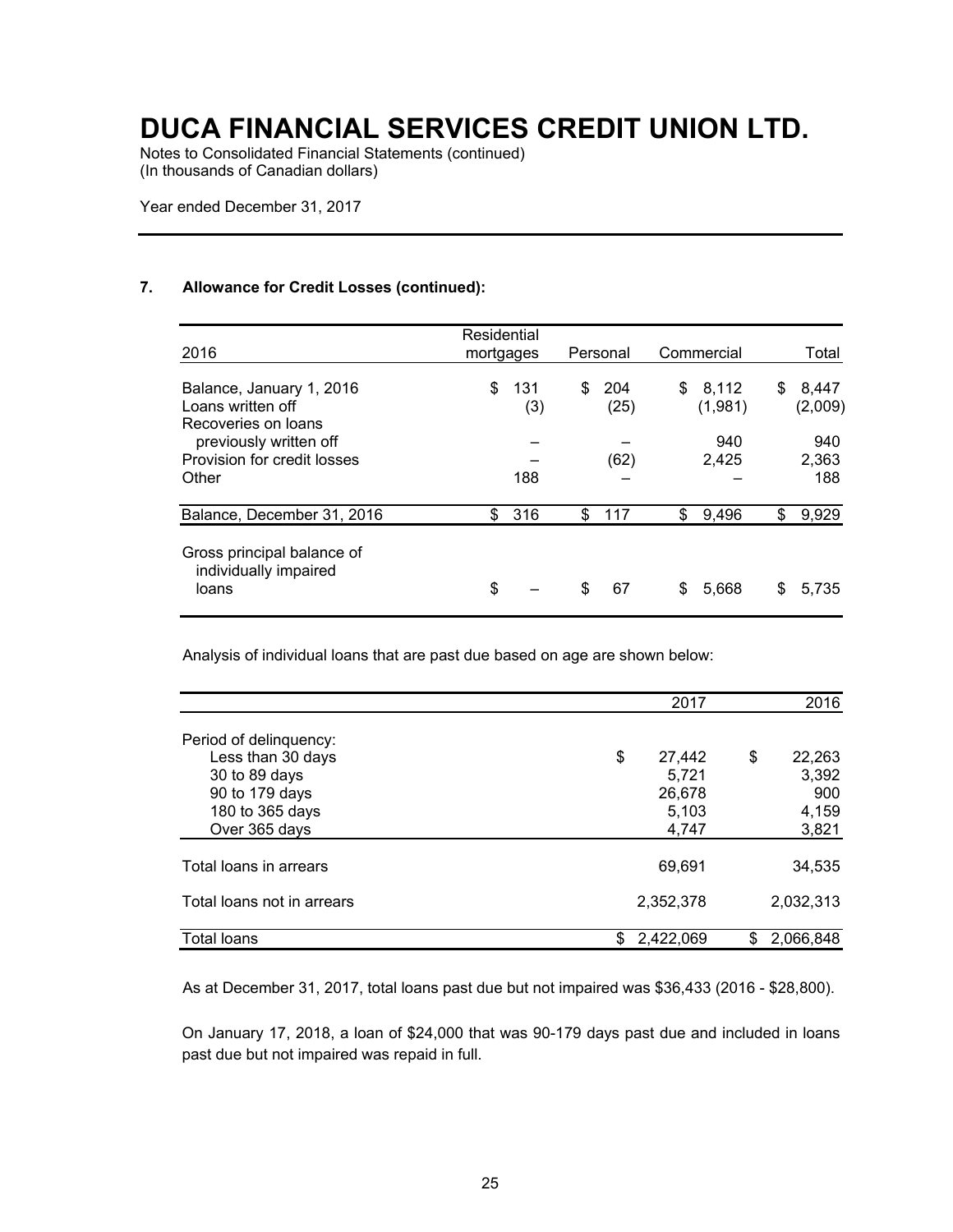Notes to Consolidated Financial Statements (continued) (In thousands of Canadian dollars)

Year ended December 31, 2017

### **7. Allowance for Credit Losses (continued):**

Key assumptions in determining the collective allowance for impaired loans:

The Credit Union has determined the likely impairment loss on loans which have not maintained the loan repayments in accordance with the loan contract, or where there is other evidence of potential impairment, such as industrial restructuring, job losses or economic circumstances. In identifying the impairment likely from these events, the Credit Union estimates the potential impairment using the loan type, industry, geographical location, type of loan security, the length of time the loans are past due and the historical loss experience. The circumstances may vary for each loan over time, resulting in higher or lower impairment losses. The methodology and assumptions used for estimating future cash flows are reviewed regularly by the Credit Union to reduce any differences between loss estimates and actual loss experience.

An estimate of the collective allowance is based on the period of repayments that are past due.

For purposes of the collective allowance, loans are classified into separate groups with similar risk characteristics, based on the type of product and type of security.

### **8. Securitization Activity:**

As a requirement of the National Housing Authority Mortgage-Backed Securities ("NHA MBS") and Canada Mortgage Bond ("CMB") programs, the Credit Union assigns to CMHC all of its interest in securitized mortgage pools. If the Credit Union fails to make timely payment under an NHA MBS or CMB security, CMHC may enforce the assignment of the mortgages included in all the mortgage pools backing the mortgage-backed securities issued.

The following table summarizes DUCA's securitization activity:

|                                                                                                                                                      | 2017                                            | 2016                                            |
|------------------------------------------------------------------------------------------------------------------------------------------------------|-------------------------------------------------|-------------------------------------------------|
| Amount securitized<br>Net cash proceeds received<br>Outstanding balances of securitized mortgages<br>Outstanding balance of mortgage-backed security | 186.153<br>SS.<br>184,571<br>539.907<br>536,844 | 159.307<br>SS.<br>157,929<br>432,499<br>430,842 |

The average yield on mortgage-backed securities pools was 1.53% (2016 - 1.39%). The outstanding balance of mortgage-backed securities is net of fees.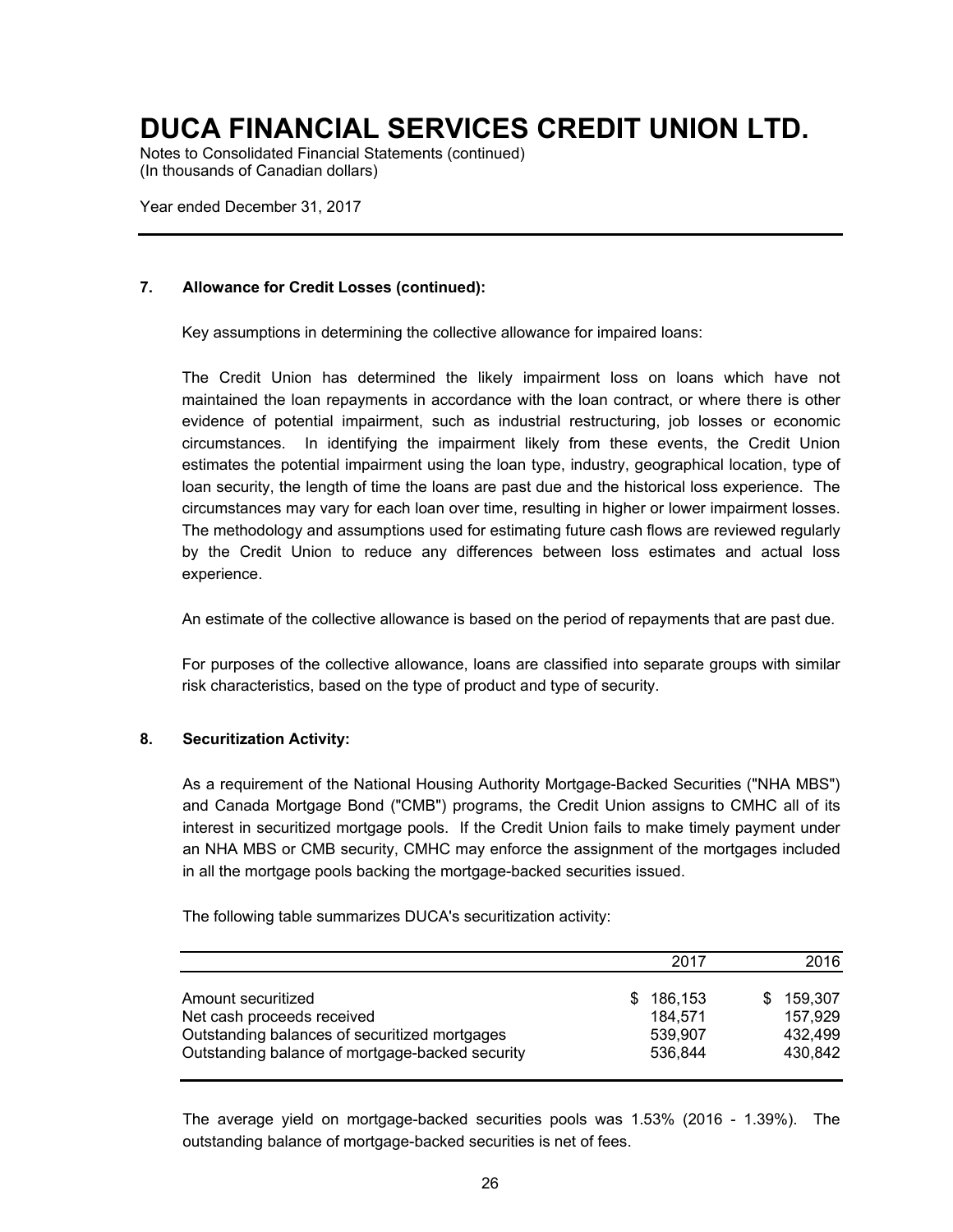Notes to Consolidated Financial Statements (continued) (In thousands of Canadian dollars)

Year ended December 31, 2017

### **9. Other Assets:**

|                                                       |    | 2017                | 2016             |
|-------------------------------------------------------|----|---------------------|------------------|
| Prepaid expenses<br>Other assets<br>Other receivables | \$ | 269<br>391<br>2,140 | \$<br>868<br>494 |
|                                                       | S  | 2.800               | ,362             |

Included in other assets is nil receivable from ZBH (2016 - \$142).

### **10. Pension Plan:**

The Credit Union has a defined contribution pension plan and a SERP for senior executives, under which costs and obligations are determined using the projected benefit method of actuarial valuation prorated on service.

On December 31, 2012, the SERP was closed to new Members.

The Credit Union contributes a percentage of employee salaries to the defined contribution plan. The amount of the expense for the year was \$531 (2016 - \$457).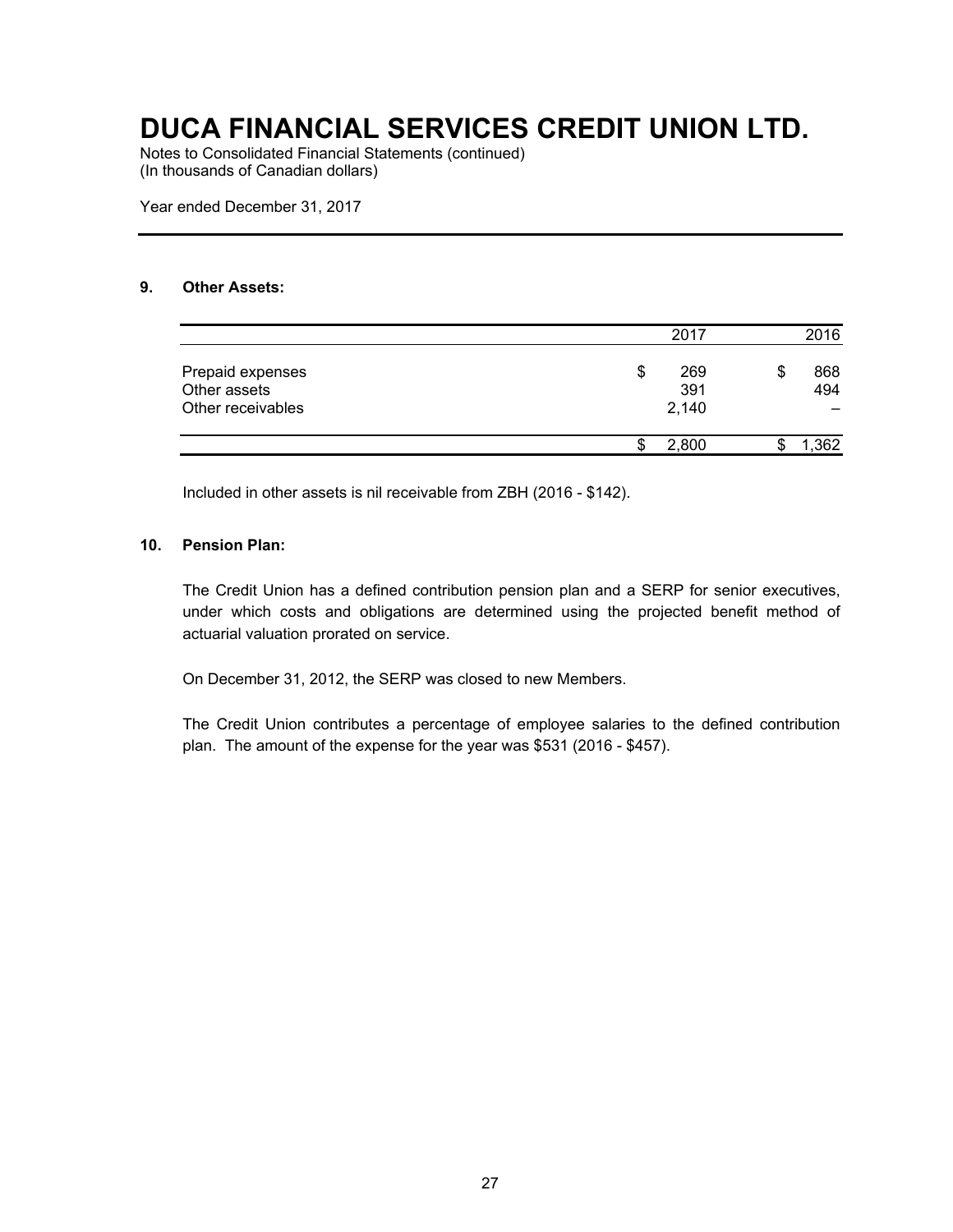Notes to Consolidated Financial Statements (continued) (In thousands of Canadian dollars)

Year ended December 31, 2017

### **11. Property and Equipment:**

2017:

|                                                                      | Land      | <b>Buildings</b>   | Leasehold<br>improvements | Computer<br>hardware<br>and<br>software | Furniture<br>and<br>fixtures | Total                 |
|----------------------------------------------------------------------|-----------|--------------------|---------------------------|-----------------------------------------|------------------------------|-----------------------|
| Cost                                                                 |           |                    |                           |                                         |                              |                       |
| Balance,<br>December 31,<br>2016<br>Additions                        | \$<br>739 | \$<br>10,625       | \$<br>3,108               | \$<br>6,469<br>90                       | \$<br>8,148                  | \$<br>29,089<br>90    |
| Balance,<br>December 31,<br>2017                                     | \$<br>739 | \$<br>10,625       | \$<br>3,108               | \$<br>6,559                             | \$<br>8,148                  | \$29,179              |
| <b>Accumulated</b><br>depreciation<br>and amortization               |           |                    |                           |                                         |                              |                       |
| Balance,<br>December 31,<br>2016<br>Depreciation and<br>amortization | \$        | \$<br>2,931<br>344 | \$<br>2,028<br>189        | \$<br>5,226<br>444                      | \$<br>6,467<br>382           | \$<br>16,652<br>1,359 |
| Balance,<br>December 31,<br>2017                                     | \$        | \$<br>3,275        | \$<br>2,217               | \$<br>5,670                             | \$<br>6,849                  | \$<br>18,011          |
| Net book value                                                       |           |                    |                           |                                         |                              |                       |
| December 31,<br>2017                                                 | \$<br>739 | \$<br>7,350        | \$<br>891                 | \$<br>889                               | \$<br>1,299                  | \$<br>11,168          |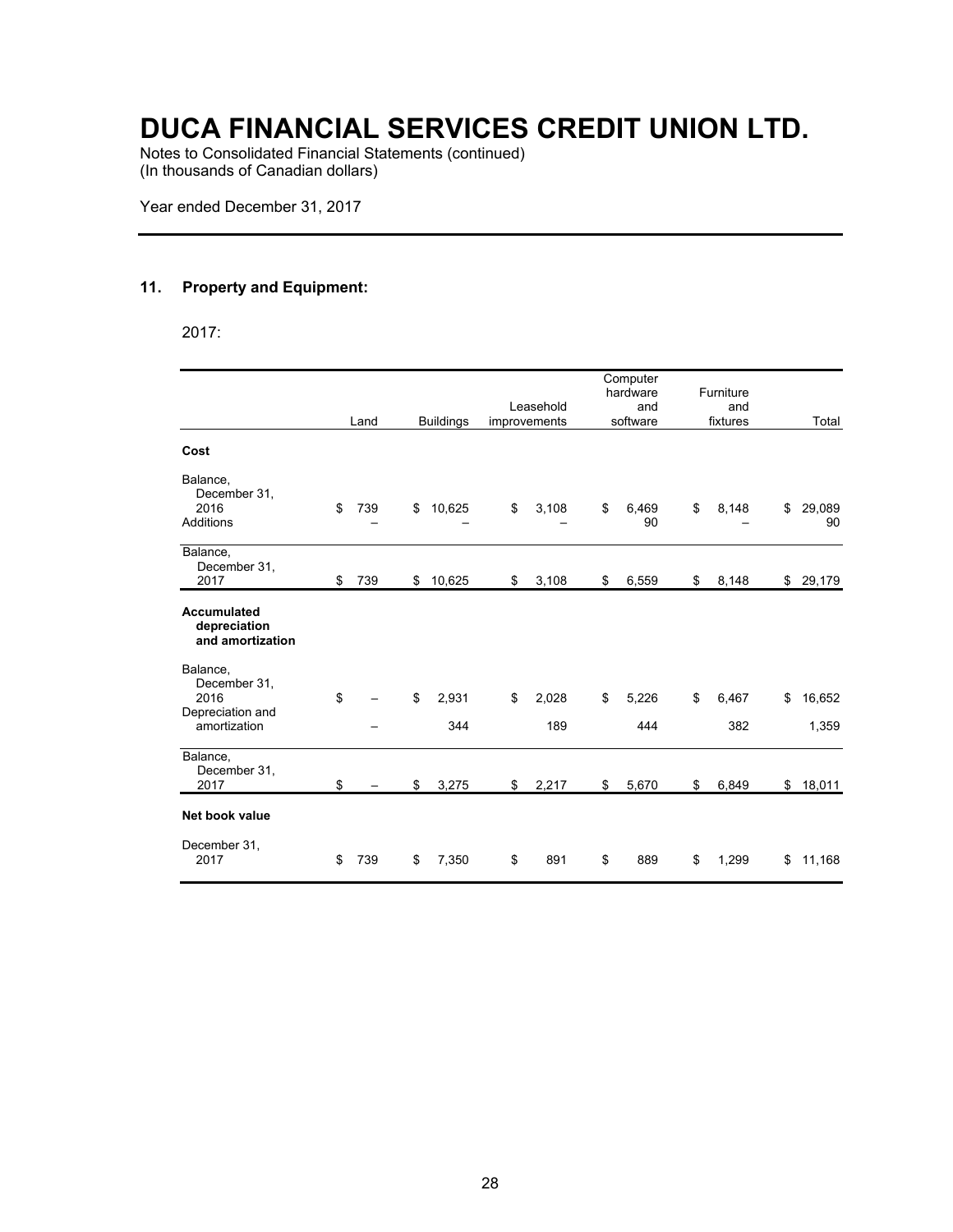Notes to Consolidated Financial Statements (continued) (In thousands of Canadian dollars)

Year ended December 31, 2017

### **11. Property and Equipment (continued):**

2016:

|                                                                      | Land      | <b>Buildings</b>   | Leasehold<br>improvements | Computer<br>hardware<br>and<br>software | Furniture<br>and<br>fixtures | Total                 |
|----------------------------------------------------------------------|-----------|--------------------|---------------------------|-----------------------------------------|------------------------------|-----------------------|
| Cost                                                                 |           |                    |                           |                                         |                              |                       |
| Balance,<br>December 31,<br>2015<br>Additions                        | \$<br>739 | \$<br>10,625       | \$<br>2,641<br>467        | \$<br>6,065<br>404                      | \$<br>7,518<br>630           | \$<br>27,588<br>1,501 |
| Balance,<br>December 31,<br>2016                                     | \$<br>739 | \$<br>10,625       | \$<br>3,108               | \$<br>6,469                             | \$<br>8,148                  | \$29,089              |
| <b>Accumulated</b><br>depreciation<br>and amortization               |           |                    |                           |                                         |                              |                       |
| Balance,<br>December 31,<br>2015<br>Depreciation and<br>amortization | \$        | \$<br>2,587<br>344 | \$<br>1,849<br>179        | \$<br>4,273<br>953                      | \$<br>5,249<br>1,218         | \$<br>13,958<br>2,694 |
| Balance,<br>December 31,<br>2016                                     | \$        | \$<br>2,931        | \$<br>2,028               | \$<br>5,226                             | \$<br>6,467                  | \$<br>16,652          |
| Net book value                                                       |           |                    |                           |                                         |                              |                       |
| December 31,<br>2016                                                 | \$<br>739 | \$<br>7,694        | \$<br>1,080               | \$<br>1,243                             | \$<br>1,681                  | \$<br>12,437          |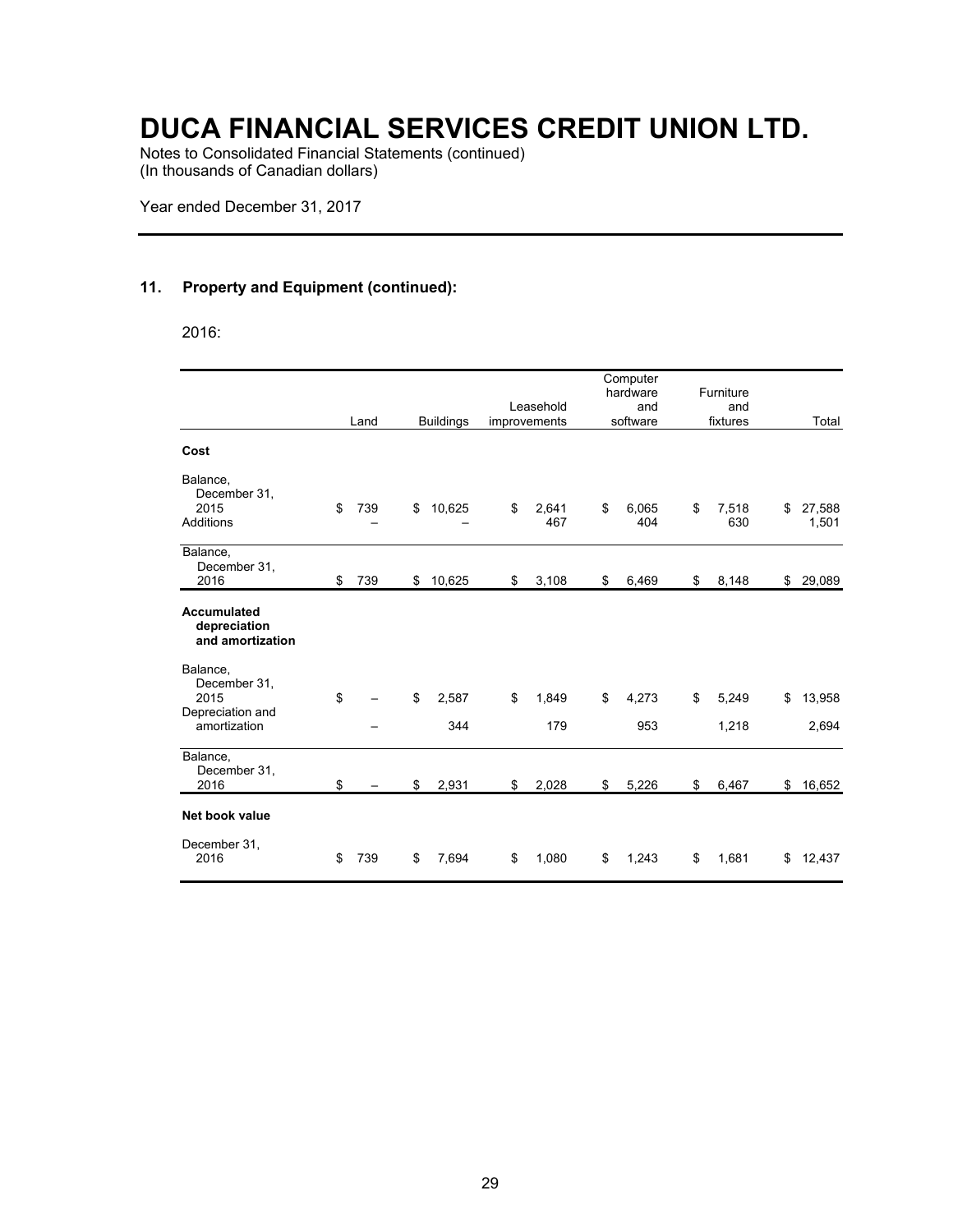Notes to Consolidated Financial Statements (continued) (In thousands of Canadian dollars)

Year ended December 31, 2017

#### **12. Member Deposits:**

|                           | 2017          | 2016            |
|---------------------------|---------------|-----------------|
| Demand deposit accounts   | \$<br>627,479 | \$<br>495,641   |
| Term deposits             | 801,803       | 820,801         |
| Registered deposits       | 536,589       | 515,425         |
| Foreign currency accounts | 46,352        | 21,120          |
|                           | 2,012,223     | 1,852,987       |
| Accrued interest payable  | 16,481        | 17,029          |
| Unamortized broker fees   | (1,241)       | (1, 349)        |
|                           | 2,027,463     | \$<br>1,868,667 |

#### (a) Term and conditions:

Demand deposit accounts include chequing accounts, savings accounts, and daily interest accounts, and are due on demand and bear interest at a variable rate up to 0.30% at December 31, 2017. Interest is calculated daily and paid on the accounts monthly.

Term deposits bear fixed rates of interest for terms of up to seven years. Interest can be paid annually, semi-annually, monthly or upon maturity. The interest rates offered on term deposits issued on December 31, 2017 range from 0.25% to 2.60%.

The registered retirement savings plans accounts can be fixed or variable rate. The fixed rate accounts have terms and rates similar to the term deposit accounts described above. The variable rate accounts bear interest at rates to 1.40% at December 31, 2017. Registered retirement income funds consist of both fixed and variable rate products with terms and conditions similar to those of the registered retirement savings plans accounts described above. Members may make withdrawals from a registered retirement income fund account on a monthly, semi-annual, or annual basis. The regular withdrawal amounts vary according to individual needs and statutory requirements. The tax-free savings accounts can be fixed or variable rate with terms and conditions similar to those of the registered retirement savings plans accounts described above.

Foreign currency accounts include accounts from all of the above balances.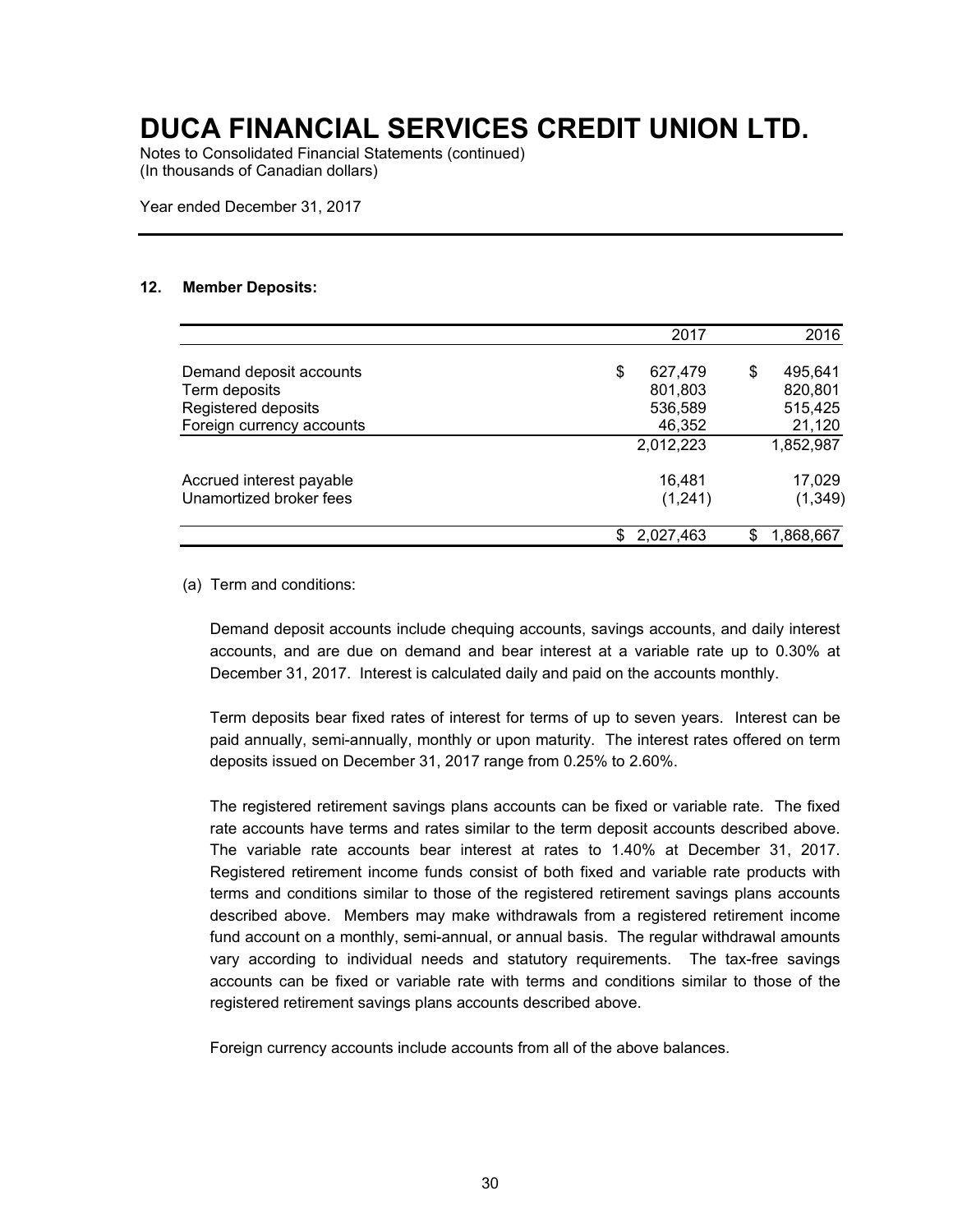Notes to Consolidated Financial Statements (continued) (In thousands of Canadian dollars)

Year ended December 31, 2017

#### **12. Member Deposits (continued):**

(b) Average yields to maturity:

Member deposits bear interest at both variable and fixed rates with the following yields at:

|                                              |   | Principal | 2017 vield |   | Principal | 2016 yield |
|----------------------------------------------|---|-----------|------------|---|-----------|------------|
| Variable rate<br>Fixed rate due less         | S | 760,658   | 0.80%      | S | 590,816   | 0.76%      |
| than one year                                |   | 596.599   | 2.28%      |   | 281.437   | 1.99%      |
| Fixed rate due between<br>one and five years |   | 654.966   | 2.55%      |   | 980,734   | 2.55%      |
|                                              |   | 2,012,223 |            |   | 1,852,987 |            |
|                                              |   |           |            |   |           |            |

(c) Concentration of risk:

The Credit Union does not have an exposure to groupings of individual deposits which concentrate risk as no individual or related groups of Member deposits exceed 10% of Member deposits.

#### **13. Accounts Payable and Accrued Liabilities:**

|                        |    | 2017  |    | 2016  |
|------------------------|----|-------|----|-------|
| Creditors and accruals | £. | 7,983 | -S | 6,756 |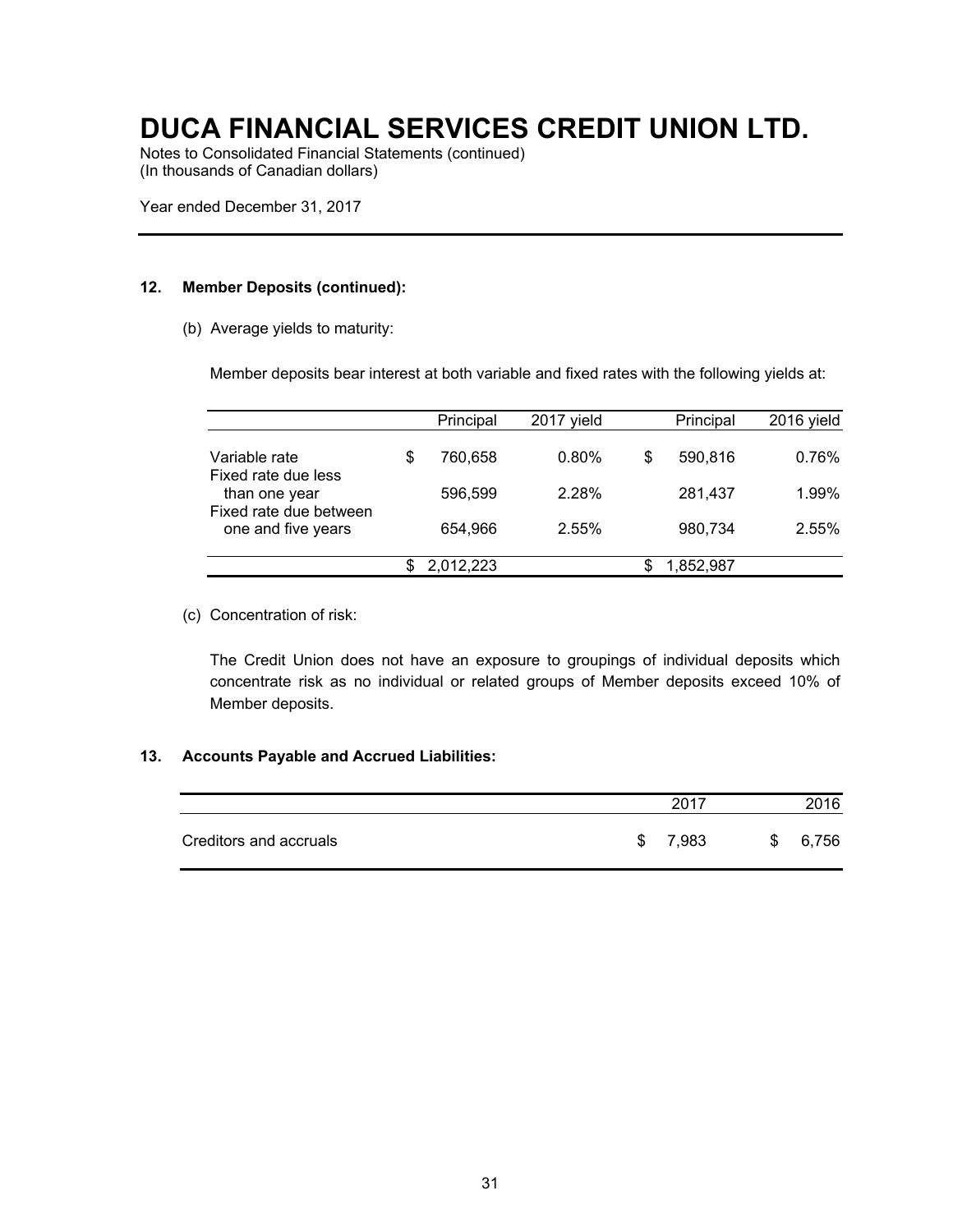Notes to Consolidated Financial Statements (continued) (In thousands of Canadian dollars)

Year ended December 31, 2017

### **14. Income Taxes:**

The significant components of tax expense included in net income are composed of:

|                                                                                                                        | 2017                | 2016                |
|------------------------------------------------------------------------------------------------------------------------|---------------------|---------------------|
| Current tax expense:<br>Based on current year's taxable income<br>Adjustments for prior year                           | \$<br>422<br>360    | \$<br>5,599<br>(62) |
|                                                                                                                        | \$<br>782           | \$<br>5,537         |
| Deferred tax expense (recovery):<br>Origination and reversal of temporary<br>differences<br>Adjustments for prior year | \$<br>3,356<br>(59) | \$<br>(6, 352)      |
|                                                                                                                        | 3,297               | \$<br>(6, 352)      |
| Total income tax expense (recovery)                                                                                    | \$<br>4,079         | \$<br>(815)         |

Difference between tax expense for the year and the expected income taxes based on the statutory tax rate of 26.5% (2016 - 26.5%) is as follows:

|                                                                                                                                                                                     |    | 2017                                  |    | 2016                                     |
|-------------------------------------------------------------------------------------------------------------------------------------------------------------------------------------|----|---------------------------------------|----|------------------------------------------|
| Income before income taxes                                                                                                                                                          | \$ | 17,052                                | \$ | 11,253                                   |
| Expected taxes based on the statutory rate<br>Gains for which deferred tax asset is recognized<br>Over (under) provision in prior years<br><b>Distributions to Members</b><br>Other | S  | 4,519<br>(813)<br>301<br>(333)<br>405 | S  | 2,982<br>(3, 554)<br>(62)<br>(227)<br>46 |
| Total income tax expense (recovery)                                                                                                                                                 |    | 4.079                                 | \$ | (815)                                    |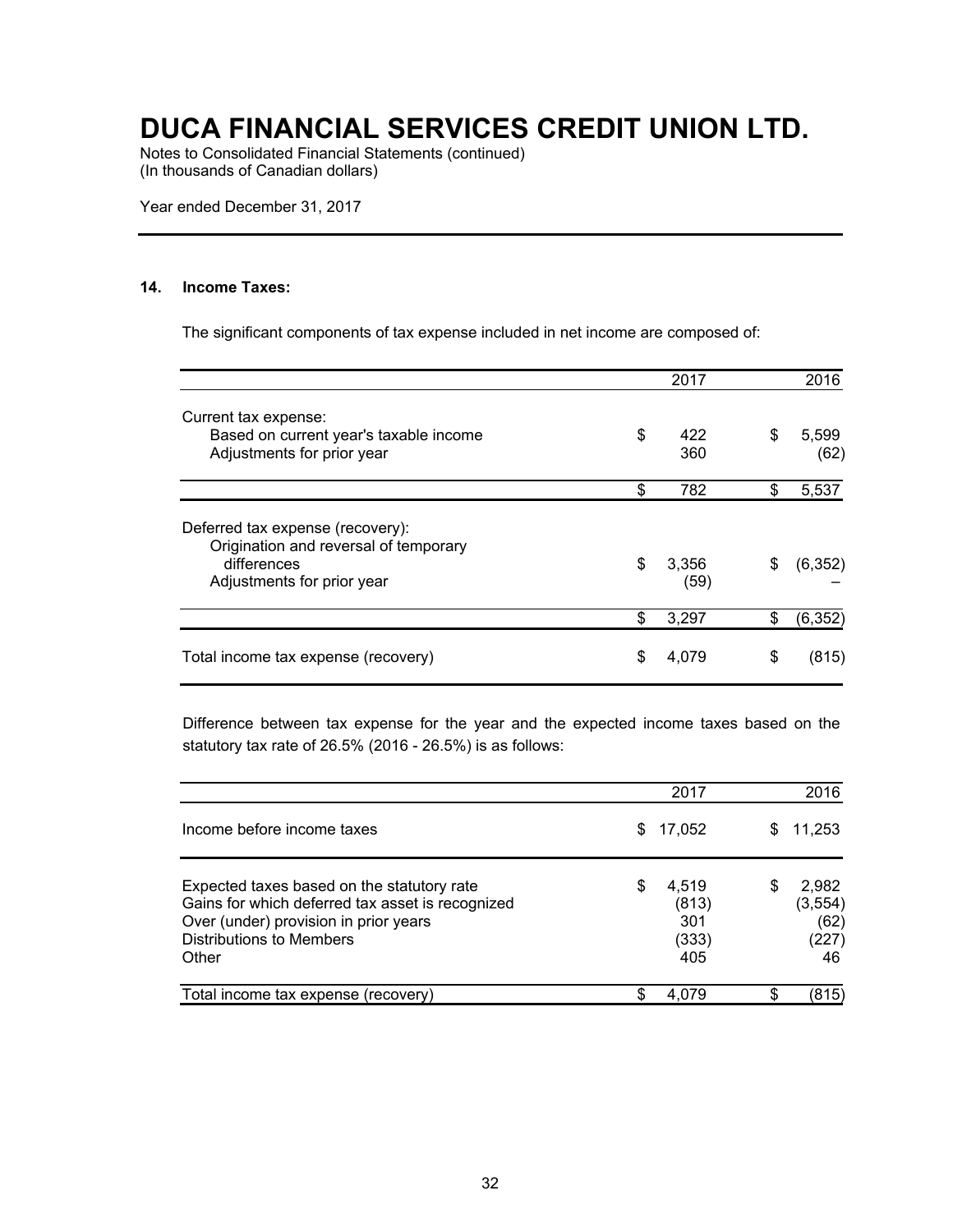Notes to Consolidated Financial Statements (continued) (In thousands of Canadian dollars)

Year ended December 31, 2017

#### **14. Income Taxes (continued):**

The tax effects of temporary differences that give rise to significant portions of the deferred income tax assets and liabilities at December 31, 2017 and 2016 are presented below:

|                                       |    | 2017  |     | 2016  |
|---------------------------------------|----|-------|-----|-------|
| Deferred income tax assets:           |    |       |     |       |
| Allowance for impaired loans          | \$ | 1,948 | \$. | 2,014 |
| Deferred revenue                      |    | 603   |     | 933   |
| Accounts payable                      |    |       |     | 175   |
| Non-capital losses                    |    | 2,814 |     | 4,675 |
| Total deferred income tax assets      | \$ | 5,365 | \$  | 7,797 |
| Deferred income tax liabilities:      |    |       |     |       |
| Property and equipment                | \$ | 385   | \$  | 467   |
| <b>Broker</b> fees                    |    | 2,472 |     | 1,525 |
| Other                                 |    | 33    |     | 33    |
| Total deferred income tax liabilities | \$ | 2,890 | \$  | 2,025 |
| Total net deferred income tax assets  | S  | 2,475 | S   | 5.772 |

A deferred tax asset has not been recognized in respect of the non-capital losses of nil (2016 - \$850) available for carryforward. The non-capital losses expire in 2035.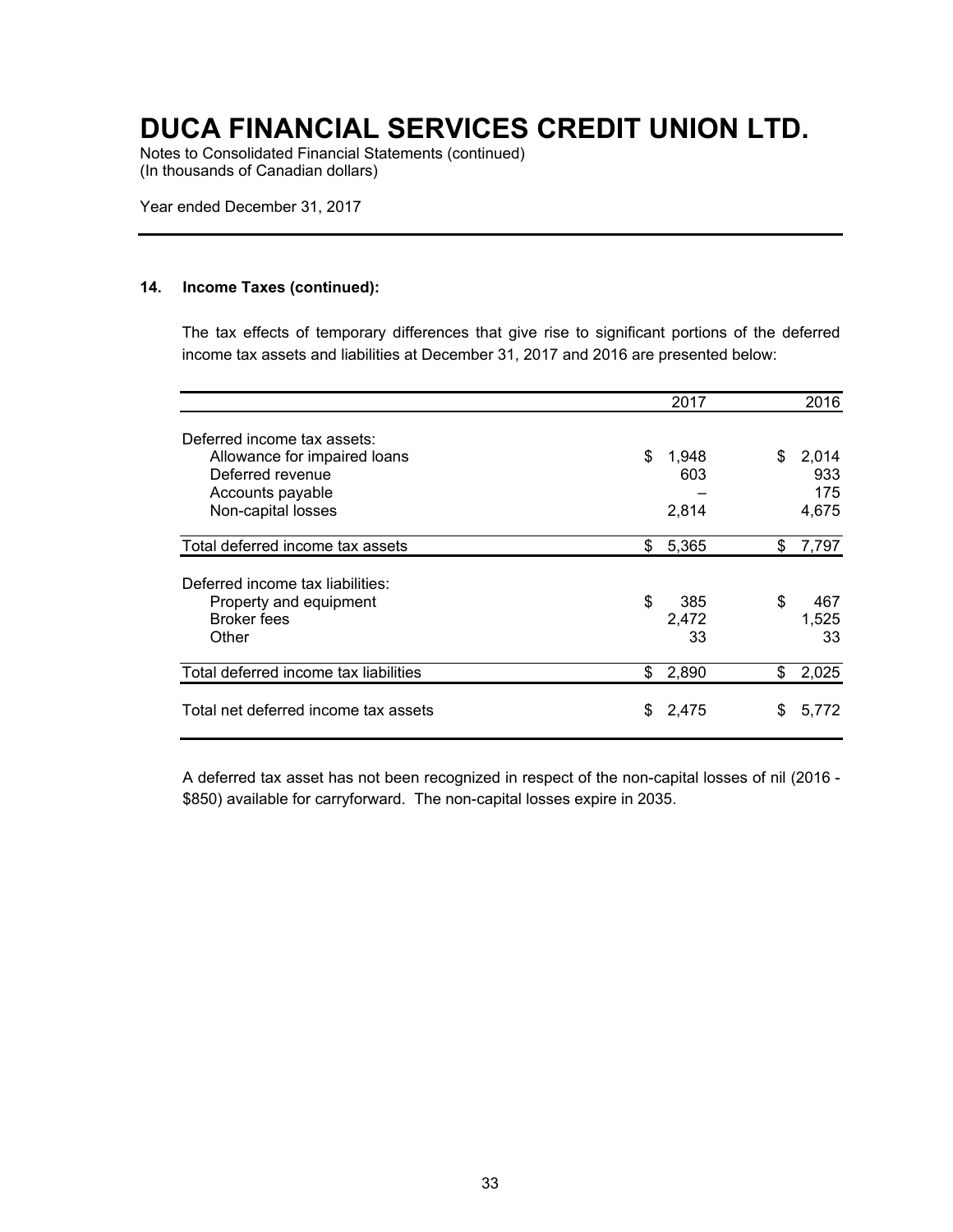Notes to Consolidated Financial Statements (continued) (In thousands of Canadian dollars)

Year ended December 31, 2017

### **15. Derivative Financial Instruments:**

The Credit Union has entered into bond forward contracts to hedge the Credit Union's exposure to interest rate fluctuations in the mortgage pipeline between the time the mortgage rate is committed and the time that the mortgages are securitized under the Canada Mortgage Bond. As at December 31, 2017, the Credit Union had entered into contracts for a notional total of \$40,000 (2016 - \$50,000). The market value of this hedge was (\$69) which was included in accounts payable and accrued liabilities. If in an asset position, the balance would be included in other assets (2016 - \$244). The gain/loss on the hedge will be amortized over the life of the CMB.

### **16. Patronage Return and Dividend:**

During the year, the Board of Directors declared a patronage return of 2% (2016 - 2%) consisting of bonus interest on Member deposits and loan interest rebates.

For the fiscal year 2017, the Class A dividend amount will be determined by the Board of Directors upon the approval of the audited consolidated financial statements. Subject to satisfactory financial performance, the dividend will be declared by the Board of Directors on February 28th and will be paid on March 1, 2018. This payment will be made based on Member Class "A" share balances as of December 31, 2017. In prior years, the Class A dividend was declared in December of each year and payable on January 1 of the following year. The Class A dividend rate was 2% in 2016.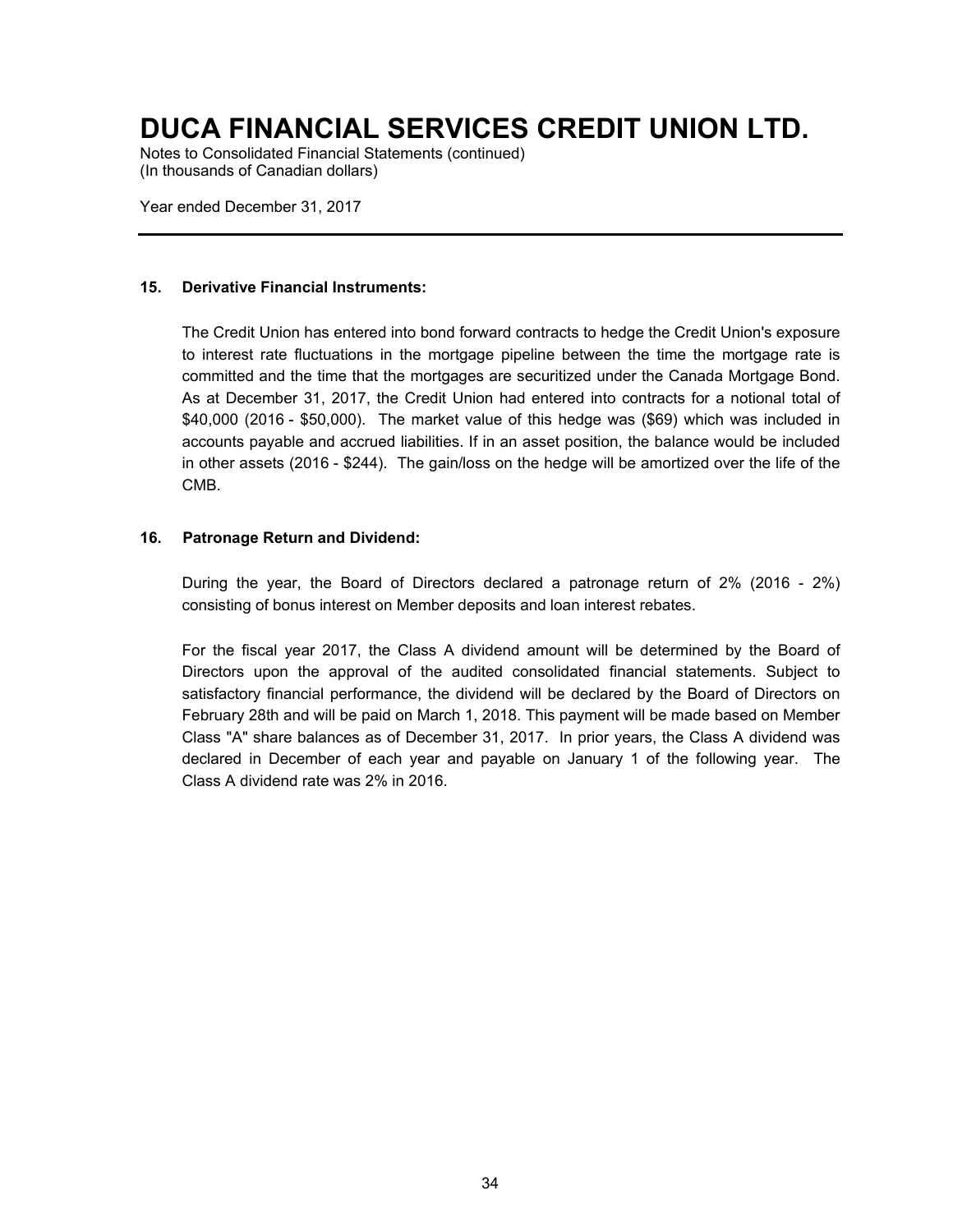Notes to Consolidated Financial Statements (continued) (In thousands of Canadian dollars)

Year ended December 31, 2017

#### **17. Members' Shares:**

|                                                |                     | 2017         |             |                     | 2016         |             |
|------------------------------------------------|---------------------|--------------|-------------|---------------------|--------------|-------------|
|                                                | Number<br>of shares | Equity       | Liability   | Number<br>of shares | Equity       | Liability   |
| Authorized:<br>Unlimited membership<br>shares  | 1,222               | \$           | \$<br>1,222 | 1,407               | \$           | \$<br>1,407 |
| Investment shares:<br><b>Unlimited Class A</b> |                     |              |             |                     |              |             |
| shares<br><b>Unlimited Class B</b>             | 41,358              | 41,358       |             | 42,993              | 42,993       |             |
| shares                                         | 41,296              | 40,665       |             | 41,894              | 41,263       |             |
|                                                |                     | \$<br>82,023 | \$<br>1,222 |                     | \$<br>84,256 | \$<br>1,407 |

Membership shares, Class A and Class B investment shares are recognized as a liability, equity or compound instrument based on the terms and in accordance with IAS 32, Financial Instruments - Presentation and IFRIC 2. If they are classified as equity, they are recognized at cost. If they are classified as liability, they are initially recognized at fair value, net of any transaction costs directly attributable to the issuance of the instrument and subsequently carried at amortized cost using the effective interest rate method.

Terms and conditions:

(a) Member shares:

As a condition of membership, which is required to use the services of the Credit Union, each Member is required to hold one membership share which has a par value of \$1. These membership shares are redeemable at par only when a membership is withdrawn. Dividends are at the discretion of the Board of Directors.

Funds invested by Members in Member shares are not insured by the Deposit Insurance Corporation of Ontario. The withdrawal of Member shares is subject to the Credit Union maintaining adequate regulatory capital (Note 23), as is the payment of any dividends on these shares. Membership shares that are available for redemption are classified as a liability. Any difference between the total membership shares and the liability amount is classified as equity.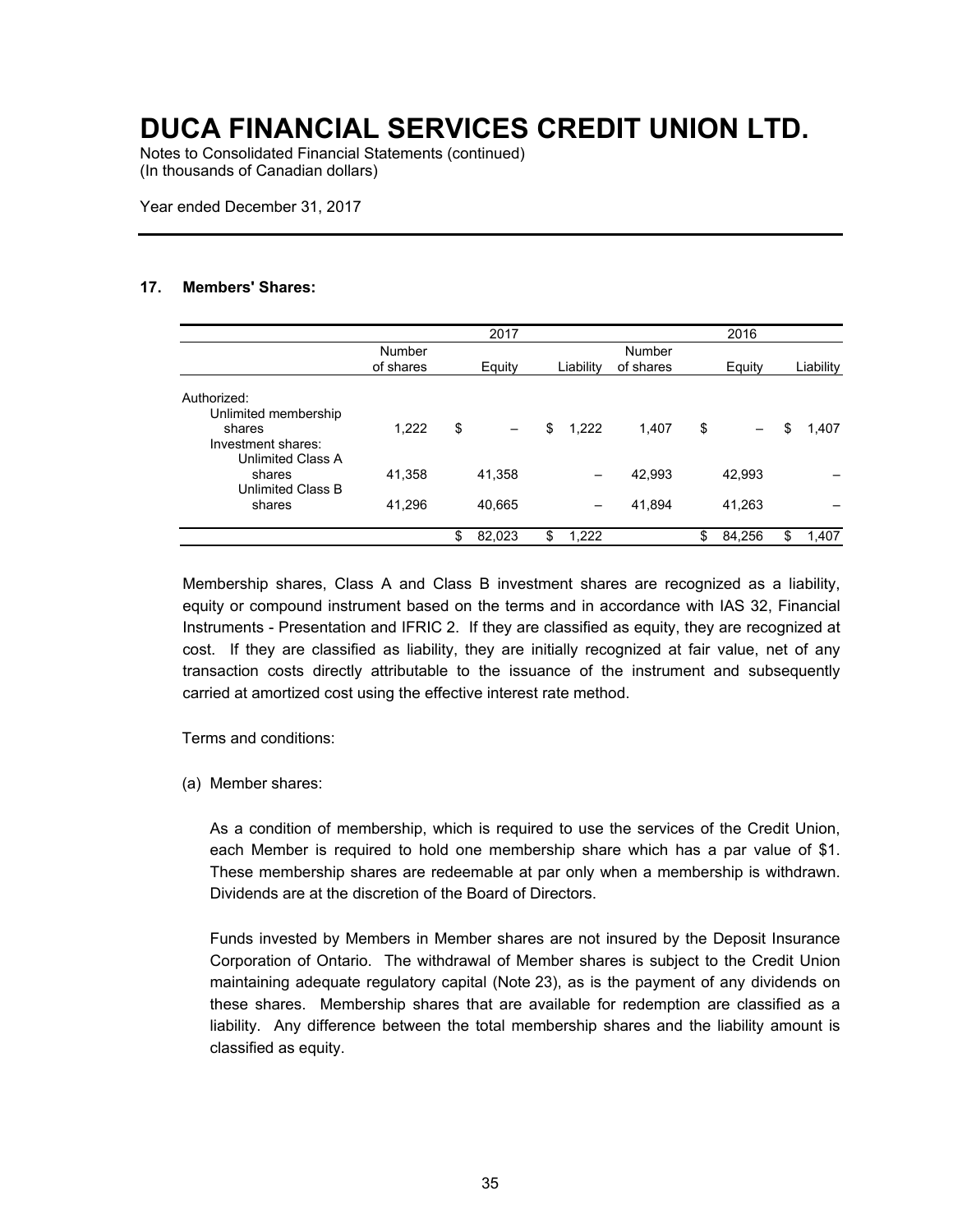Notes to Consolidated Financial Statements (continued) (In thousands of Canadian dollars)

Year ended December 31, 2017

### **17. Members' Shares (continued):**

(b) Class A shares:

An unlimited number of Class A non-cumulative, non-voting, non-participating bonus shares which are redeemable at the sole and absolute discretion of the Credit Union, up to a limit of 10% of the Class each year, at full face value at any time upon the death of the holder and ranging from 50% of face value in the second year after issue with annual increments in redemption value to 100% of face value in the seventh and subsequent years. The Credit Union may redeem the full amount of the shares at any point after five years from their date of issue. Discretionary dividends may be declared by the Board of Directors in priority to those on membership shares.

Patronage returns are at the discretion of the Board of Directors unless a constructive obligation exists for distribution.

|                                                                    | 2017             | 2016         |
|--------------------------------------------------------------------|------------------|--------------|
| Patronage return payable<br>Dividends on investment shares payable | \$1,179<br>1,257 | 1,164<br>857 |
|                                                                    | 2.436            | 2.021        |

(c) Class B investment shares:

The Class B investment shares are not redeemable for five years after the date of their issuance. The holders of Class B investment shares may, at any time after the respective non-redeemable period, make a request in writing to the Board of Directors of the Credit Union to redeem their Class B investment shares. Approval of such request is the sole and absolute discretion of the Board of Directors. In no case shall total redemptions approved in any fiscal year exceed 10% of the total Class B investment shares outstanding at the end of the previous fiscal year. The Credit Union may at any time redeem the full amount of the shares outstanding after the non-redeemable term has ended at the discretion of the Board of Directors.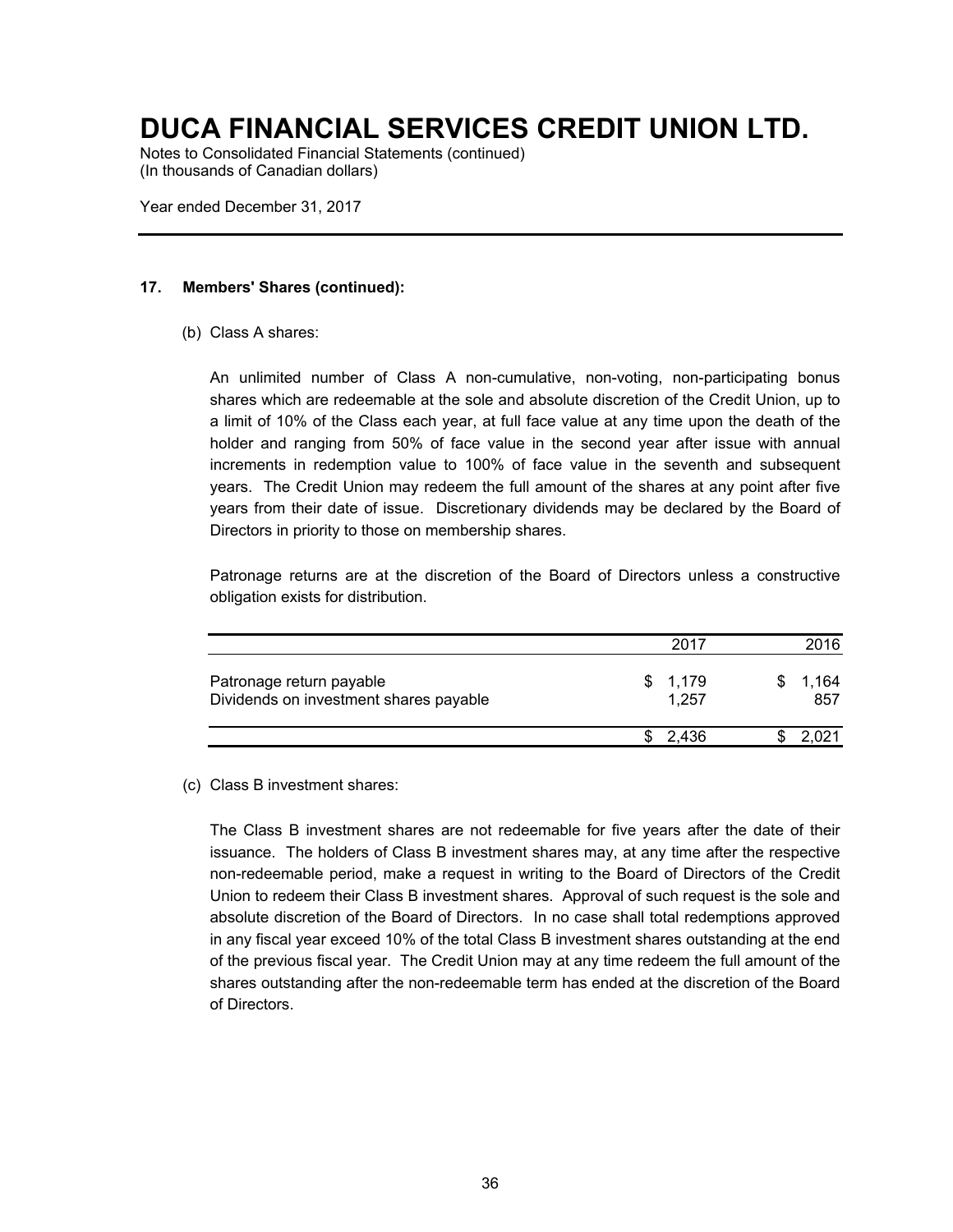Notes to Consolidated Financial Statements (continued) (In thousands of Canadian dollars)

Year ended December 31, 2017

### **18. Other Income:**

|                                                   | 2017         |    | 2016         |
|---------------------------------------------------|--------------|----|--------------|
| Loan fees                                         | \$<br>3,520  | S  | 3,103        |
| Service fees<br>Foreign exchange gains and losses | 1,363<br>563 |    | 1,507<br>154 |
| Wealth Management fees<br>Rental income           | 1,822<br>270 |    | 1,369        |
| Other                                             | 660          |    | 357<br>714   |
| <b>ZBC</b>                                        |              |    | 157          |
| Unrealized gains on investments                   | 452          |    | 25           |
|                                                   | \$<br>8,650  | S. | 7,386        |

Certain comparative figures have been reclassified to conform with current year's presentation.

#### **19. Other Operating and Administrative Expenses:**

|                            | 2017         | 2016        |
|----------------------------|--------------|-------------|
| Professional fees          | 2,321<br>\$  | 2,443<br>\$ |
| Technology                 | 2,509        | 2,245       |
| Marketing                  | 2,016        | 1,623       |
| Administration             | 1,848        | 1,586       |
| Central 1 and bank charges | 927          | 1,031       |
| Donations                  | 386          | 520         |
| Other                      | 4,331        | (276)       |
|                            | 14,338<br>\$ | 9,172       |

Included in other are certain costs associated with Member loans that were previously accounted for in the allowance for credit losses.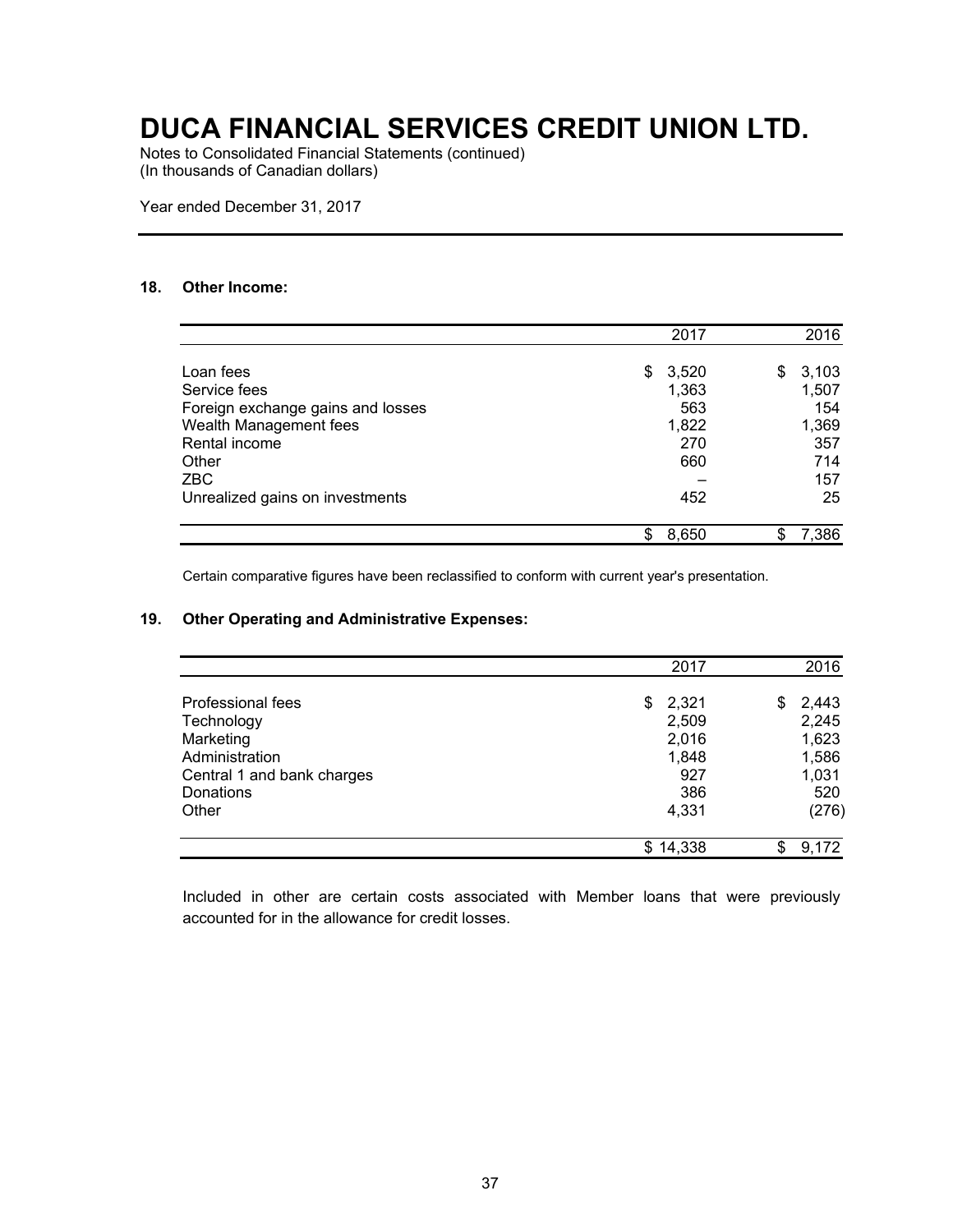Notes to Consolidated Financial Statements (continued) (In thousands of Canadian dollars)

Year ended December 31, 2017

#### **20. Related Party Transactions:**

The Act requires disclosure of the five highest paid officers and employees of the Credit Union where total remuneration exceeds \$150,000. The names, positions and remuneration paid during 2017 of those officers and employees are as follows:

2017:

| Employee      | Title                                | <b>Salaries</b><br>paid | <b>Bonus</b><br>paid | Pension and<br>benefits paid | other post<br>retirement | Other<br>paid |   | Total |
|---------------|--------------------------------------|-------------------------|----------------------|------------------------------|--------------------------|---------------|---|-------|
| Doug Conick   | <b>President and Chief Executive</b> |                         |                      |                              |                          |               |   |       |
|               | Officer                              | \$<br>390               | \$<br>30             | \$                           | 39                       | \$<br>27      | S | 486   |
| Len Dias      | <b>Chief Financial Officer</b>       | 246                     | 153                  |                              | 25                       | 12            |   | 436   |
| Lydia Way     | VP - Retail Banking                  | 71                      | 68                   |                              | 9                        | 171           |   | 319   |
| Karen Todd    | VP - Operations and Service          |                         |                      |                              |                          |               |   |       |
|               | Delivery                             | 191                     | 73                   |                              | 19                       | 3             |   | 286   |
| Francis Sajéd | <b>Chief Lending Officer</b>         | 123                     | 112                  |                              | 14                       | 37            |   | 286   |

Mr. Conick joined DUCA in November 2016. Accordingly, Mr. Conick's bonus is for the twomonth period ended December 31, 2016.

Ms. Way left DUCA's employment on May 1, 2017. Mr. Sajéd left DUCA's employment on July 12, 2017.

2016:

| Employee                  | Title                                                          | <b>Salaries</b><br>paid | <b>Bonus</b><br>paid | benefits paid | Pension and<br>other post<br>retirement | Other<br>paid | Total      |
|---------------------------|----------------------------------------------------------------|-------------------------|----------------------|---------------|-----------------------------------------|---------------|------------|
| Len Dias<br>Francis Sajéd | <b>Chief Financial Officer</b><br><b>Chief Lending Officer</b> | 235<br>221              | \$<br>148<br>111     | \$            | 24<br>24                                | \$<br>14<br>2 | 421<br>358 |
| <b>Richard Senechal</b>   | <b>President and Chief</b><br><b>Executive Officer</b>         | 103                     | 202                  |               | 13                                      | 36            | 354        |
| Lydia Way                 | VP - Retail Banking                                            | 196                     | 67                   |               | 20                                      |               | 284        |
| Karen Todd                | VP - People and Culture                                        | 179                     | 63                   |               | 18                                      | 2             | 262        |

Mr. Senechal left DUCA's employment on March 30, 2016.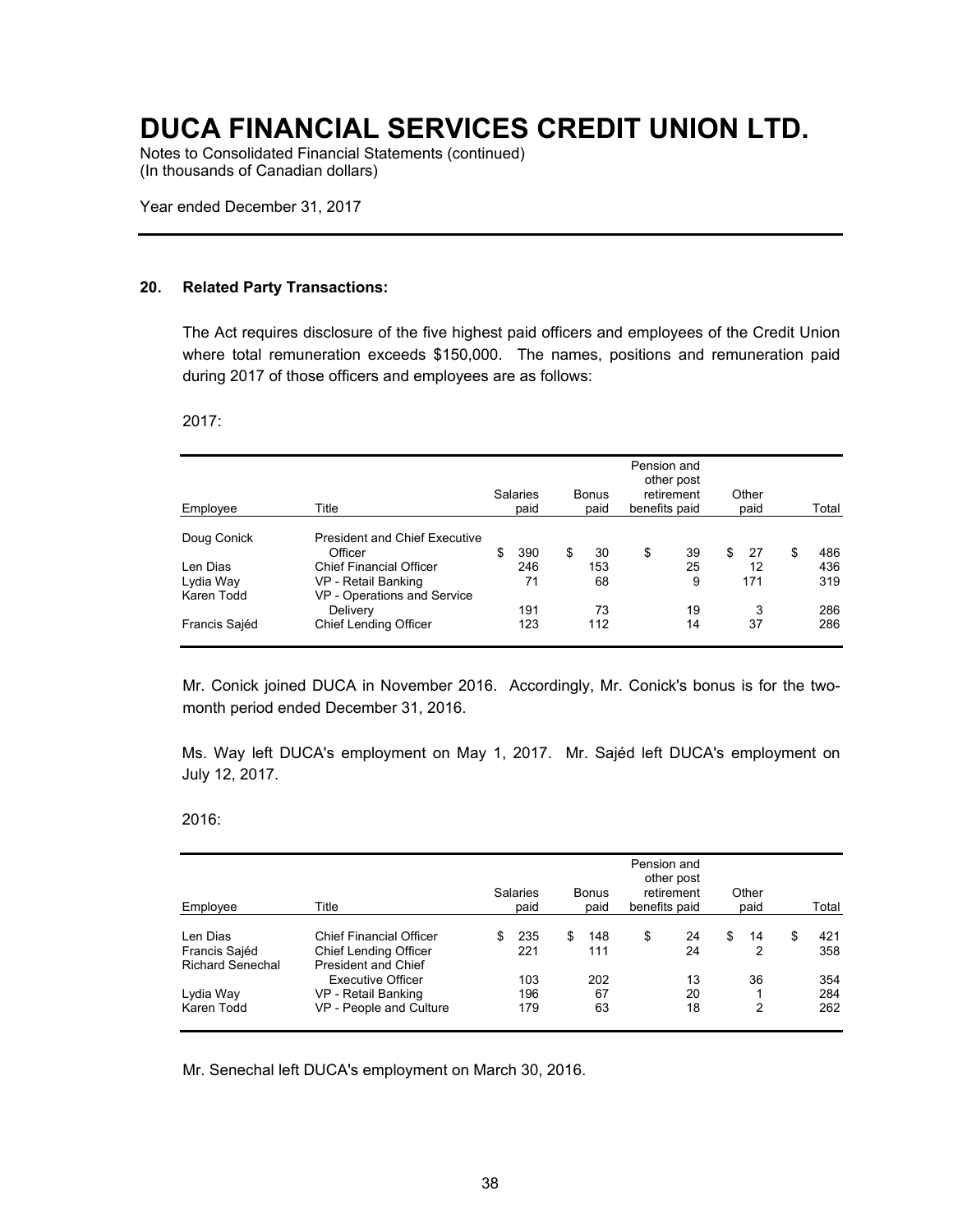Notes to Consolidated Financial Statements (continued) (In thousands of Canadian dollars)

Year ended December 31, 2017

### **20. Related Party Transactions (continued):**

The Court, at its sole discretion, has appointed a Member of the Credit Union who in the ordinary course conducts business as a Receiver, and who previously served on the Board of Directors of the Credit Union, to provide receivership services for certain DUCA commercial loans. Fees in connection with this process are billed directly to the court by the Receiver and are netted-off against any proceeds received by the Credit Union upon settlement of these loans. Fees billed by the Receiver to the Court totaled nil in 2017 and \$727 in 2016.

The Credit Union has accrued staff bonuses of \$2,100 (2016 - \$1,800) for services rendered during the year ended December 31, 2017. The allocation of these bonuses among staff is yet to be determined. The Credit Union entered into the following transactions with key management personnel, which are defined by Deposit Insurance Corporation of Ontario as those persons having authority and responsibility for planning, directing and controlling the activities of the Credit Union, including directors and management.

|                                                                                                                                                                                                                                               | 2017                             | 2016                                 |
|-----------------------------------------------------------------------------------------------------------------------------------------------------------------------------------------------------------------------------------------------|----------------------------------|--------------------------------------|
| Loans to key management personnel:<br>Aggregate value of loans advanced<br>Interest received on loans advanced<br>Total value of lines of credit advanced<br>Interest received on lines of credit advanced<br>Unused value of lines of credit | \$2,339<br>36<br>343<br>6<br>187 | 2.423<br>S<br>27<br>834<br>19<br>563 |
| Deposits from key management personnel:<br>Aggregate value of term and savings deposits<br>Total interest paid on term and savings deposits                                                                                                   | \$3.373<br>18                    | 3.898<br>\$<br>28                    |

The Credit Union's policy for lending to key management personnel is that the loans are approved and deposits accepted on the same terms and conditions which apply to Members for each class of loan or deposit with the exception of a policy approved by the Board of Directors, permitting a 2% interest rate discount on loans and residential first mortgages granted to officers who are employees of the Credit Union.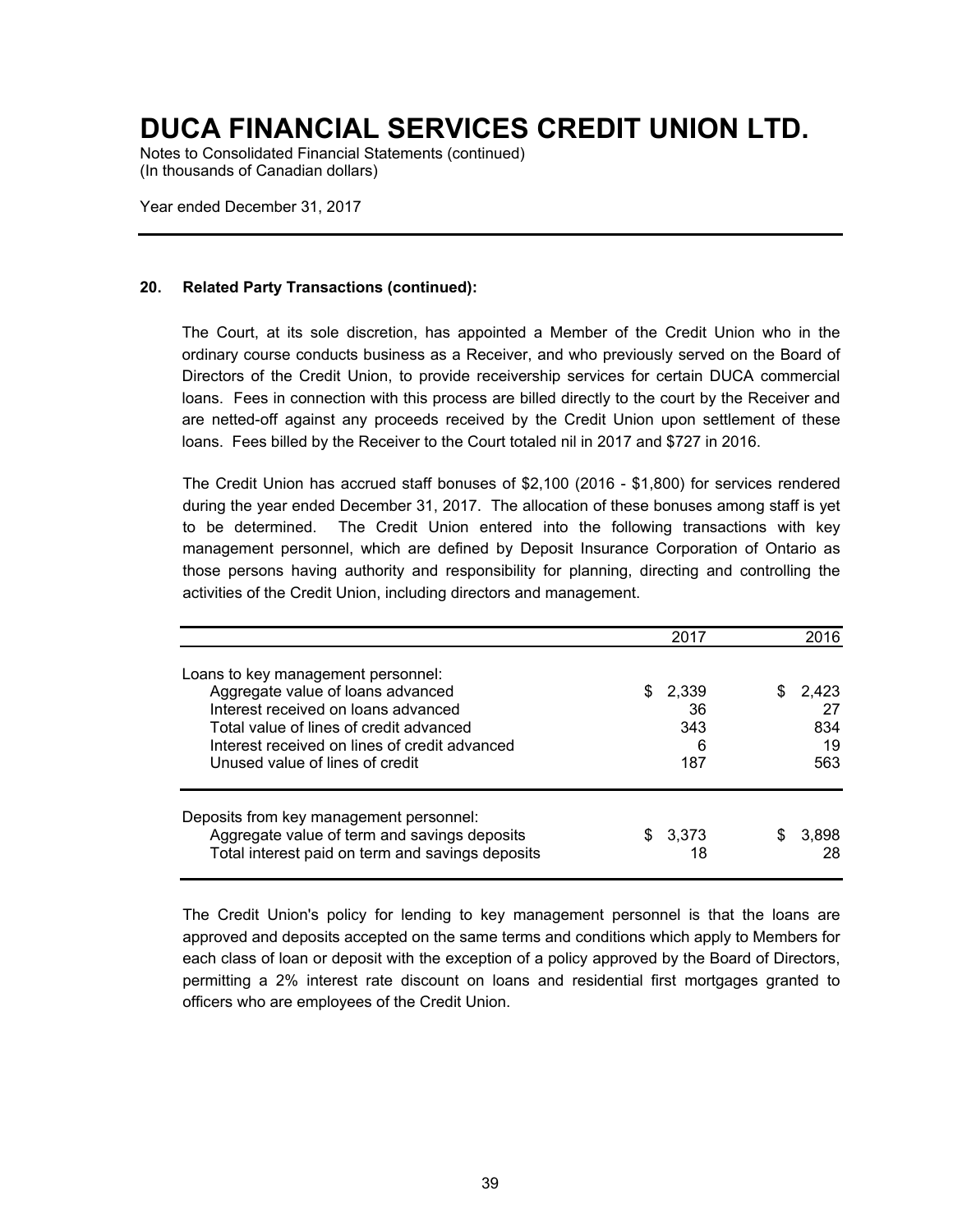Notes to Consolidated Financial Statements (continued) (In thousands of Canadian dollars)

Year ended December 31, 2017

### **21. Financial Instrument Classification and Fair Value:**

The following tables represent the carrying amounts and fair values by classification:

| 2017                                                                                                                                | Available-<br>for-sale                                     | Fair value<br>through<br>profit or loss | Held-to-<br>maturity                      |   | Loans and<br>receivables |   | Other<br>financial<br>liabilities | Total<br>carrying<br>value     |   | Fair value                     |   | Variance        |
|-------------------------------------------------------------------------------------------------------------------------------------|------------------------------------------------------------|-----------------------------------------|-------------------------------------------|---|--------------------------|---|-----------------------------------|--------------------------------|---|--------------------------------|---|-----------------|
| Cash and cash equivalents<br>Investments<br>Loans to Members                                                                        | \$<br>$\overline{\phantom{a}}$<br>$\overline{\phantom{0}}$ | \$<br>—<br>19.224                       | \$<br>$\overline{\phantom{0}}$<br>228.154 | S | 86.743<br>2,427,735      | S | $-$<br>$\overline{\phantom{0}}$   | 86.743<br>247.378<br>2,427,735 | S | 86,743<br>247.064<br>2.446.050 | S | (314)<br>18,315 |
| Accounts payable, accrued liabilities,<br>taxes payable and deferred revenue<br>Member deposits<br>Derivative financial instruments |                                                            |                                         |                                           |   |                          |   | (10, 745)<br>(2,027,463)          | (10.745)<br>(2,027,463)        |   | (10, 745)<br>(2,047,059)       |   | (19, 596)       |
| Securitized liabilities<br>Patronage return and dividend<br>payable                                                                 |                                                            |                                         |                                           |   |                          |   | (535, 709)<br>(1, 179)            | (535, 709)<br>(1, 179)         |   | (533, 974)<br>(1, 179)         |   | 1,735           |
| Members' shares<br>Borrowings                                                                                                       |                                                            |                                         |                                           |   |                          |   | (1,222)<br>(34, 500)              | (1,222)<br>(34,500)            |   | (1,222)<br>(34, 502)           |   | (2)             |

| 2016                                                                                                   | Available-<br>for-sale                                     | Fair value<br>through<br>profit or loss | Held-to-<br>maturity | Loans and<br>receivables   |   | Other<br>financial<br>liabilities | Total<br>carrying<br>value            |   | Fair value                      |   | Variance        |
|--------------------------------------------------------------------------------------------------------|------------------------------------------------------------|-----------------------------------------|----------------------|----------------------------|---|-----------------------------------|---------------------------------------|---|---------------------------------|---|-----------------|
| Cash and cash equivalents<br>Investments<br>Loans to Members<br>Accounts payable, accrued liabilities, | \$<br>$\overline{\phantom{a}}$<br>$\overline{\phantom{m}}$ | \$<br>12.698                            | \$<br>242.760        | \$<br>135.222<br>2,064,405 | S | $-$                               | \$<br>135.222<br>255.458<br>2.064.405 | S | 135.222<br>255.278<br>2.076.905 | S | (180)<br>12,500 |
| taxes payable and deferred revenue<br>Member deposits<br>Derivative financial instruments              |                                                            |                                         |                      | —                          |   | (8,605)<br>(1,868,667)            | (8,605)<br>(1,868,667)                |   | (8,605)<br>(1,897,921)          |   | (29, 254)       |
| Securitized liabilities<br>Patronage return and dividend                                               |                                                            |                                         |                      |                            |   | 434,559                           | 434.559                               |   | 434.937                         |   | 378             |
| payable<br>Members' shares                                                                             |                                                            |                                         |                      |                            |   | (2,021)<br>(1,407)                | (2,021)<br>(1,407)                    |   | (2,022)<br>(1, 407)             |   | (1)             |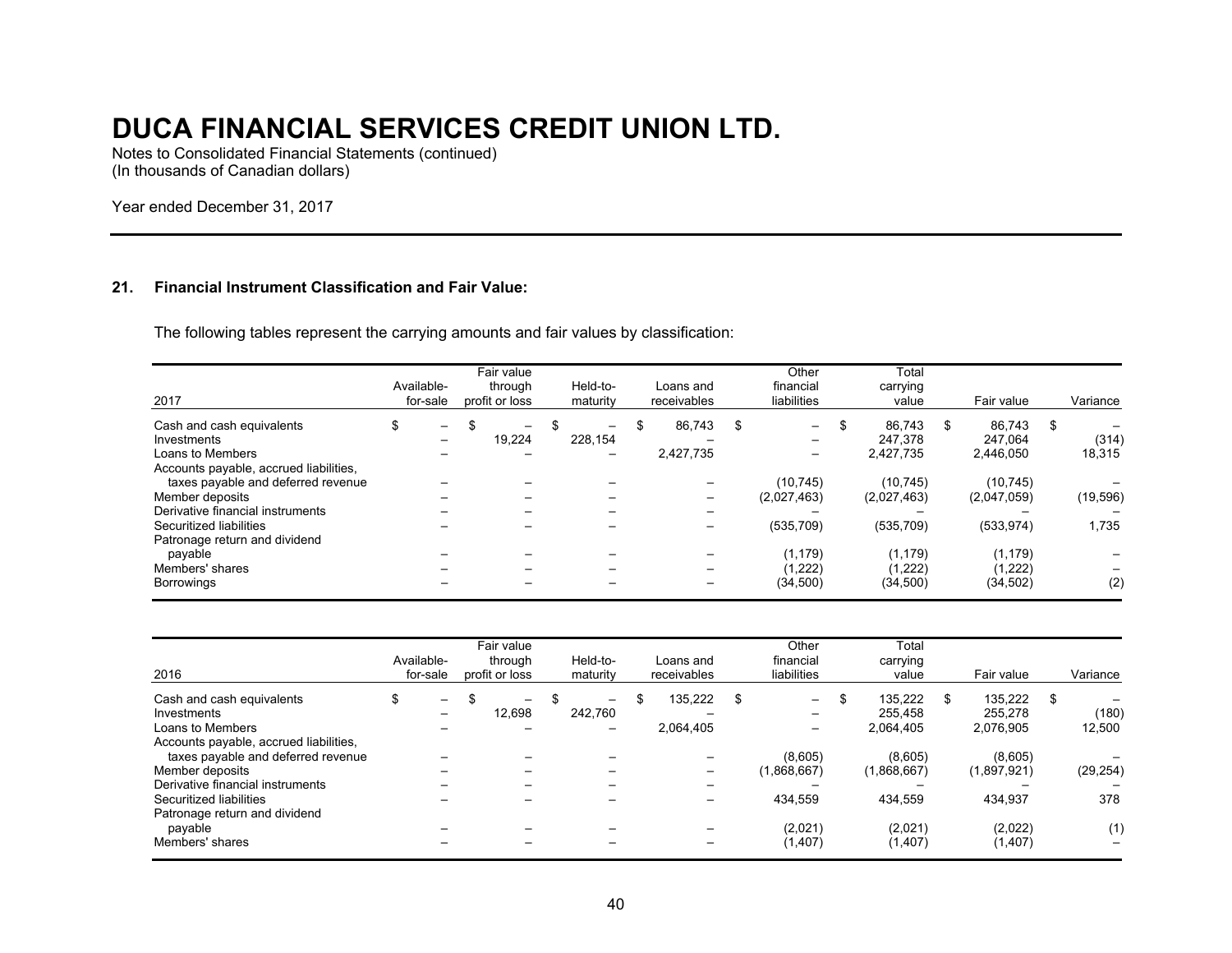Notes to Consolidated Financial Statements (continued) (In thousands of Canadian dollars)

Year ended December 31, 2017

### **21. Financial Instrument Classification and Fair Value (continued):**

The following methods and assumptions were used to estimate the fair values noted above of on-balance sheet financial instruments, which should be read in conjunction with the fair value measurement basis described in the significant accounting policy in Note 3(b)(vi):

(a) Fair value through profit or loss:

When available the Credit Union uses quoted market prices to determine the fair value of trading and available-for-sale securities; such items are classified as Level 1. Examples include government securities, equity investments, and other listed investments. For other securities, the Credit Union generally determines fair value utilizing valuation techniques. Fair value estimates from internal valuation techniques are verified where possible, to prices obtained from independent sources. Securities priced using such methods are generally classified as Level 2. Level 3 securities are priced at cost as there is no observable market data.

(b) Loans:

The estimated fair values of loans are arrived at by discounting the expected future cash flows of the loans at market rates for loans with similar terms of credit risk. Loans are classified as Level 3.

(c) Deposits:

The fair values of deposits payable on demand, payable after notice and floating rate deposits are assumed to equal their carrying values. The estimated fair values for fixed rate term deposits are valued using the discounted cash flows discounted using market rates currently offered for deposits with similar terms and risks. Such deposit liabilities are classified as Level 2.

(d) Derivative assets and liabilities:

The estimated fair values of derivative instruments are determined through valuation models on the derivative notional amounts, maturity dates and rates. Such instruments are classified as Level 2.

(e) Other assets and liabilities:

The fair values of cash and cash equivalents, accounts receivable and accounts payable and accrued liabilities are assumed to approximate their book values, due to their shortterm nature.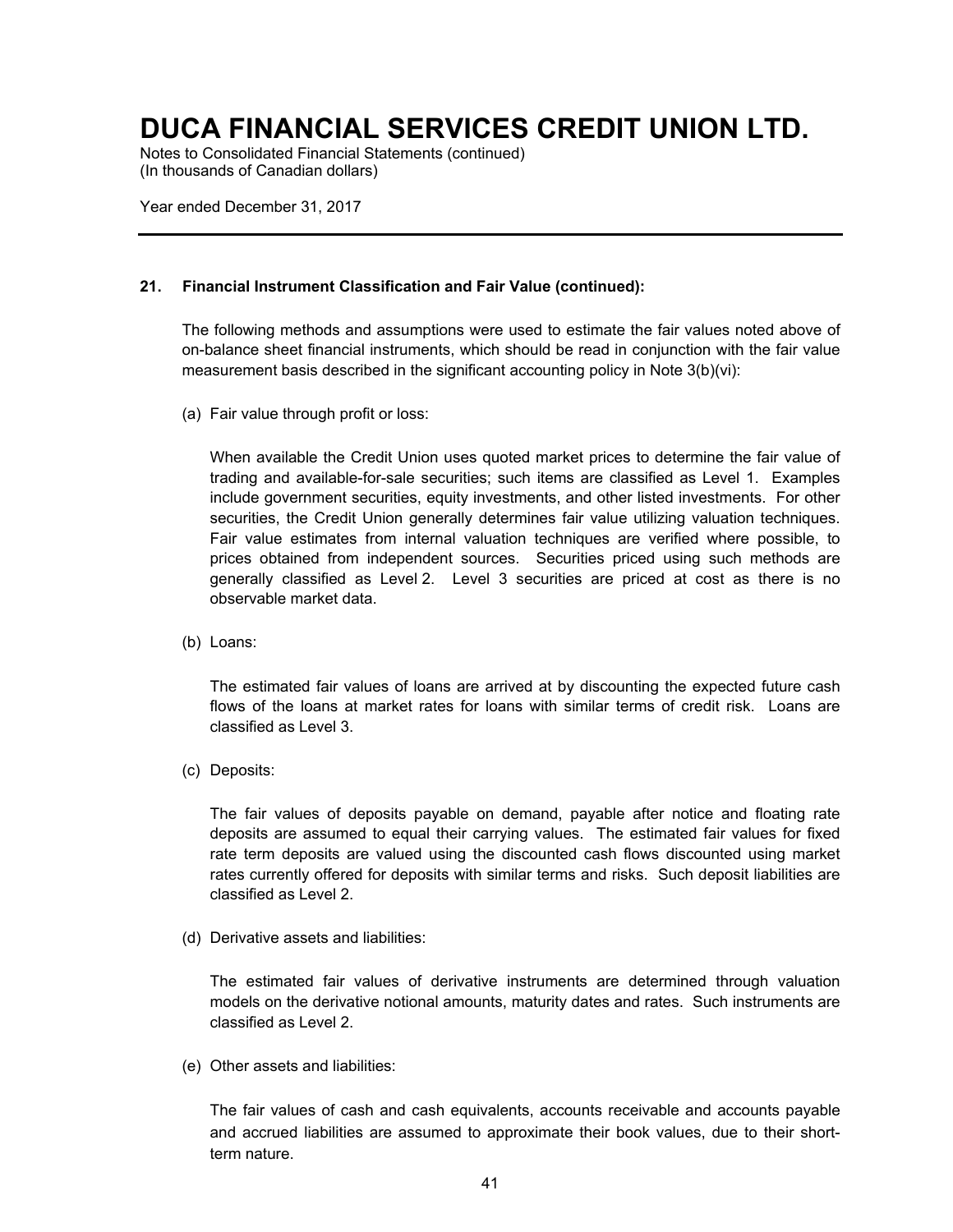Notes to Consolidated Financial Statements (continued) (In thousands of Canadian dollars)

Year ended December 31, 2017

### **21. Financial Instrument Classification and Fair Value (continued):**

Fair value measurements can be classified in a hierarchy in order to discern the significance of management assumptions and the ability to observe inputs incorporated into the measurements. There are:

- Level 1 fair value measurements are those derived from quoted prices (unadjusted) in active markets for identical assets or liabilities using the last bid price;
- Level 2 fair value measurements are those derived from inputs other than quoted prices included within Level 1 that are observable for the asset or liability, either directly (i.e., as prices) or indirectly (i.e., derived from prices); and
- Level 3 fair value measurements are those derived from valuation techniques that include inputs for the asset or liability that are not based on observable market data (unobservable inputs).

The level in the fair value hierarchy within which the financial asset or liability is categorized is determined on the basis of the lowest level of input that is significant to the fair value measurement. Financial assets and financial liabilities are classified in their entirety into only one of the three levels.

The following table summarizes the classification of the Credit Union's investments held and reported on the consolidated statement of financial position at December 31, 2017:

| 2017                                        | Level 1     | Level 2                | Level 3     | Total                   |
|---------------------------------------------|-------------|------------------------|-------------|-------------------------|
| <b>Equity investments</b><br>Corporate debt | 8,076<br>\$ | \$<br>9,049<br>228,153 | \$<br>2,100 | 19,225<br>\$<br>228,153 |
|                                             | \$<br>8,076 | \$<br>237,202          | \$<br>2,100 | 247,378<br>\$           |
|                                             |             |                        |             |                         |
| 2016                                        | Level 1     | Level 2                | Level 3     | Total                   |
| Equity investments<br>Corporate debt        | \$<br>1,029 | \$<br>8,974<br>242,760 | \$<br>2,695 | \$<br>12,698<br>242,760 |
|                                             | \$<br>1,029 | \$<br>251,734          | \$<br>2,695 | 255,458<br>\$           |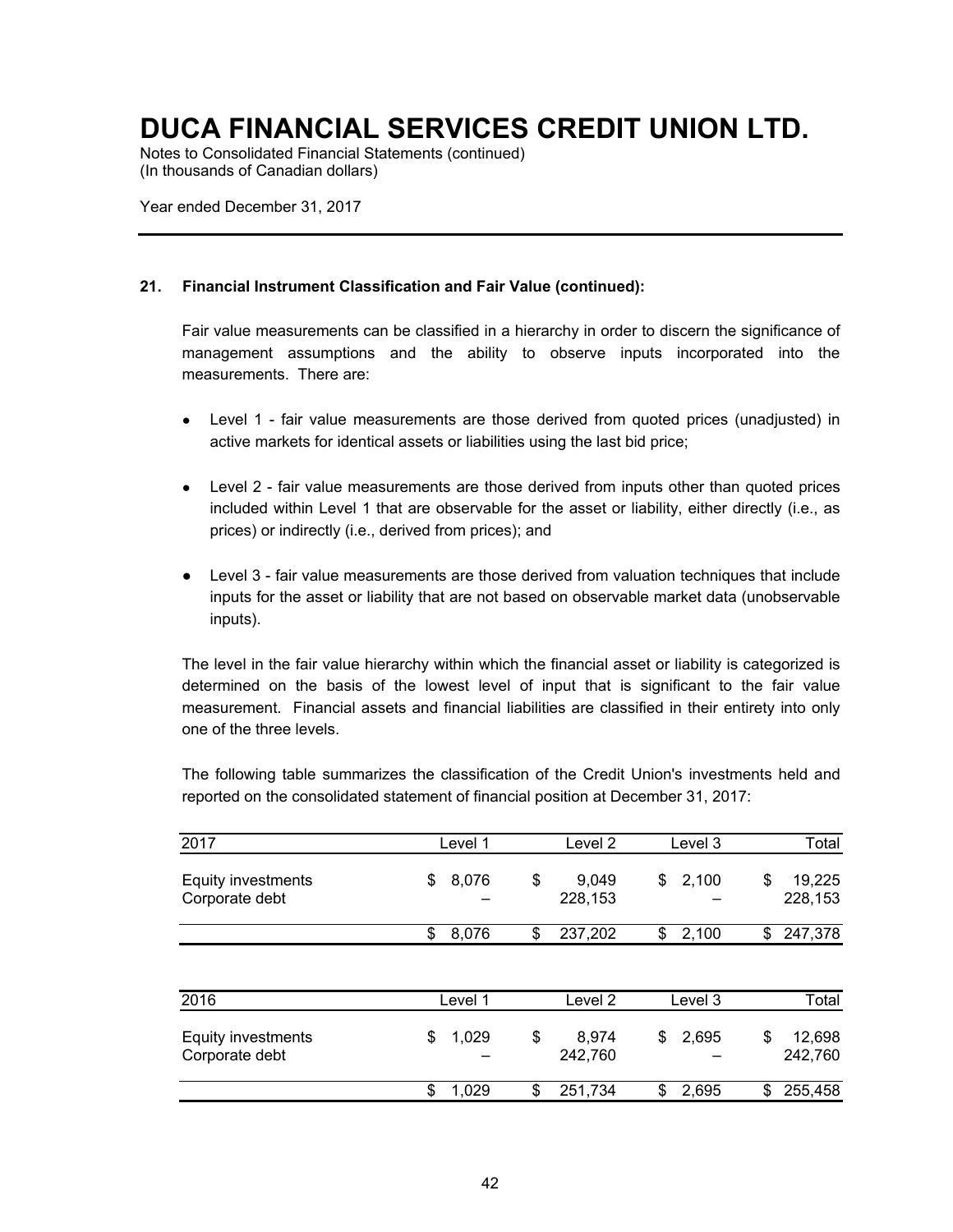Notes to Consolidated Financial Statements (continued) (In thousands of Canadian dollars)

Year ended December 31, 2017

### **21. Financial Instrument Classification and Fair Value (continued):**

There were no transfers between Level 1 and Level 2 for the years ended December 31, 2017 and 2016 and no changes or transfers in securities classified as Level 3.

Included in Level 3 are non-quoted equity investments, which are valued based on financial information provided by that entity. The valuation does not involve a valuation model and, as such, a sensitivity analysis is not disclosed.

### **22. Financial Risk Management:**

(a) General objectives, policies and processes:

The Board of Directors has overall responsibility for the determination of the Credit Union's risk management objectives and policies, and while retaining ultimate responsibility for them, it has delegated the authority for designing and operating processes that ensure effective implementation of the objectives and policies to the Credit Union's finance function. The Board of Directors receives quarterly reports from the Credit Union through which it reviews the effectiveness of the processes put in place and the appropriateness of the objectives and policies it sets.

(b) Credit risk:

Credit risk is the risk of financial loss to the Credit Union if a counterparty to a financial instrument fails to make payments of interest and principal when due. The Credit Union is exposed to credit risk from claims against a debtor or indirectly from claims against a guarantor of credit obligations.

The Credit Union agrees to maintain at least, 6% of its assets on deposit with Central 1 to retain its membership. As at December 31, 2017, 6.0% of the Credit Union's total assets was \$166,671. The Credit Union is holding \$173,012 of qualifying deposits with Central 1.

Credit risk rating systems are designed to assess and quantify the risk inherent in credit activities in an accurate and consistent manner. To assess credit risk, the Credit Union takes into consideration the Member's character, ability to pay and value of collateral available to secure the loan.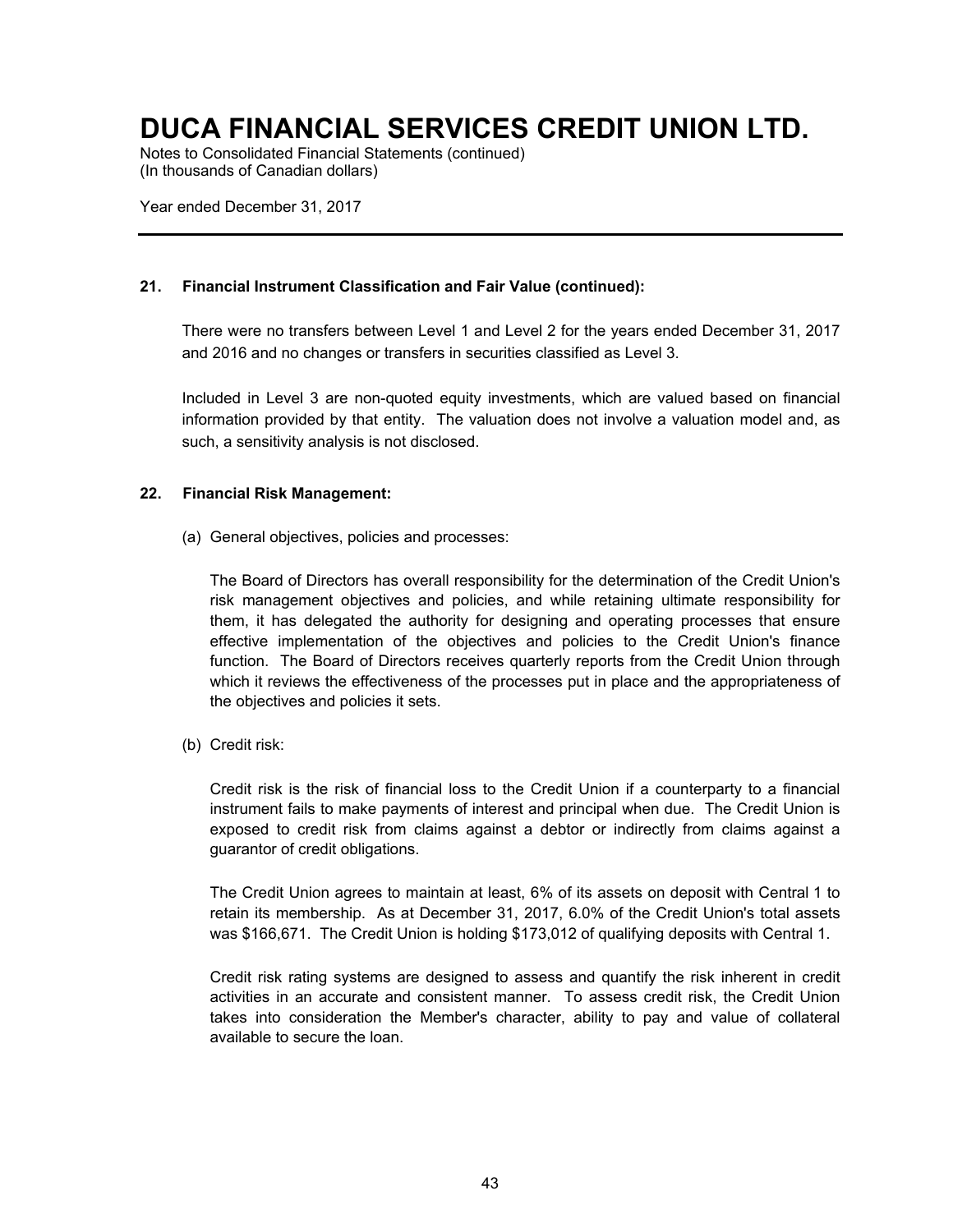Notes to Consolidated Financial Statements (continued) (In thousands of Canadian dollars)

Year ended December 31, 2017

### **22. Financial Risk Management (continued):**

The Credit Union's credit risk management principles are guided by its overall risk management principles. The Board of Directors ensures that management has a framework, policies, processes and procedures in place to manage credit risks and that the overall credit risk policies are complied with at the business and transaction levels.

(i) Objectives, policies and processes:

The Credit Union's credit risk policies set out the minimum requirements for management of credit risk in a variety of transactional and portfolio management contexts. Its credit risk policies comprise the following:

- General loan policy statements, including approval of lending policies, eligibility for loans, exceptions to policy, policy violations, liquidity and loan administration;
- Loan lending limits, including Board of Director limits, schedule of assigned limits and exemptions from aggregate indebtedness;
- Loan collateral security classifications which set loan classifications, advance ratios and amortization periods;
- Procedures outlining loan overdrafts, release or substitution of collateral, temporary suspension of payments and loan renegotiations;
- Loan delinquency controls regarding procedures followed for loans in arrears; and
- Audit procedures and processes are in existence for the Credit Union's lending activities.

With respect to credit risk, the Board of Directors receives quarterly reports summarizing delinquent loans and loans that are on the watch-list. The Board of Directors also receives an analysis of the allowance for credit losses.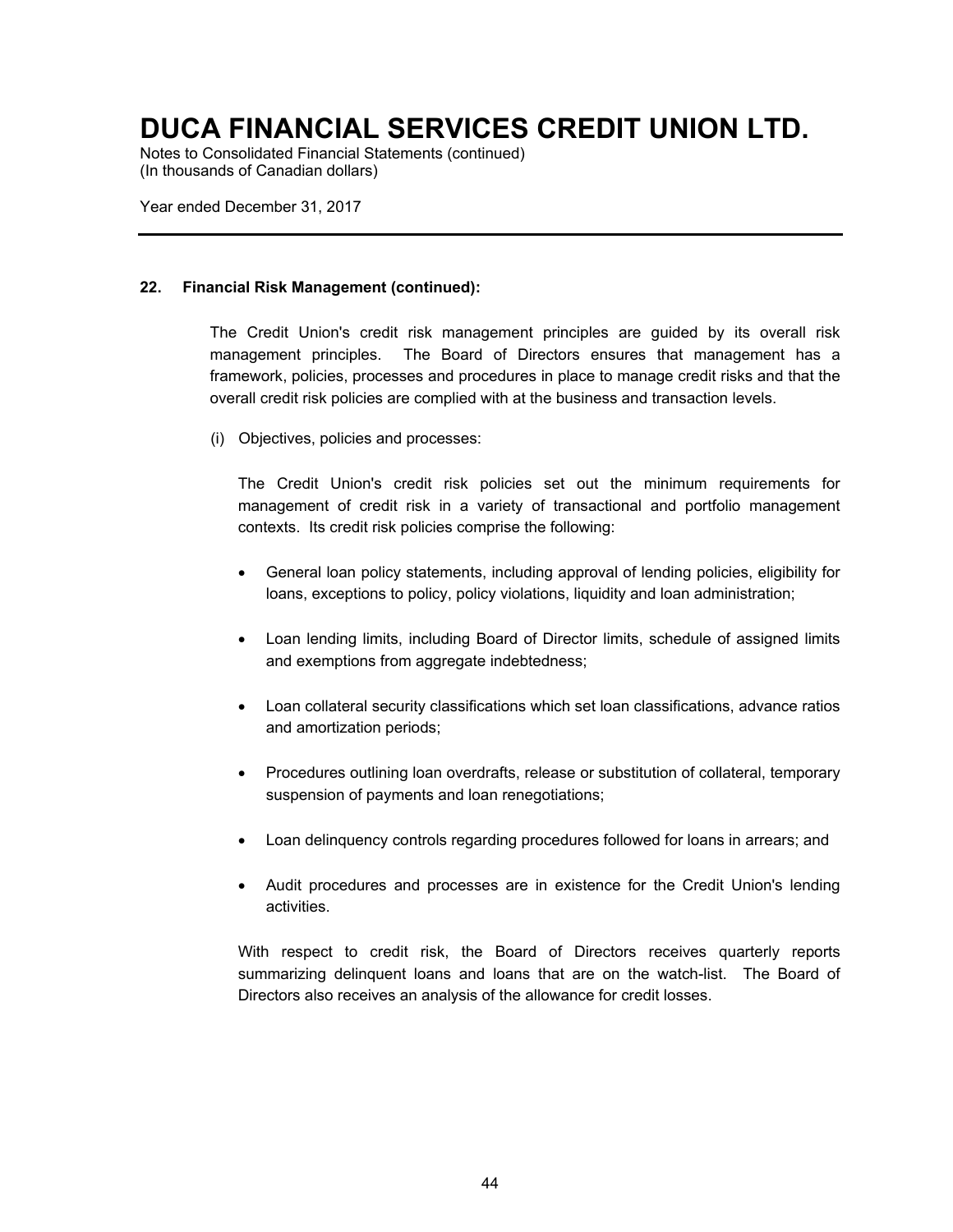Notes to Consolidated Financial Statements (continued) (In thousands of Canadian dollars)

Year ended December 31, 2017

### **22. Financial Risk Management (continued):**

(ii) Exposure to credit risk:

The following table indicates the Credit Union's maximum exposure to credit risk relating to its portfolios at December 31, 2017 without taking into account any collateral held or credit enhancements:

|                                                                                                                                               | Carrying<br>value                    |   | Maximum<br>exposure                                            |
|-----------------------------------------------------------------------------------------------------------------------------------------------|--------------------------------------|---|----------------------------------------------------------------|
| Cash and cash equivalents<br>Investments<br>Loans and mortgages<br><b>Undisbursed loans</b><br>Unutilized line of credit<br>Unutilized Letter | \$<br>86,743<br>247,378<br>2,422,068 | S | 86,743<br>247,378<br>2,422,068<br>318,809<br>172,349<br>15,927 |
|                                                                                                                                               | 2,756,189                            |   | 3,263,274                                                      |

For 2017, the amount of financial assets that would otherwise be past due or impaired whose terms have been renegotiated is nil (2016 - \$20).

A sizable portfolio of the loan book is secured by residential property in the Greater Toronto Area, Ontario. Therefore, the Credit Union is exposed to the risks in reduction of the loan-to-valuation ratio cover should the property market be subject to a decline. The risk of losses from loans undertaken is primarily reduced by the nature and quality of the security taken.

(c) Liquidity risk:

Liquidity risk is the risk that the Credit Union will not be able to meet all cash outflow obligations as they come due. The Credit Union mitigates this risk by monitoring cash activities and expected outflows so as to meet all cash outflow obligations as they fall due.

(i) Risk measurement:

The assessment of the Credit Union's liquidity position reflects management's estimates, assumptions and judgments pertaining to current and prospective firm specific and market conditions and the related behaviours of its Members and counterparties.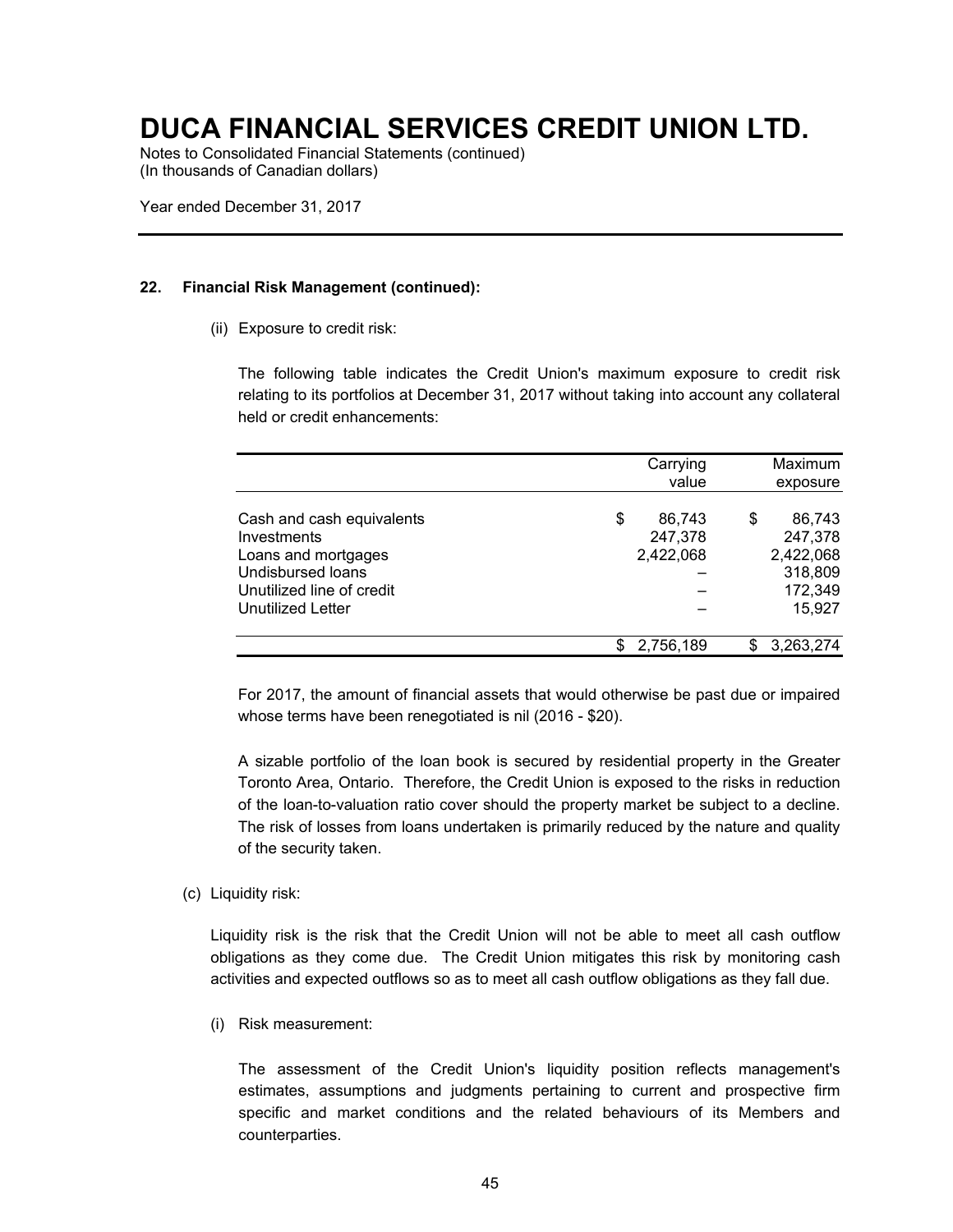Notes to Consolidated Financial Statements (continued) (In thousands of Canadian dollars)

Year ended December 31, 2017

### **22. Financial Risk Management (continued):**

(ii) Objectives, policies and procedures:

The Credit Union's liquidity management framework is designed to ensure that adequate sources of reliable and cost-effective cash or its equivalents are continually available to satisfy its current and prospective financial commitments under normal and contemplated stress conditions.

Provisions of the Act require the Credit Union to maintain a prudent amount of liquid assets in order to meet Member withdrawals. The Credit Union has set a liquidity ratio range of 10% to 12%.

The Credit Union manages liquidity risk by:

- Continuously monitoring actual daily cash flows and longer-term forecasted cash flows;
- Monitoring the maturity profiles of financial assets and liabilities;
- Maintaining adequate reserves, liquidity support facilities and reserve borrowing facilities; and
- Monitoring the liquidity ratios daily.

The Board of Directors receives quarterly liquidity reports in order for it to monitor the Credit Union's liquidity framework. The Credit Union was above the liquidity ratio range as at December 31, 2017.

As at December 31, 2017, the position of the Credit Union is as follows:

| Qualifying liquid assets on hand:<br>Cash<br>Liquidity reserve deposit | 42,237<br>173,012 |
|------------------------------------------------------------------------|-------------------|
| Discount deposits and term deposits                                    | 58,017            |
| Mortgage-backed securities                                             | 41,631            |
|                                                                        | 314,897           |
| Total liquidity requirement                                            | 258,357           |
| Excess of liquidity requirement                                        | 56,540            |

The Credit Union's liquidity ratio was 12.19% (2016 - 16.41%).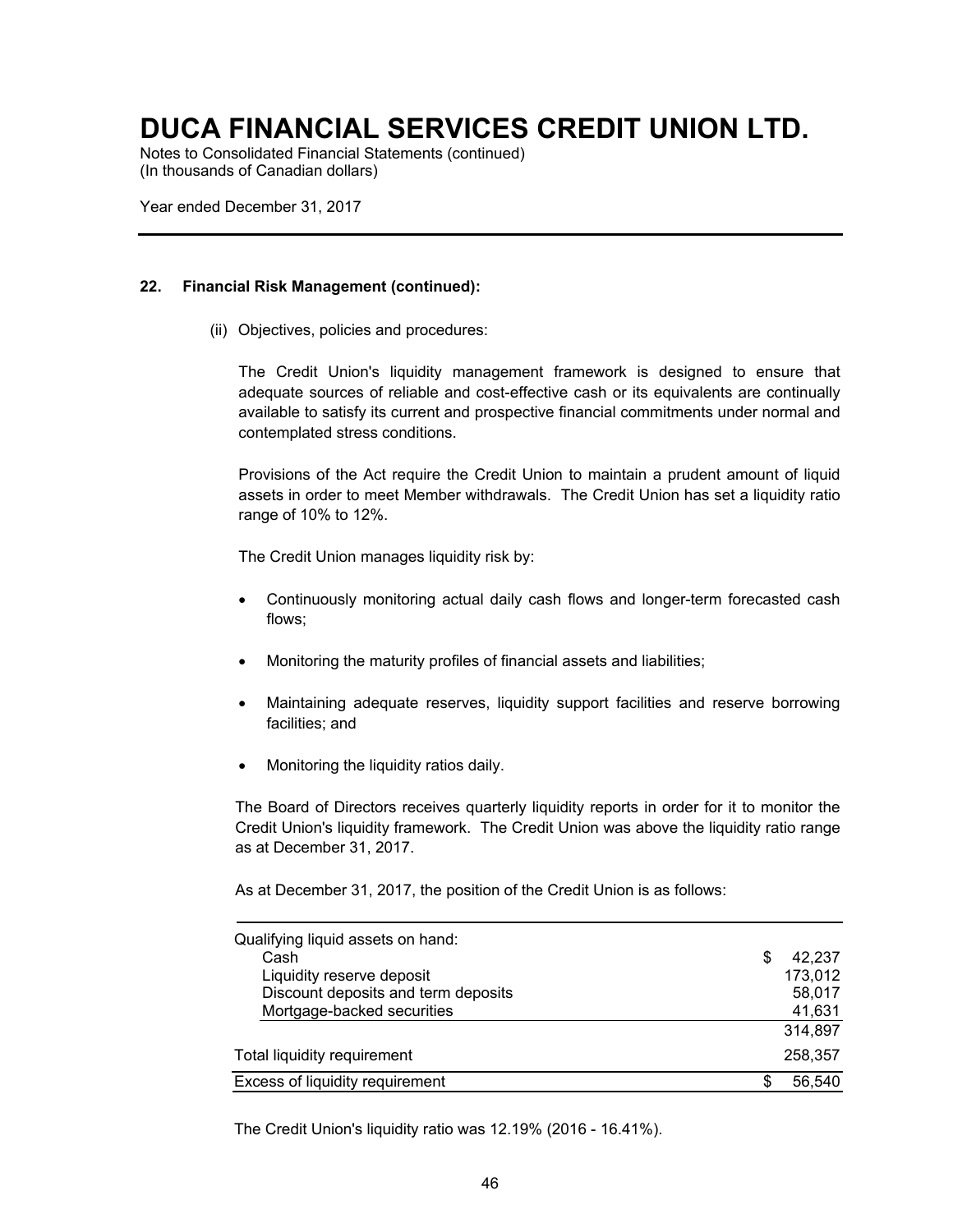Notes to Consolidated Financial Statements (continued) (In thousands of Canadian dollars)

Year ended December 31, 2017

### **22. Financial Risk Management (continued):**

The following tables demonstrate the Credit Union's ability to pay future obligations as financial assets and liabilities mature as at December 31, 2017 and 2016:

| 2017                                                                                      | Floating<br>rate on<br>demand |     | Within 1<br>month | $2 - 12$<br>months                | $1 - 3$<br>years         | $3 - 5$<br>years         | Over 5<br>vears                                                     |     | Not<br>specified                        |     | Total                                      |
|-------------------------------------------------------------------------------------------|-------------------------------|-----|-------------------|-----------------------------------|--------------------------|--------------------------|---------------------------------------------------------------------|-----|-----------------------------------------|-----|--------------------------------------------|
| <b>Assets</b>                                                                             |                               |     |                   |                                   |                          |                          |                                                                     |     |                                         |     |                                            |
| Loans receivable from Members<br>Cash and cash equivalents<br>Investments<br>Other assets | \$<br>651,292<br>42,237       | \$  | 41,091<br>16,929  | \$<br>200,399<br>27,577<br>62,492 | \$<br>616,053<br>56,031  | \$<br>908,844<br>109,631 | \$<br>4,390                                                         | \$  | 3,543<br>19,224<br>18,121               |     | \$2,425,612<br>86,743<br>247,378<br>18,121 |
|                                                                                           | \$<br>693,529                 | \$  | 58,020            | \$<br>290,468                     | \$<br>672,084            | \$1,018,475              | \$<br>4,390                                                         | \$. | 40,888                                  | \$  | 2,777,854                                  |
| <b>Liabilities and Equity</b>                                                             |                               |     |                   |                                   |                          |                          |                                                                     |     |                                         |     |                                            |
| Member deposits<br>Securitization liabilities<br><b>Other liabilities</b><br>Equity       | \$<br>756,490                 | \$  | 54,486<br>13,856  | \$<br>544,206<br>35,644           | \$<br>442,825<br>271,275 | \$<br>207,219<br>250,569 | \$<br>6,997<br>$\overline{\phantom{0}}$<br>$\overline{\phantom{0}}$ | \$  | 15,240<br>(1, 135)<br>13,146<br>167,036 | \$  | 2,027,463<br>570,209<br>13,146<br>167,036  |
|                                                                                           | \$<br>756,490                 | \$. | 68,342            | 579,850                           | \$<br>714,100            | 457,788                  | \$<br>6,997                                                         | \$. | 194,287                                 | \$. | 2,777,854                                  |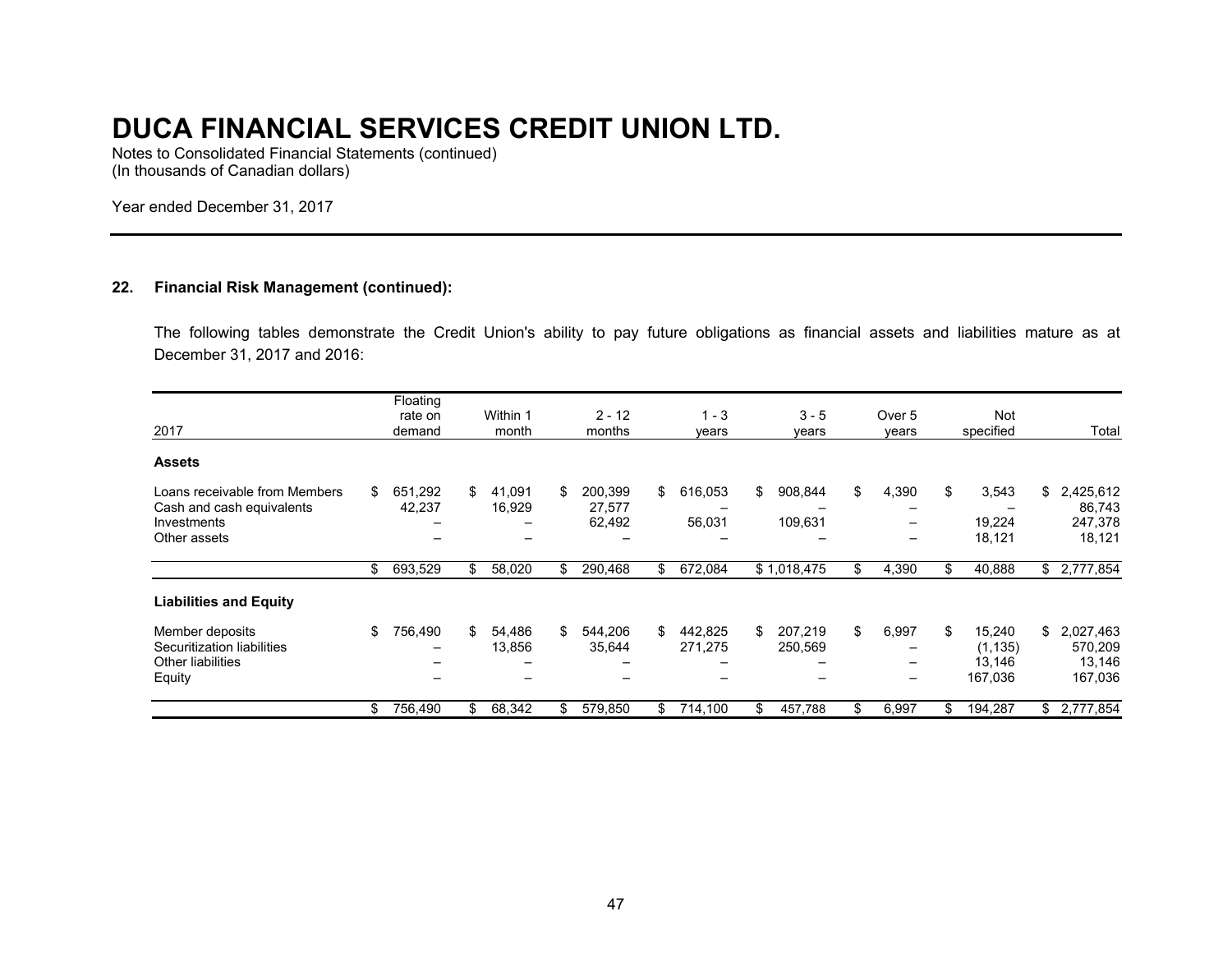Notes to Consolidated Financial Statements (continued) (In thousands of Canadian dollars)

Year ended December 31, 2017

### **22. Financial Risk Management (continued):**

| 2016                                                                                      | Floating<br>rate on<br>demand | Within 1<br>month      | $2 - 12$<br>months                 | $1 - 3$<br>years        | $3 - 5$<br>years         | Over <sub>5</sub><br>years | Not<br>specified                   | Total                                           |
|-------------------------------------------------------------------------------------------|-------------------------------|------------------------|------------------------------------|-------------------------|--------------------------|----------------------------|------------------------------------|-------------------------------------------------|
| <b>Assets</b>                                                                             |                               |                        |                                    |                         |                          |                            |                                    |                                                 |
| Loans receivable from Members<br>Cash and cash equivalents<br>Investments<br>Other assets | \$<br>645,142<br>27,963       | \$<br>39,981<br>64,066 | \$<br>125,213<br>43,193<br>153,297 | \$<br>607,133<br>89,463 | \$<br>649,379<br>-<br>-  | \$<br>-<br>-<br>-          | \$<br>(2, 443)<br>12,698<br>21,249 | \$<br>2,064,405<br>135,222<br>255,458<br>21,249 |
|                                                                                           | \$<br>673,105                 | \$104,047              | \$<br>321,703                      | \$<br>696,596           | \$<br>649,379            | \$<br>-                    | \$<br>31,504                       | $\overline{\$}$ 2,476,334                       |
| <b>Liabilities and Equity</b>                                                             |                               |                        |                                    |                         |                          |                            |                                    |                                                 |
| Member deposits<br>Securitization liabilities<br>Other liabilities<br>Equity              | \$<br>590,816                 | \$<br>31,440<br>-<br>- | \$<br>249,997<br>-                 | \$<br>766,337           | \$<br>131,945<br>434,559 | \$<br>82,452<br>-<br>-     | \$<br>15,680<br>15,555<br>157,553  | \$<br>,868,667<br>434,559<br>15,555<br>157,553  |
|                                                                                           | \$<br>590,816                 | \$<br>31,440           | \$<br>249,997                      | \$<br>766,337           | \$<br>566,504            | \$<br>82,452               | \$<br>188,788                      | \$2,476,334                                     |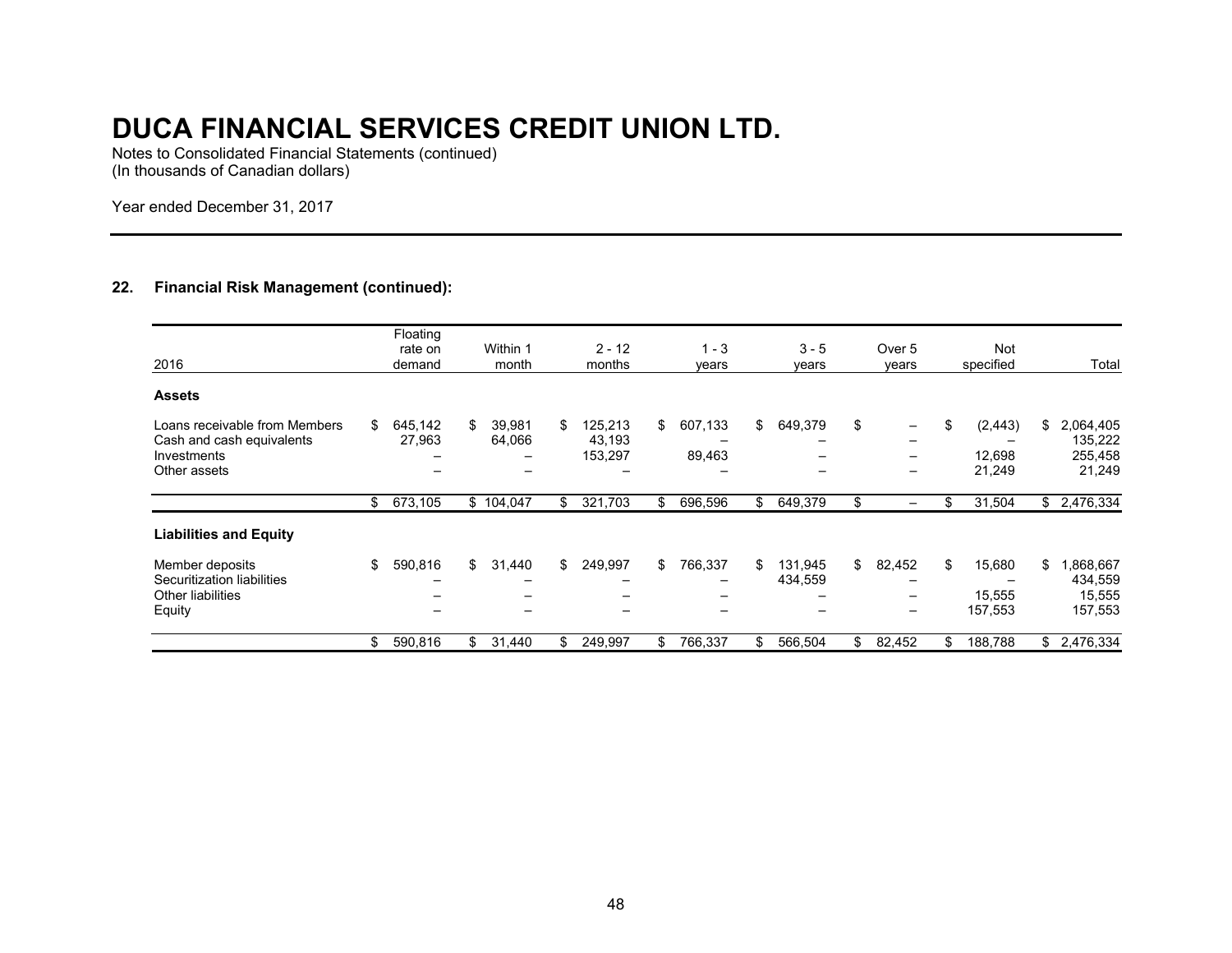Notes to Consolidated Financial Statements (continued) (In thousands of Canadian dollars)

Year ended December 31, 2017

### **22. Financial Risk Management (continued):**

(d) Market risk:

Market risk is the risk that the fair value or future cash flows of a financial instrument will fluctuate as a result of market factors. Market factors include three types of risk: interest rate risk, currency risk and equity risk.

(i) Interest rate risk:

Interest rate risk is the potential for financial loss caused by fluctuations in fair value or future cash flows of financial instruments because of changes in market interest rates. The Credit Union is exposed to this risk through traditional banking activities, such as deposit taking and lending and on its investments.

The Credit Union's goal is to manage the interest rate risk of the consolidated statement of financial position to a target level. The Credit Union continually monitors the effectiveness of its interest rate mitigation activities.

(a) Risk measurement:

The Credit Union's interest rate risk position is measured daily. Measurement of risk is based on rates charged to clients, as well as funds transfer pricing rates.

(b) Objectives, policies and procedures:

The Credit Union's major source of income is financial margin, the difference between interest earned on investments and Members loans and interest paid on Member deposits. The objective of asset/liability management is to match interestsensitive assets with interest-sensitive liabilities as to amount and as to term to their interest rate repricing dates, thus minimizing fluctuations of income during periods of changing interest rates. Management calculates and reports monthly the value-at-risk measure of financial margin in accordance with the Credit Union's interest rate risk management policy. The Credit Union also enters into interest rate swaps in order to hedge against exposure to interest rate fluctuations in accordance with the Credit Union's interest rate risk management policy. This policy has been approved by the Board of Directors. For the year ended December 31, 2017, the Credit Union was in compliance with this policy. The Credit Union's projected change in earnings over the next 12 months of a 100 basis-points increase translates to an increase in net interest income of \$3,130.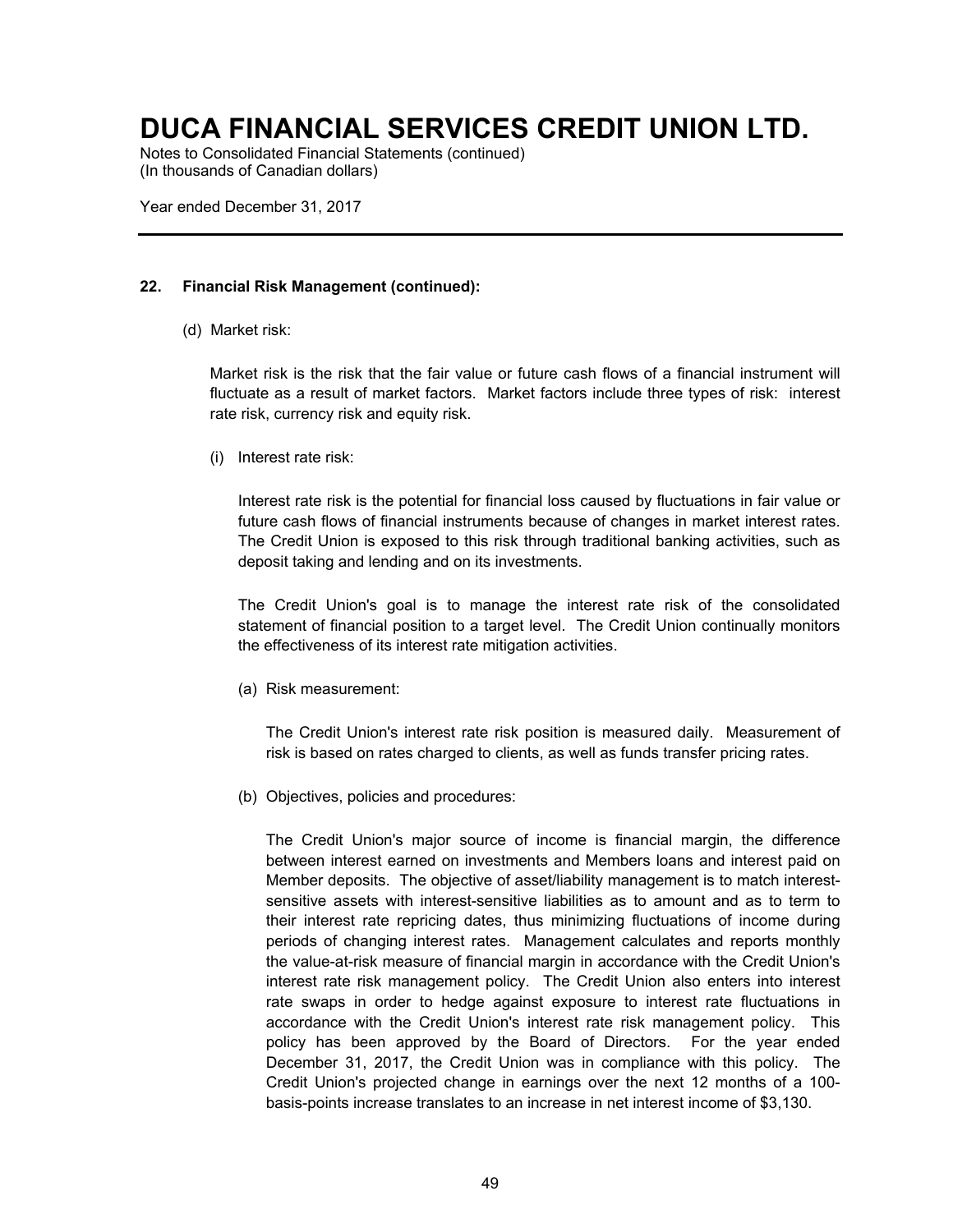Notes to Consolidated Financial Statements (continued) (In thousands of Canadian dollars)

Year ended December 31, 2017

#### **22. Financial Risk Management (continued):**

Schedules of matching and interest rate vulnerability are regularly prepared and monitored by Credit Union management and reported to the Deposit Insurance Corporation of Ontario in accordance with the Credit Union's policy. This policy has been approved by the Board of Directors and filed with the Deposit Insurance Corporation of Ontario by Credit Union regulations. For the year ended December 31, 2017, the Credit Union was in compliance with this policy.

The following schedule shows the Credit Union's sensitivity to interest rate changes. Amounts with floating rates or due or payable on demand are classified as maturing within three months, regardless of maturity. A significant amount of loans and deposits can be settled before maturity on payment of a penalty, but no adjustment has been made for repayments that may occur prior to maturity. Amounts that are not interest-sensitive have been grouped together, regardless of maturity.

| Maturity dates         | Assets        | Yield (%) | Liabilities/<br>Members'<br>equity | Cost (%) |   | Asset/<br>liability<br>gap |
|------------------------|---------------|-----------|------------------------------------|----------|---|----------------------------|
| Interest-sensitive:    |               |           |                                    |          |   |                            |
| $0 - 3$ months         | \$<br>795.773 | 4.85      | \$<br>923.405                      | 1.29     | S | (127, 632)                 |
| $4 - 12$ months        | 246.244       | 3.97      | 460.633                            | 2.27     |   | (214, 389)                 |
| 1 - $2$ years          | 360.853       | 3.10      | 372,208                            | 2.50     |   | (11, 355)                  |
| $2 - 5$ years          | 1,334,096     | 3.20      | 840,042                            | 1.90     |   | 494,054                    |
|                        | 2,736,966     |           | 2,596,288                          |          |   | 140.678                    |
| Non-interest sensitive | 40,888        |           | 181,566                            |          |   |                            |
|                        | 2,777,854     |           | 2,777,854                          |          |   |                            |

#### 2017:

### 2016:

|                        |    |           |           |     | Liabilities/<br>Members' |          | Asset/<br>liability |
|------------------------|----|-----------|-----------|-----|--------------------------|----------|---------------------|
| Maturity dates         |    | Assets    | Yield (%) |     | equity                   | Cost (%) | gap                 |
| Interest-sensitive:    |    |           |           |     |                          |          |                     |
| $0 - 3$ months         | \$ | 829.108   | 4.25      | \$  | 685.238                  | 0.92     | \$<br>143.870       |
| $4 - 12$ months        |    | 265.436   | 2.99      |     | 187.014                  | 2.04     | 78.422              |
| $1 - 2$ years          |    | 259,798   | 3.53      |     | 470.950                  | 2.46     | (211,152)           |
| $2 - 5$ years          |    | 1,090,200 | 3.11      |     | 940,627                  | 2.06     | 149,573             |
|                        |    | 2.444.542 |           |     | 2,283,829                |          | 160,713             |
| Non-interest sensitive |    | 31.792    |           |     | 192,505                  |          |                     |
|                        | S  | 2.476.334 |           | \$. | 2,476,334                |          |                     |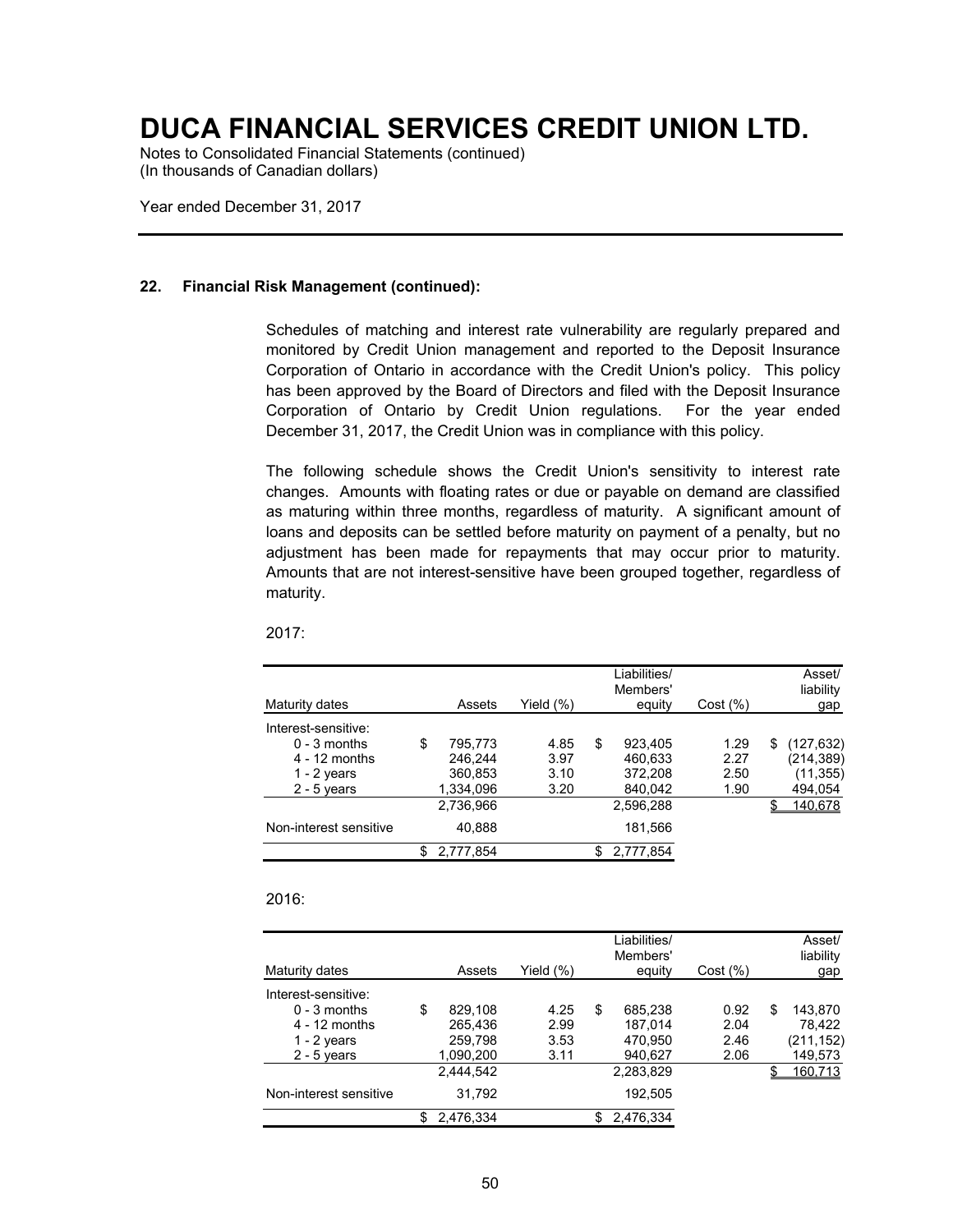Notes to Consolidated Financial Statements (continued) (In thousands of Canadian dollars)

Year ended December 31, 2017

#### **22. Financial Risk Management (continued):**

Interest-sensitive assets and liabilities cannot normally be perfectly matched by amount and term to maturity. The Credit Union utilizes interest rate swaps to assist in managing this rate gap. One of the roles of a credit union is to intermediate between the expectations of borrowers and depositors.

(ii) Currency risk:

Currency risk relates to the Credit Union operating in different currencies and converting non-Canadian earnings at different points in time at different foreign exchange levels when adverse changes in foreign currency exchange rates occur.

The Credit Union's foreign exchange risk is primarily related to U.S. dollar deposits and Euro deposits. The Credit Union limits its holdings in foreign currency to 15% of the total investment portfolio in accordance with its investment policy.

(a) Risk measurement:

The Credit Union's currency risk position is measured daily. Measurement of risk is based on rates charged to clients, as well as currency purchase costs.

(b) Objectives, policies and procedures:

The Credit Union's exposure to changes in currency exchange rates shall be controlled by limiting the unhedged foreign currency exposure to \$2,000 in Canadian funds.

For the year ended December 31, 2017, the Credit Union's exposure to foreign exchange risk is within policy.

(iii) Equity risk:

Equity risk is the uncertainty associated with the valuation of assets arising from changes in equity markets. The Credit Union is exposed to this risk through its equity holdings.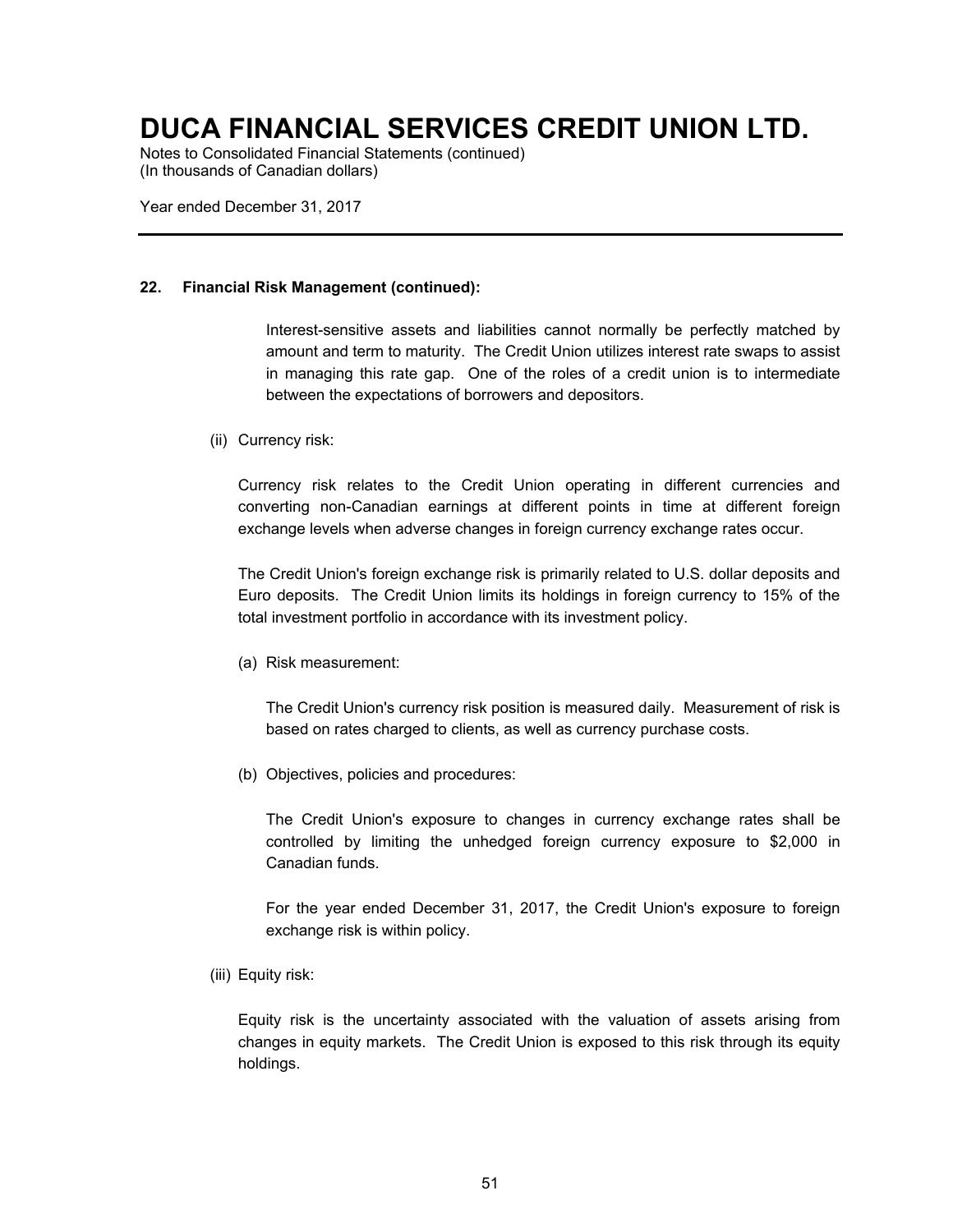Notes to Consolidated Financial Statements (continued) (In thousands of Canadian dollars)

Year ended December 31, 2017

### **22. Financial Risk Management (continued):**

The Credit Union's portfolio includes unlisted Canadian and U.S. stocks, comprising investments in Central 1 and SoFi.

The total investment in preferred and common shares cannot exceed 10% of capital.

Equities are monitored by the Board of Directors and holdings are adjusted following each quarter when the investments are offside of the investment policy.

### **23. Capital Management:**

The Credit Union's objectives with respect to capital management are to maintain a capital base that is structured to exceed regulatory requirements and to best utilize capital allocations.

Regulations to the Act require that the Credit Union establish and maintain a level of capital that meets or exceeds the following:

- Capital calculated in accordance with the Act shall not be less than 4% of total assets; and
- Capital calculated in accordance with the Act shall not be less than 8% of the risk-weighted value of its assets.

The Credit Union maintains an internal policy that total Members' capital as shown on the consolidated statement of financial position shall not be less than 4.5% of the book value of all assets and 10.5% of risk-weighted assets.

The Credit Union considers its capital to include membership shares Class A shares and Class B investment shares, and retained earnings.

The Credit Union establishes the risk-weighted value of its assets in accordance with the Regulations of the Act, which establishes the applicable percentage for each class of assets. The Credit Union's risk-weighted value of its assets as at December 31, 2017 was \$1,420,451 (2016 - \$1,342,125).

As at December 31, 2017, the Credit Union met the capital requirements of the Act with a calculated Members' capital ratio of 6.25% (2016 - 6.65%) and a risk-weighted asset ratio of 12.23% (2016 - 12.28%).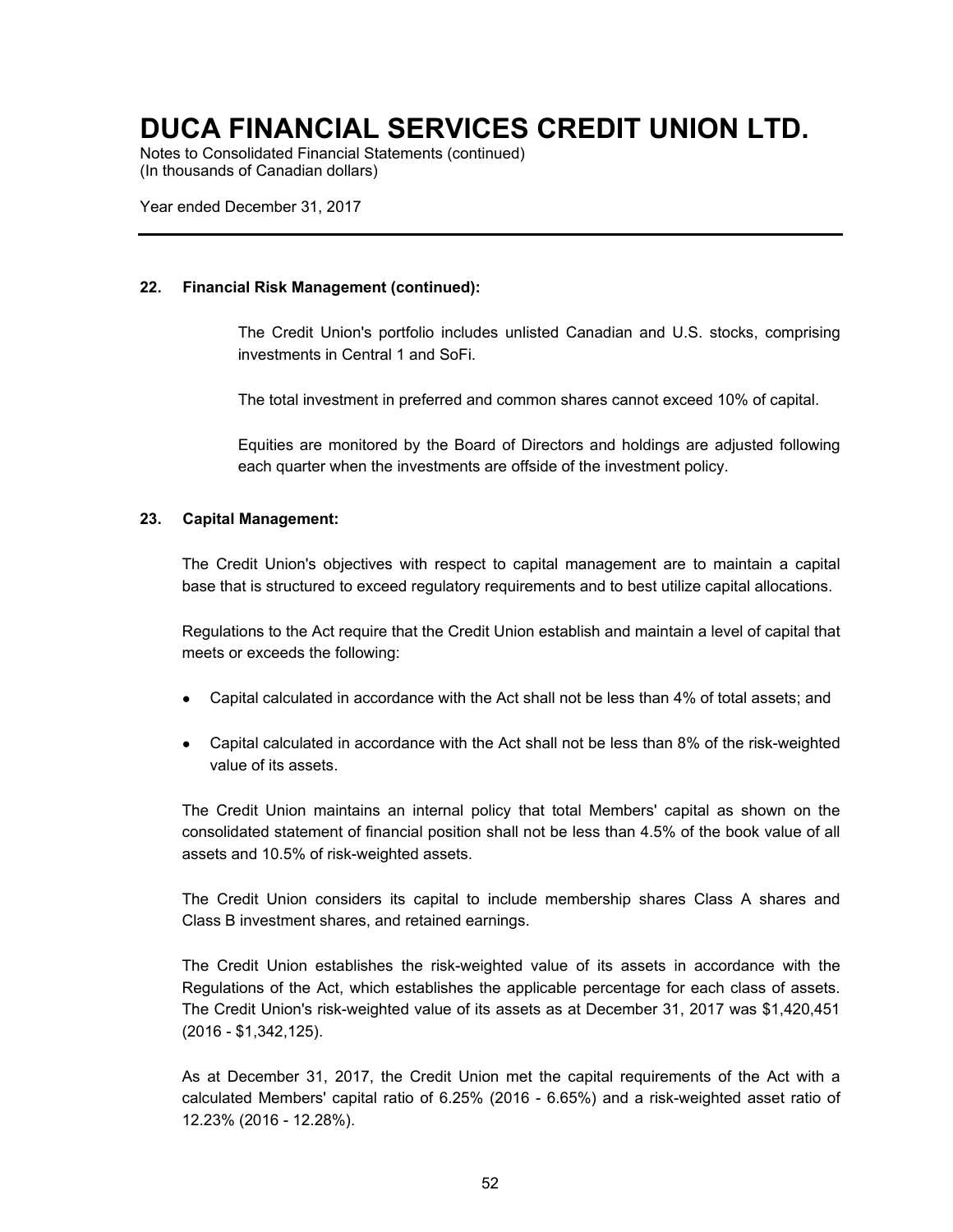Notes to Consolidated Financial Statements (continued) (In thousands of Canadian dollars)

Year ended December 31, 2017

### **23. Capital Management (continued):**

Regulatory capital consists of the following:

|                                                         | 2017          | 2016          |
|---------------------------------------------------------|---------------|---------------|
| Tier I capital:                                         |               |               |
| Membership shares                                       | \$<br>1,222   | \$<br>1,407   |
| Other Member shares - non-redeemable portion            | 77,887        | 79,957        |
| Retained earnings                                       | 85,013        | 73,297        |
| Goodwill                                                | (1,678)       | (1,678)       |
|                                                         | 162,444       | 152,983       |
| Tier II capital:                                        |               |               |
| Redeemable portion of other Member shares               | 4,136         | 4,299         |
| Collective loan provision                               | 7,143         | 7,509         |
|                                                         | 11,279        | 11,808        |
| <b>Total Regulatory Capital</b>                         | 173,723<br>\$ | 164,791<br>\$ |
| <b>Total Regulatory Capital to Total Assets</b>         | 6.25%         | 6.65%         |
| <b>Total Regulatory Capital to Risk-Weighted Assets</b> | 12.23%        | 12.28%        |

### **24. Commitments:**

### (a) Credit facilities:

A comprehensive credit facility is maintained with a major Canadian Chartered Bank up to a maximum of \$14,000 and is secured by bank deposit notes (Notes 4 and 5). The Credit Union has an unused credit facility of \$14,000 (2016 - \$14,000) at year end.

A line of credit is maintained with Central 1 up to a maximum of \$80,000 and is secured by a general security agreement covering all the assets of the Credit Union. The Credit Union has an unused credit facility of \$68,000 (2016 - \$80,000) at year end.

A line of credit facility is maintained with Desjardins up to a maximum of \$75,000 (2016 - \$60,000) and is secured by a pledge of residential mortgages. The Credit Union has an unused credit facility of \$52,500 (2016 - \$60,000) at year end.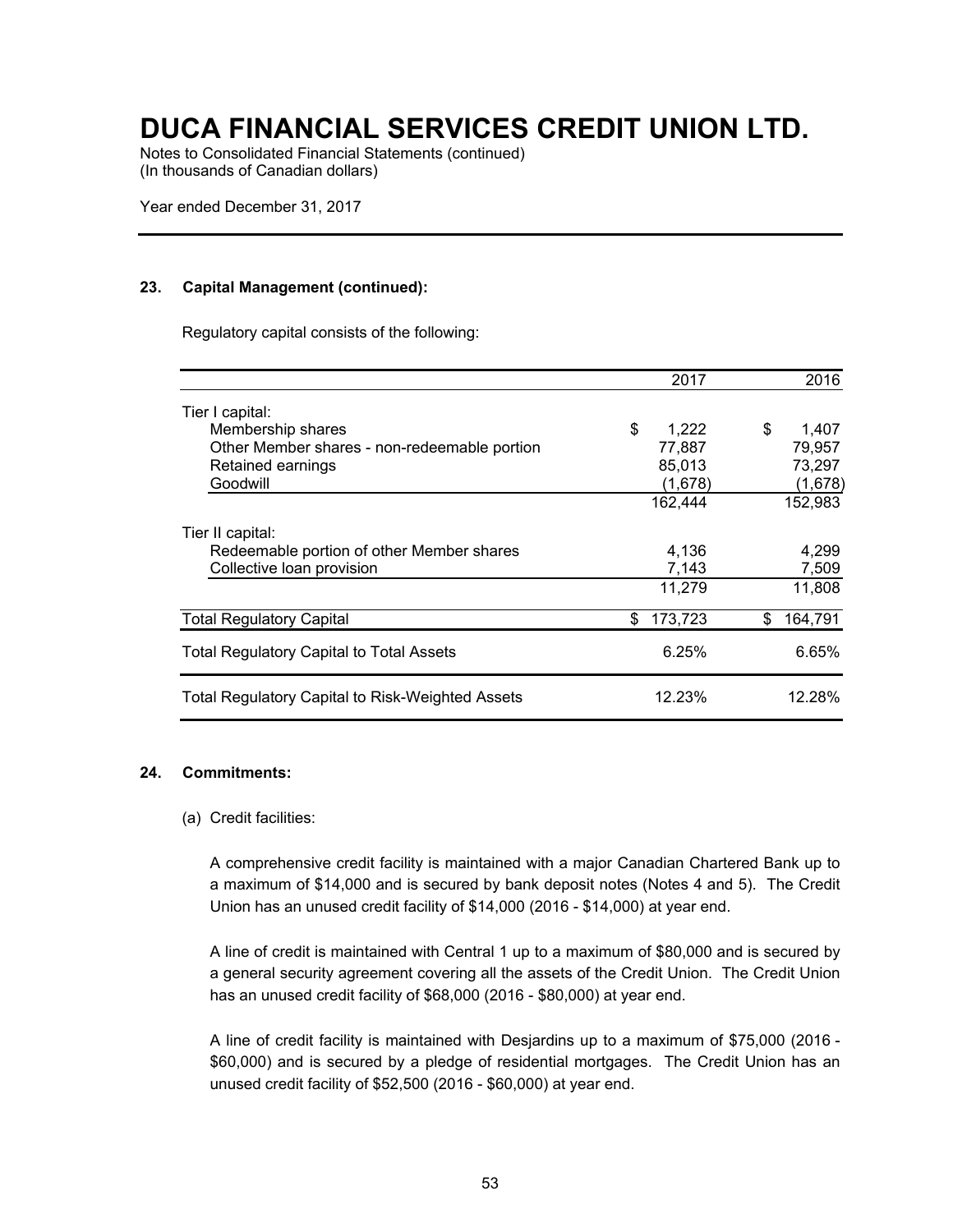Notes to Consolidated Financial Statements (continued) (In thousands of Canadian dollars)

Year ended December 31, 2017

### **24. Commitments (continued):**

(b) Member loans:

The Credit Union has the following commitments to its Members at the year-end date on account of loans, unused lines of credit and letters of credit:

|                                                                        | 2017                           | 2016                              |
|------------------------------------------------------------------------|--------------------------------|-----------------------------------|
| Unadvanced loans<br>Unused lines of credit<br>Unused letters of credit | \$318,809<br>172,349<br>15.927 | 195,137<br>S<br>150,993<br>15,099 |
|                                                                        | 507,085<br>\$.                 | 361,229                           |

### (c) Leases:

The Credit Union rents office space for branches and office space for which the minimum rental commitments for the next five years and thereafter are as follows:

| 5,538 |
|-------|
| 217   |
| 612   |
| 1,003 |
| 1,060 |
| 1,164 |
| 1,482 |
|       |

### **25. Goodwill:**

Goodwill acquired on business combinations is assessed for impairment annually, or more frequently, if events or circumstances occur that may result in the recoverable amount of the CGU falling below its carrying value. Goodwill was assessed for annual impairment and no impairment was determined to exist.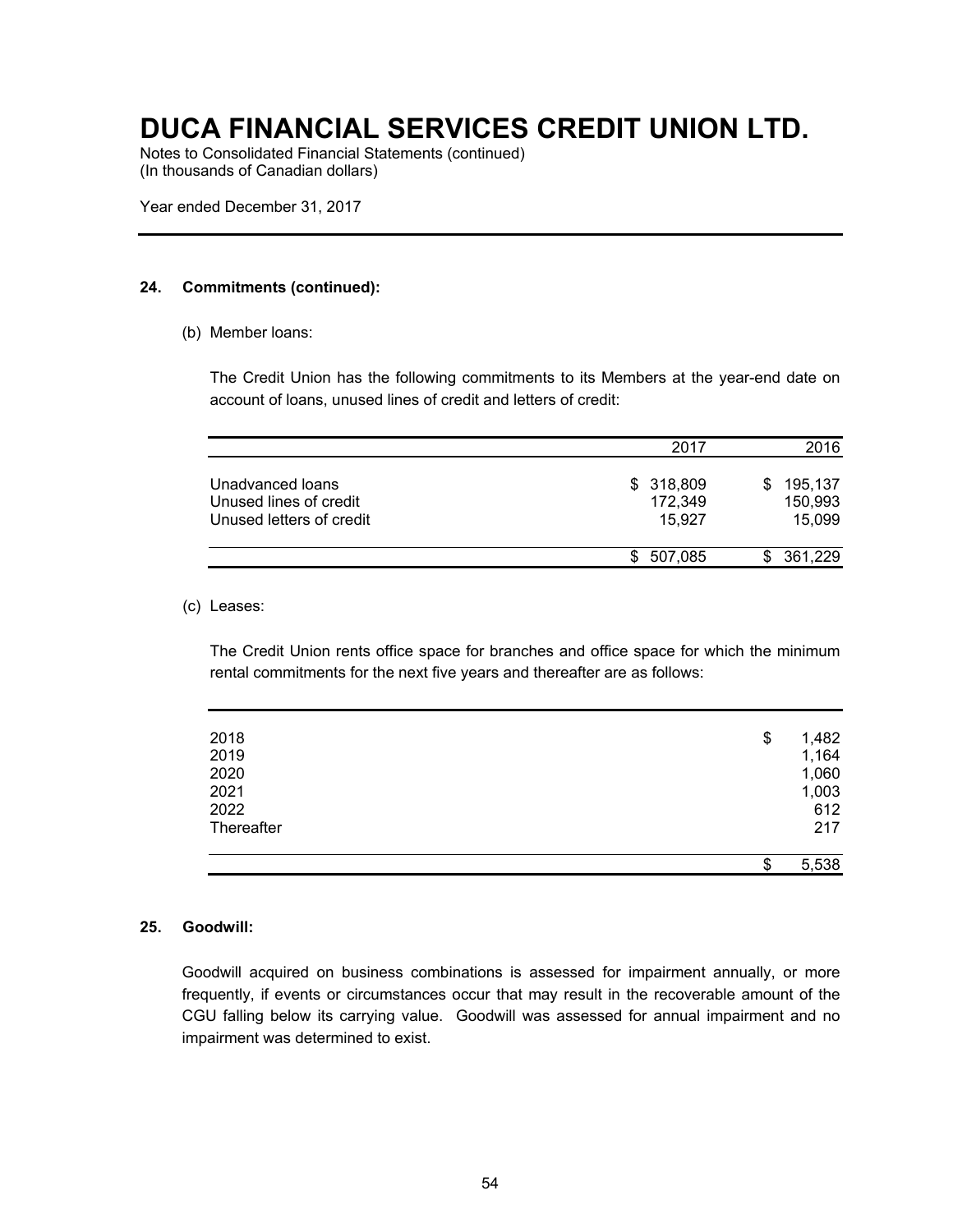Notes to Consolidated Financial Statements (continued) (In thousands of Canadian dollars)

Year ended December 31, 2017

### **26. ZBC:**

DUCA disclosed in the 2015 financial statements that it was undertaking a strategic review of its investment in ZBC given the size of the continuing financial investment required to fund ZBC.

On September 30, 2016, DUCA advised ZBH of its intent to terminate, effective July 14, 2017, the existing contractual arrangements between DUCA, ZBC and ZBH established under several agreements, each dated July 14, 2014. July 14, 2017 was the earliest permitted termination date under these agreements.

On November 4, 2016, DUCA and ZBH executed new agreements to restructure the arrangements between them with the following material changes:

- (a) Effective November 1, 2016, Zenbanx took responsibility for all costs associated with the operation of Zenbanx Account program at DUCA (the "Program"). DUCA was only responsible for the net interest margin on the Zenbanx Accounts.
- (b) ZBC was recapitalized by DUCA and ZBH for \$6,491 and \$4,328, respectively, to fund losses incurred to date.
- (c) Upon receipt of regulatory approval on December 15, 2016, DUCA purchased all of ZBH's shares in ZBC for \$1. The completion of this purchase made ZBC a wholly-owned subsidiary of DUCA.

On December 31, 2016, DUCA wound up ZBC. By June 30, 2017, DUCA refunded deposits totaling approximately \$7,000 and all Zenbanx deposit accounts were closed.

Subsequent to December 31, 2016, DUCA filed an application for a certificate of dissolution of ZBC with the Ministry of Finance. Consistent with the executed Program agreements identified above, DUCA and ZBH supported the Zenbanx Account until July 14, 2017.

As a result of the 100% acquisition and subsequent wind-up of ZBC on December 31, 2016. DUCA recognized a deferred tax asset of \$5,488 with respect to ZBC's tax losses, of which \$4,675 was recognized in 2016 and an additional \$813 was recognized in 2017. Furthermore, Management has utilized \$2,675 of the after-tax losses in 2017 with the remaining after-tax loss of \$2,813 to be utilized in future periods. The Credit Union has incurred a cumulative after-tax loss of \$6,971 on ZBC when factoring the anticipated recovery of these tax losses.